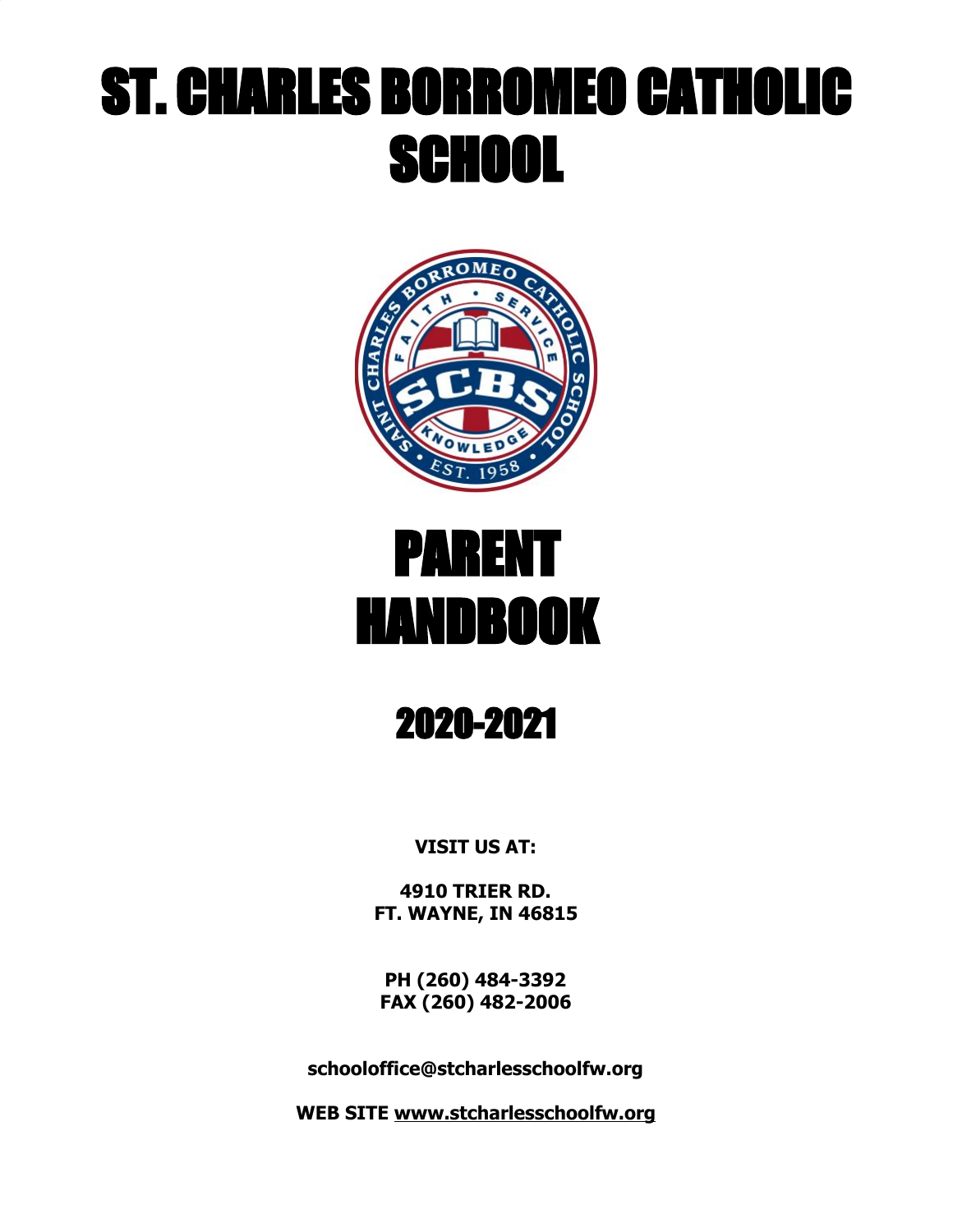#### **INDEX TO PARENT HANDBOOK**

| Please note: <b>SCP</b> before a number (for example SCP1014) designates a St. Charles Policy |                |
|-----------------------------------------------------------------------------------------------|----------------|
| P before a number (for example P4060) designates a Diocesan Policy                            | <b>PAGE</b>    |
| <b>School Mission Statement</b>                                                               | 5              |
| <b>School Belief Statements</b>                                                               | 5              |
| Bishop's Statement on Human Sexuality                                                         | 5              |
| <b>School/Parent Agreement</b>                                                                | 5<br>5<br>5    |
| Attendance in Religion Program P4060                                                          |                |
| <b>Expectations of St. Charles Students</b>                                                   | 5              |
| <b>Classroom Expectations</b><br>Schedule for the Day                                         | 5              |
| <b>Arrival</b>                                                                                | 6              |
| <b>Dismissal</b>                                                                              | 6              |
| <b>Admissions SCP 1023</b>                                                                    | 6              |
| <b>Admissions Procedures</b>                                                                  | 6              |
| <b>Waiting Lists</b>                                                                          | 6              |
| Enrollment SCP 1007                                                                           | $\overline{7}$ |
| Enrollment P1040                                                                              | 7              |
| <b>School Admissions Policy</b>                                                               | 8              |
| <b>Nondiscrimination Policy</b>                                                               | 8              |
| <b>School Entrance Requirements</b>                                                           | 8              |
| Kindergarten Age Requirements                                                                 | 8              |
| <b>First Grade Entrance Requirements</b>                                                      | 8              |
| <b>Children with Exceptional Educational Needs</b>                                            | 8              |
| Students or Prospective Students with Communicable Disease                                    | 8              |
| Transfer Policy SCP 1014                                                                      | 8              |
| <b>Transfer Procedures</b>                                                                    | 9              |
| <b>Student Transfers P4020</b>                                                                | 9              |
| <b>Accepting Student Transfers</b>                                                            | 9              |
| <b>Accepting Expelled or Suspended Students</b>                                               | 9              |
| Accepting Students from Non-Accredited Private School or Home Schools                         | 9              |
| Amendments to the Handbook                                                                    | 10             |
| <b>Athletics</b>                                                                              | 10             |
| <b>Attendance Policy SCP1010</b>                                                              | 10             |
| <b>Attendance Procedures</b>                                                                  | 10             |
| <b>Tardiness</b><br>Absence                                                                   | 10<br>10       |
| <b>Appointments</b>                                                                           | 10             |
| <b>Perfect Attendance</b>                                                                     | 10             |
| Attendance P4040                                                                              | 10             |
| Parent/Guardian Responsibility                                                                | 10             |
| <b>Absences from School</b>                                                                   | 11             |
| <b>Excused Absences</b>                                                                       | 11             |
| <b>Unexcused Absences</b>                                                                     | 11             |
| <b>Truancy</b>                                                                                | 11             |
| <b>Reporting an Absence</b>                                                                   | 11             |
| <b>Frequent or Prolonged Illness</b>                                                          | 12             |
| Response to Irregular Attendance                                                              | 12             |
| Before and After School Care Program                                                          | 12             |
| <b>Buckley Amendment</b>                                                                      | 12             |
| Cafeteria                                                                                     | 12             |
| <b>Cafeteria Guidelines</b>                                                                   | 12             |
| Church                                                                                        | 13             |
| <b>Community Relations P2310</b><br>Parent/Legal Guardian Concerns Procedure                  | 13             |
| <b>Conferences</b>                                                                            | 13             |
| <b>Conflict Management</b>                                                                    | 13             |
| <b>School Clinical Social Worker</b>                                                          | 14             |
| Discipline Policy SCP 1021<br><b>Discipline Guidelines</b>                                    | 14<br>14       |
| <b>Serious Disciplinary Violations: Majors</b>                                                | 14             |
| Less Serious Discipline Violations: Minors                                                    | 14             |
| Procedures for Issuing Majors and Minors                                                      | 14             |
| <b>Probationary Period</b>                                                                    | 15             |
| <b>Detention</b>                                                                              | 15             |
| Gun-Free Schools P4560                                                                        | 15             |
|                                                                                               |                |

2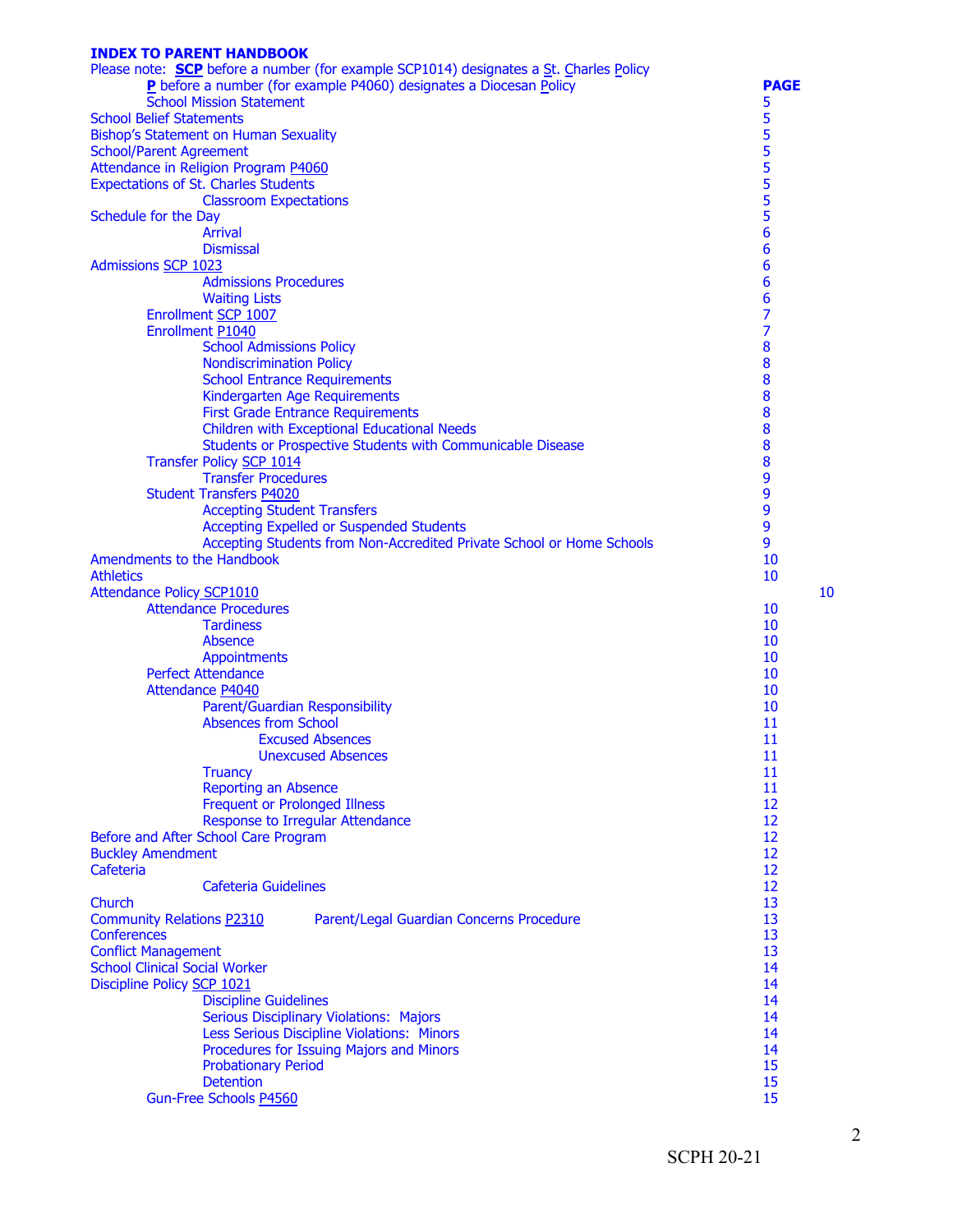| <b>Suspension and Expulsion</b>                                                 | 16              |    |
|---------------------------------------------------------------------------------|-----------------|----|
| Suspension Type I - In School                                                   | 16              |    |
| Suspension Type II - Out of School                                              | 16              |    |
| Grounds for Suspension or Expulsion of Students P4520                           | 16              |    |
| Disciplinary Review for Students (Suspension or Expulsion) P4530                | 17              |    |
| Failure or Refusal of Parents to Participate in a Disciplinary Proceeding P4420 | 17              |    |
| School Uniform Policy SCP 1005                                                  | 17              |    |
| <b>Dress Code</b>                                                               | 17              |    |
| <b>Girls Dress Code</b>                                                         | $17 - 19$       |    |
| <b>Boys Dress Code</b>                                                          | 19-20           |    |
| <b>Out of Uniform Days</b>                                                      | 20<br>20        |    |
| <b>Dress Up</b><br><b>Dress Down</b>                                            | 20              |    |
| <b>Dress Code Violations Grades 1-8</b>                                         | 20              |    |
| <b>Extra Curricular Activities</b>                                              | 20              |    |
| <b>Emergencies</b>                                                              | 20              |    |
| <b>Emergency Information P4140</b>                                              | 20              |    |
| Field Trip Policy SCP1017                                                       | 20              |    |
| Field Trips P4320                                                               | 21              |    |
| Gum/Snack Policy SCP 1024                                                       | 21              |    |
| <b>Gum/Snack Procedures</b>                                                     | 21              |    |
| <b>Health</b>                                                                   | 21              |    |
| <b>Environmental Tobacco Smoke P5430</b>                                        | 21              |    |
| Health and Safety Precautions P4220                                             | 22              |    |
| <b>Health Screening</b>                                                         | 22              |    |
| Home and School Association                                                     | 22              |    |
| <b>Objectives</b>                                                               | 22              |    |
| Homework Policy SCP1020                                                         | 22              |    |
| <b>Homework</b>                                                                 | 23              |    |
| <b>Insurance</b>                                                                | 23              |    |
| Library                                                                         | 23              |    |
| <b>Lost and Found</b>                                                           | 23<br>$23 - 24$ |    |
| <b>Medication Policy SCP 1025</b><br>Administration of Medication P4210         | 24              |    |
| Prescription Medications & Over the Counter Medications                         | 24              |    |
| <b>Self-administered Medications</b>                                            | 24              |    |
| Storage & Access to School-administered Medications                             | 25              |    |
| School Staff Training, Protection from Liability, & Record Keeping              | 25              |    |
| Discarding Medications & Addressing Medication Errors                           | 26              |    |
| <b>Music</b>                                                                    | 25              |    |
| <b>Newsletter Policy SCP1015</b>                                                | 26              |    |
| <b>Non-custodial Parent</b>                                                     | 26              |    |
| <b>Noon Recess</b>                                                              | 26              |    |
| Parental Access Rights to Student Records - Annual Notification                 | 26              |    |
| Parent Involvement in St. Charles Activities                                    | 26              |    |
| <b>Parties</b>                                                                  | 26              |    |
| <b>Birthday Parties</b>                                                         | 27              |    |
| <b>Passes</b>                                                                   | 27              |    |
| Policy Review SCP1016                                                           | 27              |    |
| Private Tutor Policy SCP 1009                                                   | 27<br>27        |    |
| <b>Background</b><br><b>Private Tutor Requirements</b>                          |                 | 27 |
| <b>Private Tutor Restrictions</b>                                               | 27              |    |
| <b>Private Tutor Procedures</b>                                                 | 27              |    |
| Promotions and Retention Policy                                                 | 28              |    |
| <b>Promotion and Retention Procedures</b>                                       | 28              |    |
| Promotion/Retention/Graduation P4130                                            | 28              |    |
| <b>Report Cards</b>                                                             | 29              |    |
| <b>Explanation of Marks</b>                                                     | 29              |    |
| <b>Honor Roll</b>                                                               | 29              |    |
| <b>Respect for Property</b>                                                     | 29              |    |
| Safety Policy SCP 1018                                                          | 29              |    |
| <b>Safety Discussion</b>                                                        | 29              |    |
| <b>Walkers and Bike Riders</b>                                                  | 29              |    |

SCPH 20-21

3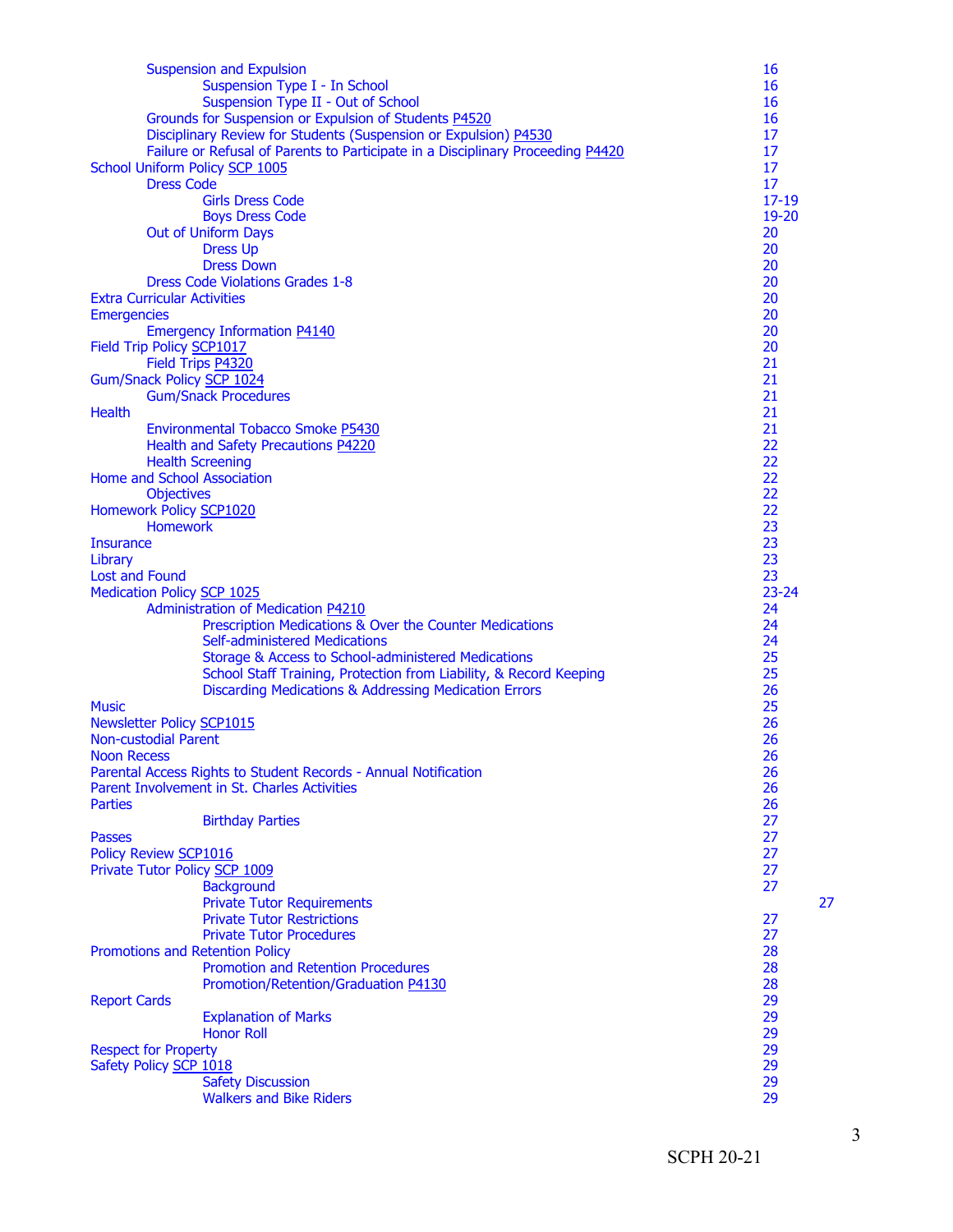| <b>Car Riders</b>                                                      | 29    |  |  |
|------------------------------------------------------------------------|-------|--|--|
| <b>Scholastic Eligibility</b>                                          | 30    |  |  |
| <b>Ineligibility Procedures</b>                                        | 30    |  |  |
| <b>School Closings</b>                                                 | 30    |  |  |
| <b>School Supplies</b>                                                 | 30    |  |  |
| <b>Seclusion and Restraint Plan</b>                                    | 30    |  |  |
| Sexual/Racial Harassment Policy SCP 1011                               | 30    |  |  |
| <b>Harassment Prohibition P4580</b>                                    | 31    |  |  |
| <b>Prohibition Procedure for P4580</b>                                 | 31    |  |  |
| <b>Sexual Harassment</b>                                               | 31    |  |  |
| <b>Other Forms of Harassment</b>                                       | 31    |  |  |
| <b>Complaint Procedures for Students</b>                               | 31    |  |  |
| <b>Sanctions for Misconduct</b>                                        | 32    |  |  |
| <b>False Reporting</b>                                                 | 32    |  |  |
| <b>Speech Therapy</b>                                                  | 32    |  |  |
| <b>Student Council</b>                                                 | 32    |  |  |
| <b>Election of Members and Officers</b>                                | 32    |  |  |
| <b>Guidance for the Campaign</b>                                       | 32    |  |  |
| <b>Homeroom Representatives</b>                                        | 32    |  |  |
| <b>Student Council Members</b>                                         | 33    |  |  |
| <b>Substance Abuse</b>                                                 | 33    |  |  |
| Substance Abuse P4570                                                  | 33    |  |  |
| <b>Alcohol Policy SCP 1013</b>                                         | 33    |  |  |
| <b>Alcohol Guidelines</b>                                              | 33    |  |  |
| Teacher Request Policy SCP 1012                                        | 33    |  |  |
| <b>Teacher Request Procedures</b>                                      | 33    |  |  |
| Class Assignment of Students P4180                                     | 34    |  |  |
| <b>Telephone/Cell Phone</b>                                            | 34    |  |  |
| Tuition Policy SCP 1008                                                | 34    |  |  |
| Visitation Policy SCP 1006                                             | 34    |  |  |
| <b>Background</b>                                                      | 34    |  |  |
| <b>Visitation Guidelines</b>                                           | 34    |  |  |
| Visitors to School Buildings P2410                                     | 35    |  |  |
| Withdrawal Policy SCP 1026                                             | 35    |  |  |
| Internet Acceptable Use Policy P4620                                   | 35    |  |  |
| <b>Internet User Agreement</b>                                         | 35    |  |  |
| Diocesan Policies - Additional                                         | 36-39 |  |  |
| St. Charles Borromeo School Athletic Association Handbook<br>$40 - 45$ |       |  |  |
| St. Charles Borromeo School Child Care Handbook<br>46-48               |       |  |  |
| Handbook Acknowledgment Receipt<br>49                                  |       |  |  |
| PLEASE DETACH AND RETURN TO SCHOOL                                     |       |  |  |

#### **ST. CHARLES HANDBOOK**

#### Our **Vision**: **Share Faith. Serve Others. Seek Knowledge.**

#### Our **Mission**: **To teach, love, live, and learn as Jesus did.**

#### Our **Beliefs**:

St. Charles Borromeo School believes that:

1. Each child is created in God's image and that opportunities are provided to enable all students to reach their potential.

2. Parents are the primary educators of their children and we will assist parents in educating their children in the teachings and practices of their faith.

3. All children deserve a safe, loving, and respectful environment where children and faculty can grow spiritually and academically.

4. Each member of the school community is called to a personal relationship with Jesus Christ.

5. We are members of a larger church community whose role is to proclaim the Gospel message and celebrate through prayer, worship, and service.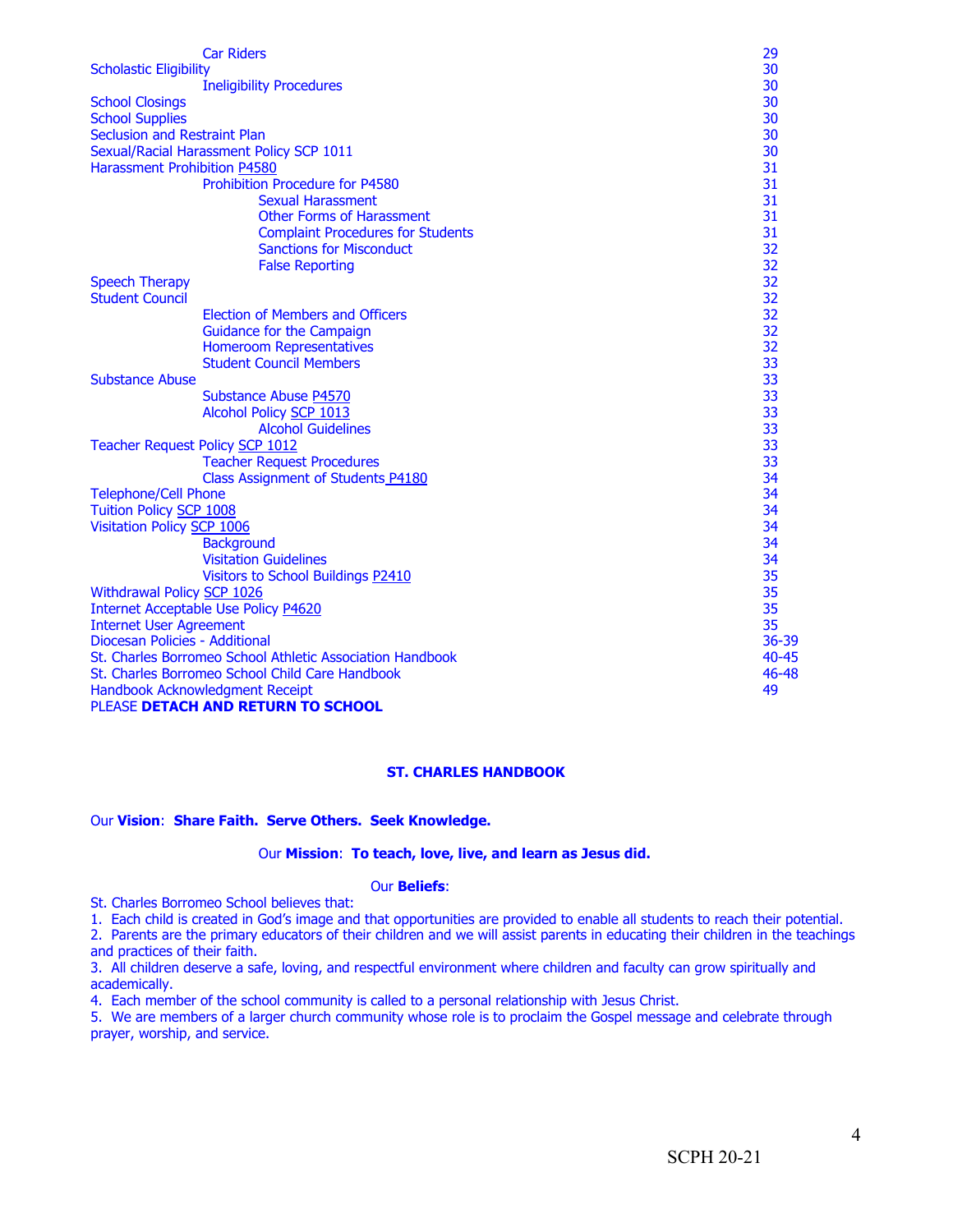## environment. It is through the sharing of faith and values that we help students to grow spiritually, socially, and academically to the best of their ability.

**EXPECTATIONS OF ST. CHARLES STUDENTS**

1. Students are expected to treat others in a Christian manner as they expect to be treated.

The following list emphasizes the positive actions expected of students committed to studying in a Catholic school

- 2. Students are expected to demonstrate respect for all faculty and staff members, volunteers and other students.
- This would include refraining from physical and/or verbal harassment as well as profanity.

3. Demonstrating true pride in being a part of the St. Charles School community, students are expected to respect all property and to assist in maintaining order and cleanliness in the school building, church and on school property.

4. Realizing that liturgy is an important part of the school community, students participate actively in the planning and celebration of grade level and all school liturgies.

- 5. Students follow all guidelines and expectations as outlined in this school handbook.
- 6. Realizing that all individual gifts and talents are gifts of God, students strive to use all of their gifts to develop
- their greatest potential and to help to build the Kingdom of God.

#### **Classroom Expectations**

- 1. Talking, running, and all loud noise in the halls and restrooms are never permitted.
- 2. In order to leave the homeroom, permission of the homeroom teacher is necessary.
- 3. Students should take proper care of desks, chairs, and other school property. Rental
- books may not be marked in any way. Restitution is required for any property damage.
- 4. Class changes should be done in a quiet and orderly manner and monitored by grade level teachers.
- 5. All written work to be handed in should be headed as follows:

| <b>Name</b>               | Date  |
|---------------------------|-------|
| <b>St. Charles School</b> | Grade |
| <b>Subject</b>            |       |

### **SCHEDULE FOR THE DAY**

| $7:50$ am | School begins for all students in grades PreK-8                    |
|-----------|--------------------------------------------------------------------|
|           | 10:40-12:10 pm Classes break for lunch and recess at varying times |
| $2:55$ pm | Announcements                                                      |
| $3:00$ pm | Dismissal of bike riders and walkers                               |
| $3:02$ pm | Dismissal of car riders                                            |

#### **Students**

functions.

Bishop

**Diocese of Fort Wayne-South Bend**

In keeping with the philosophy and mission of the Catholic schools, it is the policy of the diocese that all students enrolled in the Catholic schools shall participate in the complete religion program, including religion classes, and attend liturgical

human love and sexuality will be presented to students within the school's curriculum. Parents, as the primary educators of their children, are normally expected to address the more intimate details of human love and sexuality at home with their child. However, if parents need assistance in this area, they may delegate this personalized dialogue with their child to a teacher, counselor, or some other trustworthy person. The diocesan Office of Family Life, in conjunction with the parishes

In conformity with pastoral guidelines from the Holy See on human love and sexuality, the moral and spiritual aspects of

Sexual union is intended by God to express the complete gift of self that a man and a woman make to one another in marriage, a mutual gift that opens them to the gift of a child. Therefore, all students are expected to live a chaste lifestyle

and schools, will assist parents of elementary students in carrying out this responsibility of family life education. On the high school level, students will attend a one-semester course focusing on reverence for life in their freshman or

sophomore years.

## **SCHOOL/PARENT AGREEMENT**

**Attendance in Religion Program**

St. Charles students are taught, through our religion program, the essential truths of the Catholic faith and are urged to cultivate a habit of daily prayer, to do works of charity, and to be faithful in receiving the sacraments of the church, particularly by attendance at Sunday Mass. This supports Diocesan policy P4060.

 The work of the school is greatly compromised if parents do not make an effort to practice their Catholic faith at home. The time that we take to teach the children the truths of the Catholic faith and to cultivate good habits is negated if parents do not practice what is taught at school. Most especially, the work of the school is greatly compromised if parents do not bring their child/children to Sunday Mass every week. Therefore, it is required that Catholic parents enrolling their child/children in our parish grade school agree to attend Sunday Mass weekly throughout the year.

**P4060**

## Recommended: February 9, 2017 **Diocesan School Board** Board Ratified: October 15, 2017 **Diocesan**

#### **GOD'S GIFT OF HUMAN SEXUALITY** The Catholic school upholds and supports God's plan for sexual relations by promoting chastity and a respect for human life.

and to abstain from sexual relations.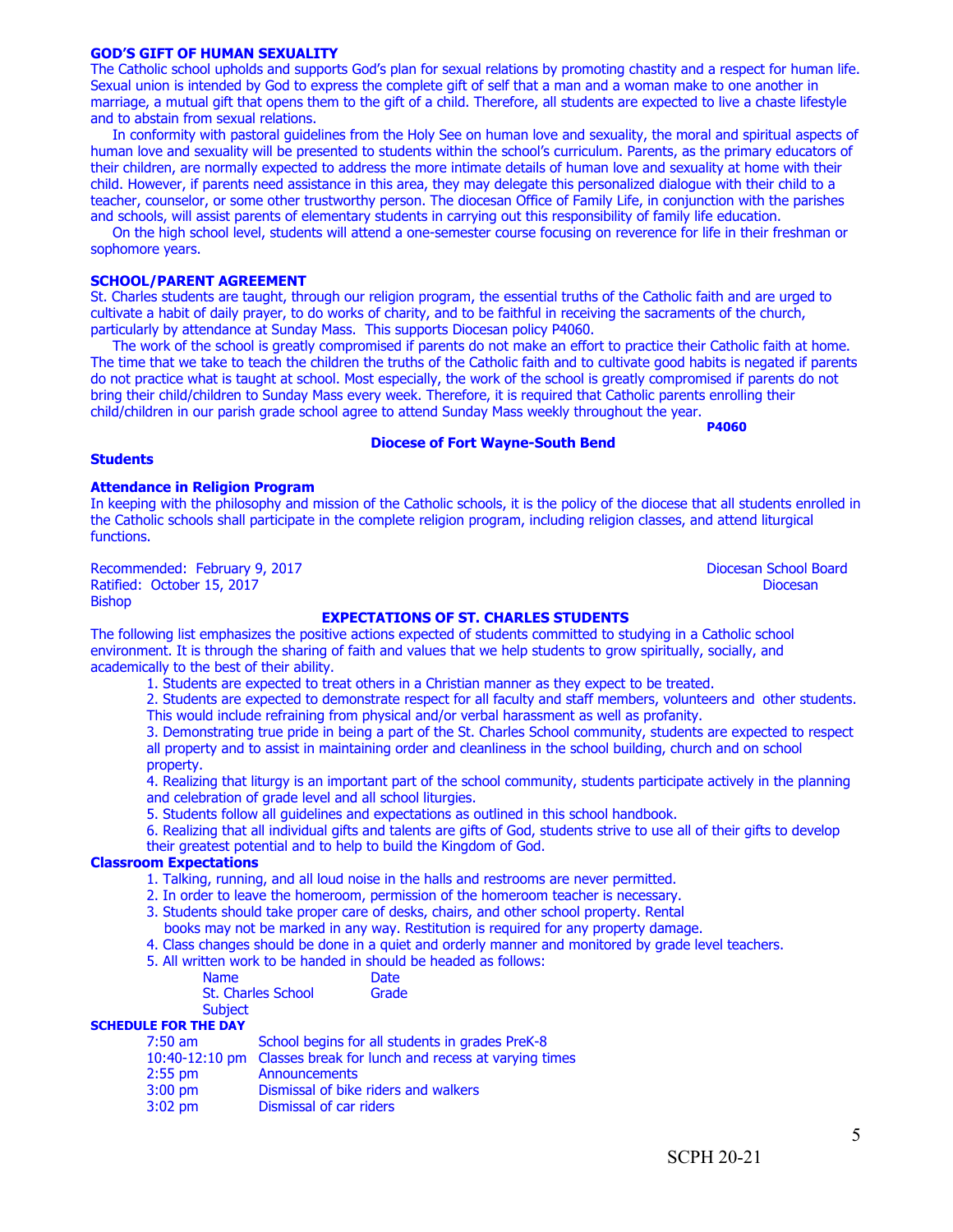#### **Arrival**

- 1. Car riders are not to arrive before 7:20 a.m., as the cafeteria doors will not be opened until that time. They are to enter by the cafeteria, and, if prior to the 7:37 a.m. bell, they will wait there quietly. At the 7:37 a.m. bell, students report to homeroom.
- 2. Walkers and bike riders may not arrive before 7:30 a.m.
- 3. At the 7:50 bell all students, K-8, should be in their homerooms and seated. There is to be no talking
- during the a.m. prayer and announcements.

#### **Dismissal**

Silence is to be maintained in the classroom until bike riders and walkers are called. Students are to remain in your homeroom and leave only when their transportation is called. Drinking fountains and restrooms are off limits during afternoon announcements.

Car riders not picked up by 3:15 pm will be brought back into school and asked to wait in the vestibule by the main office. Therefore, if you are delayed past that time, you will need to come to the main door to pick up your child(ren). We have a before and after school care program which is available from 6:30-8:00 am and from 3:00-6:00 pm. If you cannot be here to pick up your child by 3:15 pm you must use the after school care services. For their own safety, children must be supervised at all times.

#### **ADMISSIONS - SCP 1023**

St. Charles School shall follow and promote an open enrollment policy, accepting students according to Diocesan Policy (4010) and Parish guidelines. (Before acceptance all registration requirements and deadlines must be met.)

#### **SPC1023 - Admissions Procedures**

Per Diocesan Policy 4010, all students new to St. Charles Borromeo School must be administered a placement test before beginning school. Diocesan policy allows the use of ILearn test results and various standardized and local assessments to fulfill the placement testing requirements.

#### **Classification A:**

Families who are registered and actively involved at St. Charles or Our Lady of Good Hope parishes who presently have their baptized Catholic children attending St. Charles School.

#### **Classification B:**

Families who are registered and actively involved at St. Charles in order of parish registration date, who do not currently have children enrolled at St. Charles School. Parents from St. Charles parish would have priority for admittance to St. Charles depending upon their date of parish registration and their active and/or contributing support of their parish church.

Every registered family has a moral obligation to support their parish through the weekly offertory envelopes by donating to the Sunday collection as much as they can afford to cover the actual cost of educating a child. Tuition for St. Charles does not cover the full cost, the balance is subsidized by the parishes of St. Charles. In addition, regular Sunday church attendance is required. Families must not only be registered in their parish, but be active members as well as participating in some of the programs of parish life.

#### **Classification C:**

If room permits, students whose parents are actively involved in other parishes may be admitted after March  $1^{st}$ . If a family is utilizing an Indiana Choice Scholarship (voucher), the student will be enrolled on the day of the annual voucher lottery if room permits. In the event of a voucher lottery, if there are more students applying than there are available enrollment spaces, then applying students must be enrolled in the order in which they are chosen in the lottery. This is a first-come first-serve system as required by State law.

#### **Classification D:**

If room permits, non-Catholic students may be admitted after March  $1<sup>st</sup>$ . If a family is utilizing an Indiana Choice Scholarship (voucher), the student will be enrolled on the day of the annual voucher lottery if room permits. In the event of a voucher lottery, if there are more students applying than there are available enrollment spaces, then applying students must be enrolled in the order in which they are chosen in the lottery. This is a first-come first-serve system as required by State law. Character references from a minister or a school administrator may be required. If a student in this category is accepted into St. Charles, he/she may continue through graduation. Siblings, however, will be placed in Classification C.

#### **Waiting Lists:**

In the event that there is a waiting list for any grade, the following criteria will determine your placement on the list:

- A. Criteria are the same as the Admissions Guidelines.
	- 1. Regular attendance at Mass.<br>2. Active participation in the pa
	- 2. Active participation in the parish.<br>3. Dedication to Catholic education.
	- 3. Dedication to Catholic education.<br>4. Consistent financial support of the
	- Consistent financial support of the parish.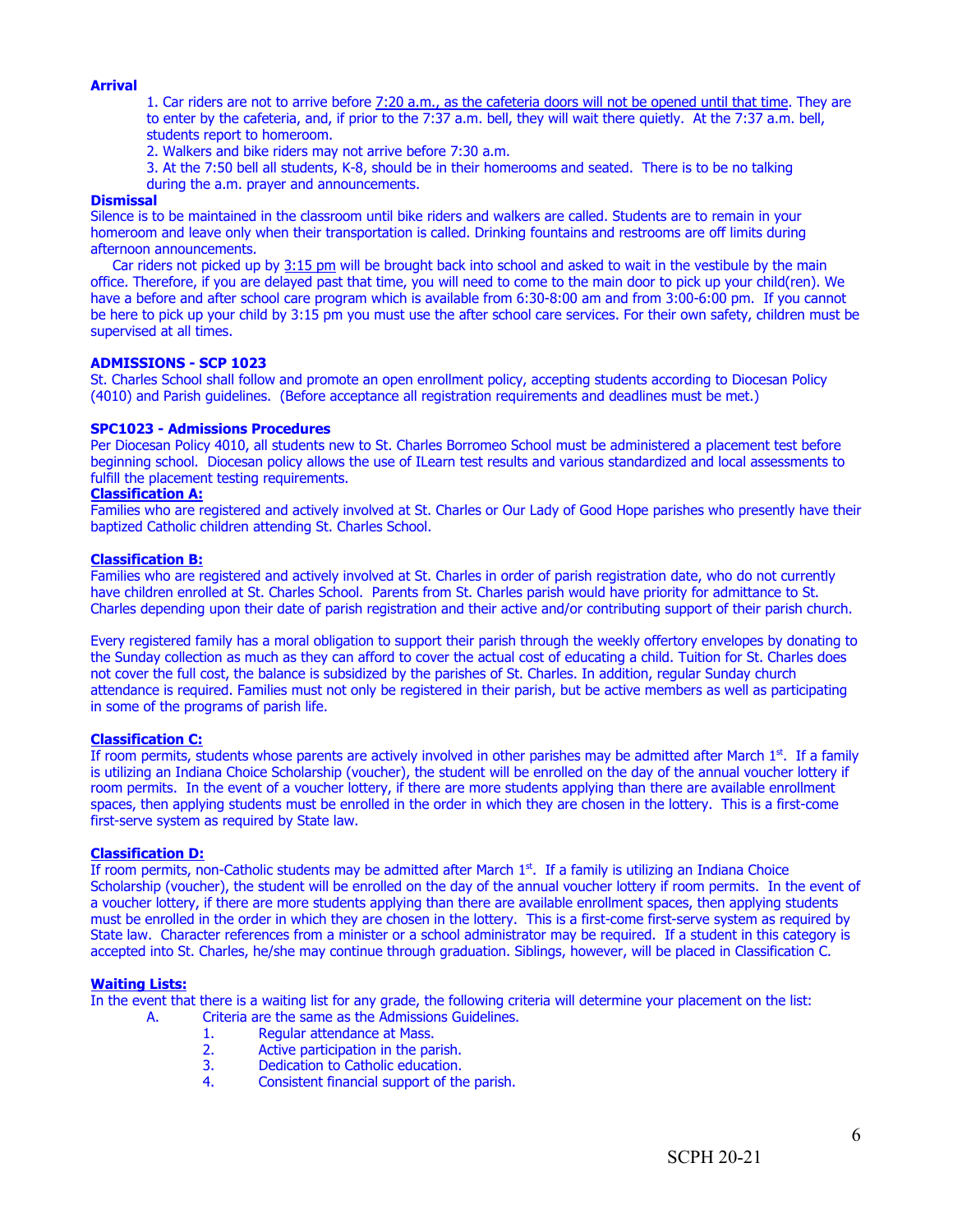B. When a family is offered an opening for a student and refuses, that student moves to the bottom of the list regardless of whether or not they have siblings.

Registration requirements are:

- A. Incoming students' records must be obtained before grade placement is finalized.<br>B. Parents must complete and provide the registration form, immunization form, birtl
- Parents must complete and provide the registration form, immunization form, birth and baptismal certificate, payment of registration fee, & copy of current report card for grades K-8.

#### **ENROLLMENT POLICY - SCP 1007**

Students will meet all enrollment requirements for a safe and healthy school environment. This is in compliance with Diocesan policy P4010.

#### **Diocese of Fort Wayne-South Bend P4010**

#### **Students**

#### **Enrollment**

I. School Admissions Policy

Diocesan schools shall comply with state laws and regulations regarding school enrollment and attendance to the extent possible, as consistent with the teachings of the Catholic Church and diocesan policy.

II. Nondiscrimination Policy

Diocesan schools shall follow and promote an open enrollment policy, accepting students without regard to color, race, gender, or national origin, and reasonably accommodate the disabled in its educational programs.

III. All prospective students are required to complete a battery of academic assessment tests prior to admission to any diocesan school. Students applying for admission are required to be tested on Language Arts/English proficiency and Math. The principal is responsible for the administration of all placement tests and reporting test result data to teachers and parents. The principal must select placement tests for Language Arts, English proficiency, and Mathematics from an approved list provided by the Office of Catholic Education. Requests for waivers or exceptions to placement must be submitted to the superintendent of schools in writing prior to admission of students.

Upon review of test data and other relevant information, the principal will make a determination regarding the schools' ability to meet the needs of the student tested.

#### IV. School Entrance Requirements

A child can be enrolled only by a person having the legal custody of the child. A certified copy of the student's birth certificate or a baptismal certificate shall be required for original entrance at all grade levels. Proof of legal custody may also be required in cases where a child does not reside with both natural parents.

If these required documents are not provided to the school within thirty (30) days of the student's enrollment or appear to be inaccurate or fraudulent, the school shall notify the Indiana Clearinghouse for Information on Missing Children (See P4030) and will cooperate with local authorities if the child has been reported missing.

The custodial parent or legal guardian shall provide the name and address of the school the student last attended, if any. The school shall request the records from the last school the student attended within fourteen (14) days.

Written proof that the child meets State and county health requirements (immunization record) for enrollment shall also be required.

#### IV. Kindergarten Age Requirement

Schools shall follow state law guidelines in enrolling kindergarten students.

A child entering kindergarten must be five years old on or before August 1, or date set by the state.

A school should administer developmental assessment for determining proper placement in kindergarten.

#### V. First Grade Entrance Requirements

Indiana compulsory education begins when a child is officially enrolled in school, or the school year of the child's  $7<sup>th</sup>$ birthday, whichever is earlier.

Students enrolling in a diocesan school after successfully attending kindergarten in another accredited school that has different age requirements shall be allowed to continue in school without interruption because of chronological age.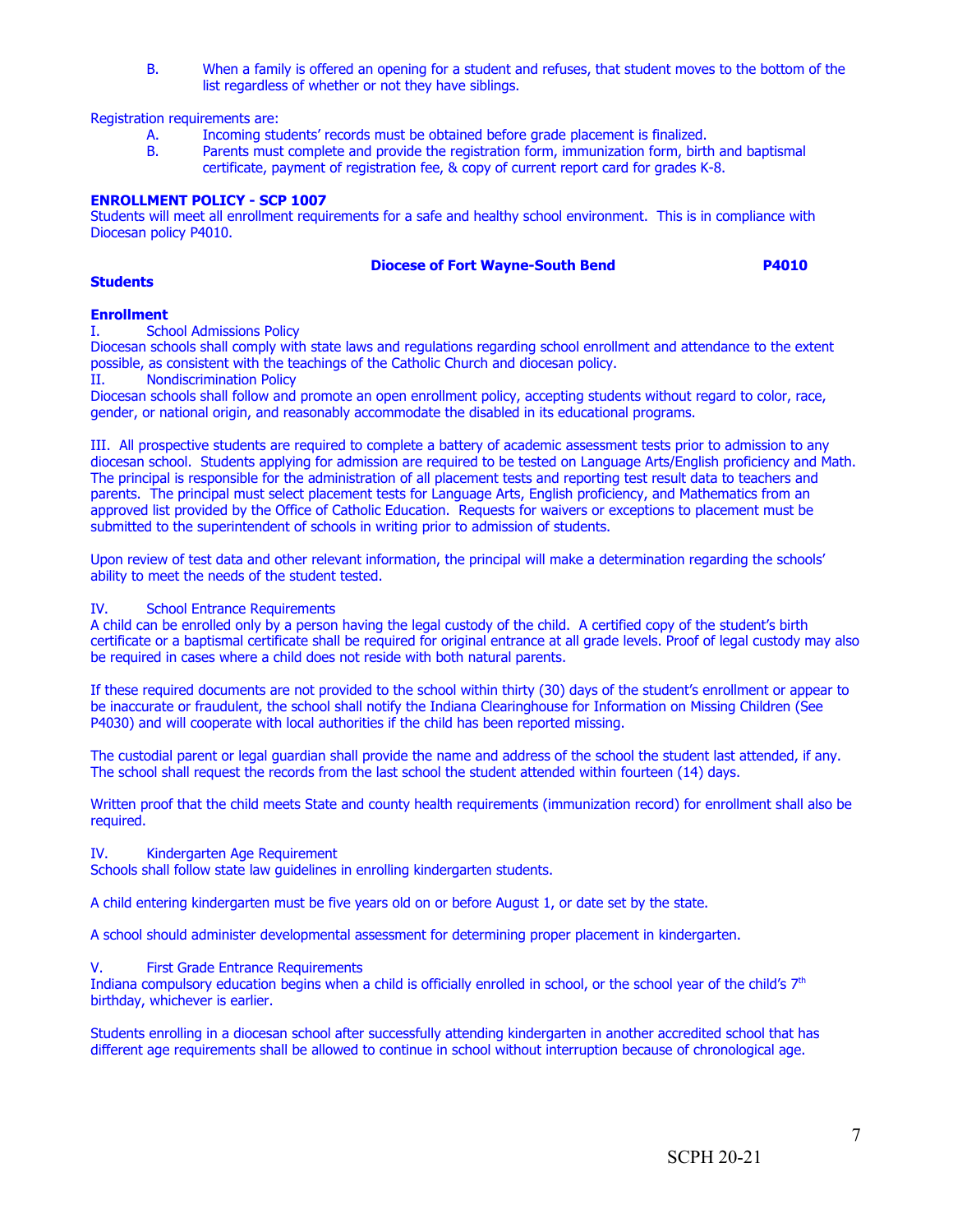#### VI. Children with Exceptional Educational Needs

Children with exceptional educational needs requiring special class placement are accepted if their needs can be reasonably accommodated in the school. Initial enrollment should be on a tentative basis with the understanding that in the event the exceptional needs of the child cannot be reasonably accommodated by the school, the custodial parents or guardians will agree to enroll their child in another school system which can accommodate the special needs of exceptional children.

Ordinarily when a diocesan school cannot reasonably accommodate the exceptional needs of a child, a recommendation for special class placement should be made to the custodial parent or guardian by the principal, after consultation with the child's teacher(s).

This recommendation will be either for special class placement within the Catholic school or referral to a public school for evaluation or placement. If the custodial parent or guardian does not accept the school's recommendation, it is expected that he/she will place the decision in writing. In some instances the custodial parent or guardian will be required to withdraw the child if the child's continued presence, in the opinion of school personnel, would be detrimental to the child's educational or emotional needs, poses an undue hardship on the operation of the school, or poses a threat of harm to the student, other students or school personnel.

#### VII. Students or Prospective Students with Diseases

Catholic schools shall comply with all applicable State law and all Board of Health policies regarding school enrollment and attendance in relation to a student or prospective student having a communicable disease.

Prospective students who meet all entrance requirements may not be denied admission solely on the basis of a diagnosis of a disease unless required by applicable State law or board of health policy; similarly, students may not be excluded merely on the basis of a diagnosis of a disease.

However, as with any prospective student who is diagnosed as having or is suspected of having a communicable disease, a child with a communicable disease may be excluded, if after an individualized assessment of the child's condition, in accordance with the school's communicable disease policy/procedure, it is determined that the child's presence in the classroom would expose others to significant health and safety risks.

Upon being informed that a child is diagnosed as having or is suspected of having a communicable disease, a review team consisting of the student; his/her parent/guardian; his/her physician; a physician representing the school, parish or diocese; and school or parish administrators will be established to determine whether the child's admission or continued presence in the school would expose others to significant health and safety risks. In making its determination the review team, will conduct an assessment of the child's individual condition. The review team's inquiry will include findings of fact, based on reasonable medical judgments given the state of medical knowledge about:

- A. The nature of the risk how the disease is transmitted;
- B. the duration of the risk how long the carrier is infectious;<br>C. the severity of the risk the potential harm to third parties
- the severity of the risk the potential harm to third parties;
- D. the probabilities the disease will be transmitted and will cause varying degrees of harm; and E. whether a reasonable accommodation exists and/or is required.
- whether a reasonable accommodation exists and/or is required.

The review team must also take into consideration the scope of the problem, education-related issues, and the student's right to confidentiality. The recommendation of the review team and the decision of the parish and school administrators shall be considered confidential and will be submitted for review only to the Superintendent of Schools, Secretary for For Catholic Education, and diocesan attorney.

In the event it is determined that a child is unable to attend regular Catholic day school, the parish, school and diocese will assist the parent or guardian in locating alternative educational services and obtaining religious and catechetical instruction.

Recommended: February 11, 2016 **Diocesan School Board** Diocesan School Board Ratified: July 15, 2016 **Diocesan Bishop Diocesan Bishop** 

#### **TRANSFER POLICY - SCP1014**

The St. Charles School transfer policy applies to all transfer students wishing to attend St. Charles School. A transfer student is defined as anyone not starting at St. Charles within the first two weeks of kindergarten. The provisions of this policy are not all inclusive. St. Charles reserves the right to waive the provisions of this policy, if in the opinion of the principal or pastor waiver is merited. This is in compliance with Diocesan policy P4020.

#### **SCP 1014 - Transfer Procedures**

1. Application for admission to St. Charles must be made during a personal interview with the school administration.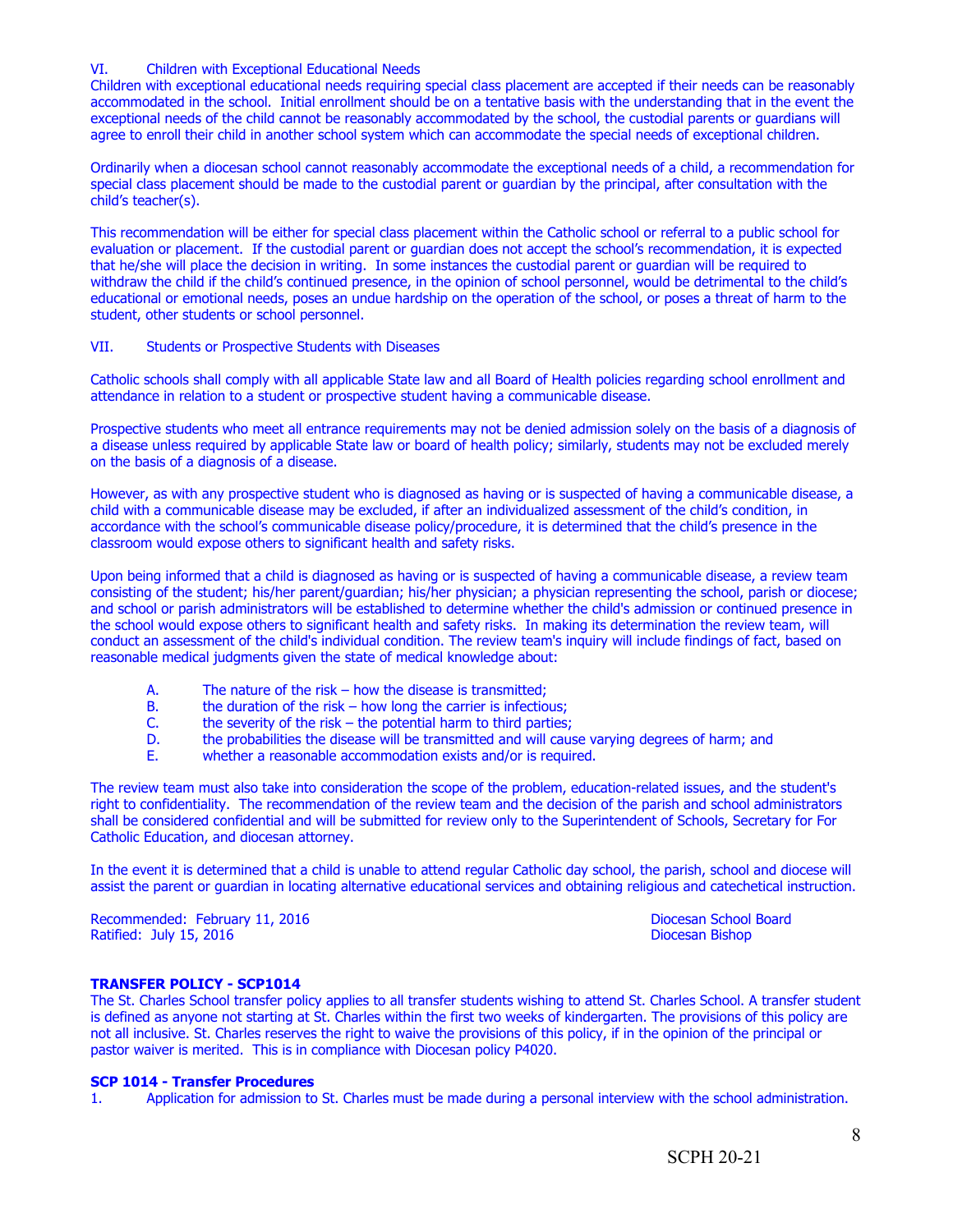- 2. Transfer students who are Catholic may not be admitted to any grade from a non Catholic school unless the student is actively enrolled in a religious education program (either at St. Charles or at the child's previous parish), and a letter of recommendation from the child's religious education director is submitted along with the application for admission to St. Charles School.
- 3. A student may not be admitted if he/she has been involved in a serious infraction of a previous school's rule during the preceding year. This includes, but is not limited to, violation of drug, alcohol, vandalism, and smoking rules, attendance problems, harassment, threat of violence and/or violence against another, stealing, suspected gang activity, grades that reflect a preponderance of under achievement or under supervision of the judicial system.
- 4. A student may not be admitted if he/she has been expelled from another school, or has voluntarily withdrawn from another school because of threat of expulsion.
- 5. Transfer students will be placed on probation for a period of 60 school days from the date of transfer. During this probationary period, St. Charles School reserves the right to ask transfer students to withdraw if serious academic or behavioral problems arise.

#### **Students Diocese of Fort Wayne-South Bend P4020**

#### **Student Transfers**

I. Accepting Transfer StudentsFrom Another Diocesan School

Students shall be discouraged from transferring to another diocesan school except in the case of a change of residence.

The principal of the school from which the student requests to transfer should be notified within five school days once the the first inquiry is made. It is expected that the principals involved can arrive at a decision agreeable to both schools regarding the requested transfer. All unpaid bills at the original school must be satisfied before an official transcript may be sent to the receiving school so that enrollment can be finalized.

In the case of high school students, all rules and regulations of the Indiana High School Athletic Association (IHSAA) regarding athletic eligibility shall be strictly followed.

#### II. Accepting Expelled or Suspended Transfer Students

A principal may consider accepting a student from another school who has been expelled, suspended, or has been a party to a major discipline problem as defined by the former school or interpreted by applicable school operating policies and/or parent/student handbook or appropriate state law only after a full and complete explanation of all facts pertinent to an individual case has been evaluated. This provision will not be followed when a student has been expelled for violating the "Gun Free" diocesan policy, which is required by state and federal law (Policy 4560).

Discovery that any information provided to the receiving school was falsified will automatically be grounds to refuse the transfer request or to immediately dismiss the child from the school if the discovery occurs after the child has been enrolled.

All unpaid bills at the original school, if diocesan, must be satisfied before an official transcript may be sent to the receiving school. The final decision of accepting a transfer student rests in the discretion of the principal (in consultation with the pastor in the case of an elementary school).

#### III. Accepting Students from Non-Accredited Private School or Home Schools

Credits from a non-accredited instate or out-of-state private school or home school shall not be accepted at face value, and parents shall be notified of this at the time of enrollment. In order to determine grade placement and/or credit, the principal may require a battery of tests or evidence of equivalency. Evidence of equivalency shall include an evaluation of the certification of the instructional staff and an evaluation of the course of study followed from the private or home-school (refer to Diocesan Policy 4010). Testing shall be administered under the auspices of the enrolling principal. The principal shall place the student and accept credits based upon the test results according to the local school policy. The tests and procedures used to appraise eligibility for credit and/or placement may include, but are not limited to, standardized achievement tests, criterion referenced tests, intelligence tests or other ability tests, departmental achievement tests, oral testing, teacher semester tests, interviews, and teacher recommendations.

In all cases, the receiving school must request records from the sending school within fourteen (14) days of enrollment.

Recommended: February 9, 2017 **Diocesan School Board** Board **Diocesan School Board** Ratified: October 15, 2017 **Diocesan Bishop**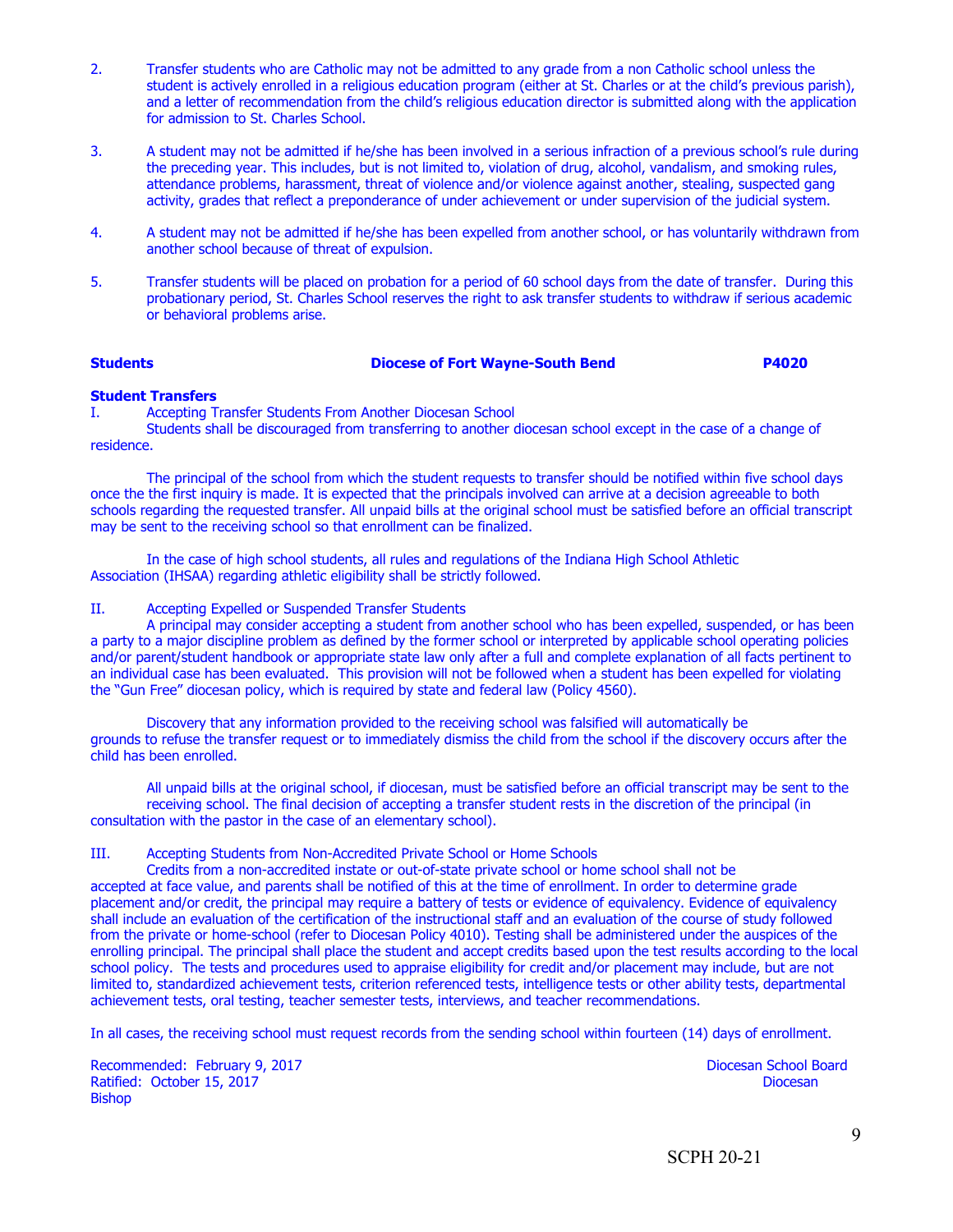#### **AMENDMENTS TO THE HANDBOOK**

The Principal retains the right to amend the handbook for just cause. Parents and students will be notified as soon as possible when changes are made.

#### **ATHLETICS - St. Charles School Athletic Association Mission Statement**

St. Charles is committed to offering an athletic program that facilitates the spiritual, emotional and physical growth of our young athletes. We will provide our athletes with the opportunity to:

- 1. Utilize the talent and ability that God has given.
- 2. Develop good sportsmanship, teamwork, and individual responsibility.
- 3. Prepare a foundation for future development as an athlete, young woman or young man.
- 4. Demonstrate integrity and quality in all that they do.

For further information regarding Athletic programs please refer to the Athletic Handbook on page 46.

#### **ATTENDANCE POLICY - SPC 1010**

All students are expected to arrive in class on time in order to provide a positive learning environment. This is in compliance with Diocesan policy P4040.

Absence Protocols - Students will be allowed five (5) absences as 'Excused' with parent call-in and/or note only (no doctor's note of excuse). All absences outside of the five (5) allowable call-ins and/or parent note will require a doctor's note to be considered excused. Physician-documented long-term illnesses, surgeries, etc., will be considered excused. Absences outside of five (5) without a doctor's note will be marked as 'Unexcused Absence'. After seven (7) unexcused absences, a student will be referred to the **Status Offender Court Alternative Program (SOCAP)** for creation of an action plan, probation, etc. If at any time a student attendance matter cannot be successfully resolved, school administration may require the student to be withdrawn from St. Charles Borromeo School.

#### **SPC 1010 - Attendance Procedures**

- **1. Tardiness -** You are tardy if you arrive later than the time designated for the beginning of the morning and/or afternoon sessions. You must stop in the office and pick up a pink slip before going to your homeroom. If you are tardy five times in one quarter, you will receive a detention.
	- 1. Students are tardy if they arrive after the time designated for the beginning of the morning session (7:50 a.m. for all students in grades K-8).
	- 2. Students are tardy if they arrive later than the time designated for the beginning of the afternoon session (this varies by grade level).
	- 3. Students who are tardy due to circumstances out of their control (car trouble, traffic accidents, flat tires, etc.) are tardy,but it is an excused tardy.
	- 4. Students who are tardy due to oversleeping are tardy,but it is an unexcused tardy.
- **2. Absence -** Upon returning to school after an absence, a written note stating the reason for the absence and signed by your parent/guardian must be presented to the teacher within two days. If notes are not received by the second day, you must report to the office and parents will be called. Students who do not attend school at least one-half day, especially for reasons of health, may not participate in any after school practices, games or meetings on that day.
	- a. Students attending school less than 2 hours are absent all day.
	- b. Students leaving schoolbefore 9:50 a.m. are absent all day.
	- c. Students arriving at school after 1:00 p.m. are absent all day.
	- d. Students arriving at school more than 2 hours late in the morning (after 10:05 a.m.) are absent 1/2 day.
- **3**. **Appointments** Whenever possible, dentist and doctor appointments should be made after school hours. All appointments during school hours must be presented in writing to the school office, where a pass will be issued. If your appointment is before school, and you will be arriving late:
	- a. Please notify your homeroom teacher by note on the previous day. You will be marked as an excused tardy if you are not present at the beginning of the morning session.
	- b. If you are purchasing lunch for the day, please inform your teacher or the school office
	- c. Student appointments arriving late for the beginning of class are marked excused tardy

#### **Perfect Attendance**

Students with excused tardies qualify for perfect attendance. Students with unexcused tardies or absences do not qualify for perfect attendance.

#### **Diocese of Fort Wayne-South Bend P4040**

**Students**

#### **Attendance**

The diocesan schools consider the development of good attendance habits as a vital and desirable undertaking for two essential reasons. First, it is difficult for young people to learn if they are not in class; the teaching-learning process builds upon itself. Secondly, research shows that educational achievement is directly related to attendance. A student who misses a day of school misses a day of education that cannot be retrieved in its entirety.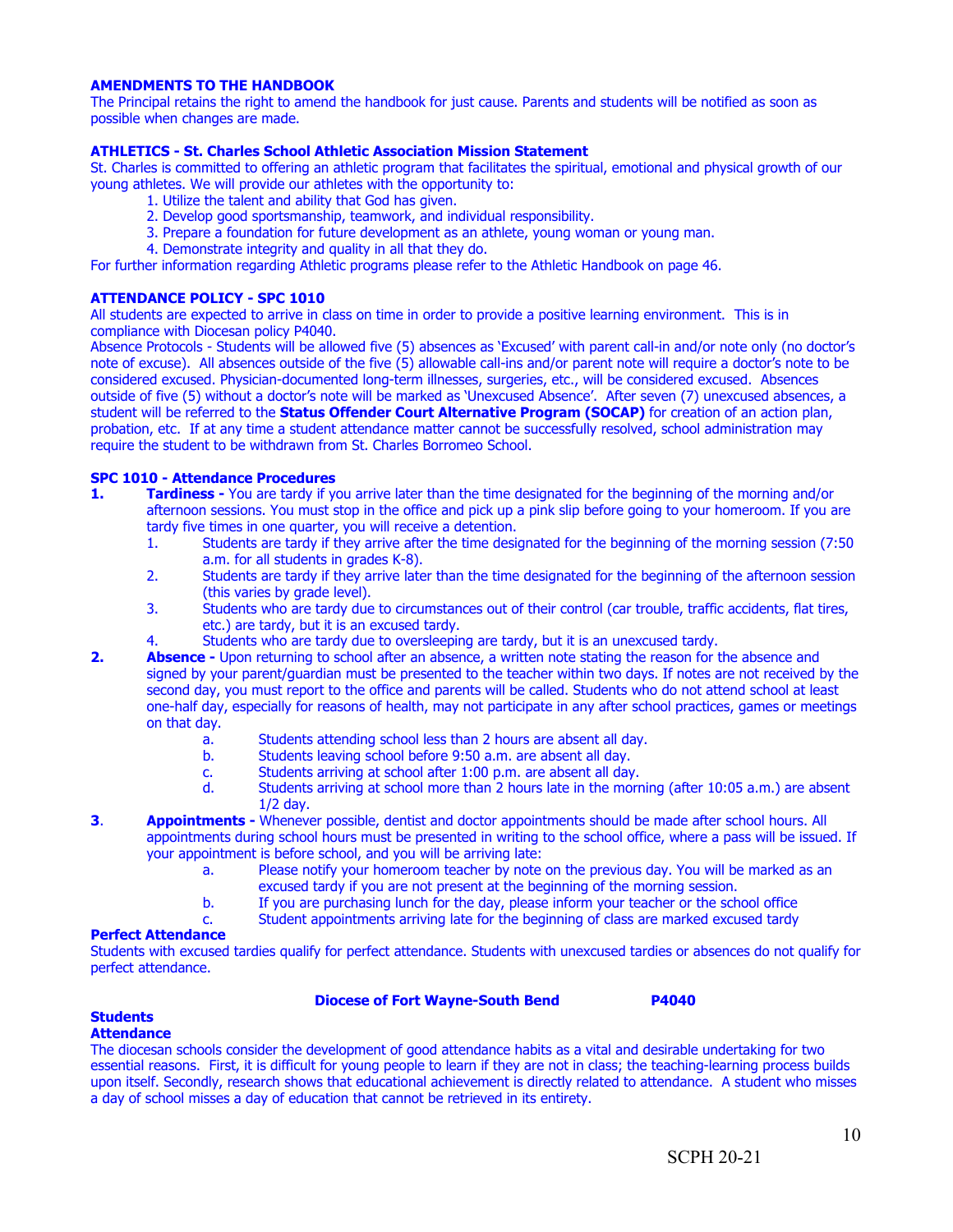I. Parent/Legal Guardian Responsibility

Parent/legal guardians are responsible for having their children in school. Indiana law prescribes that

- parents must have their children in public or private school from the age of seven (7) until the date on which the child:
	- A. Graduates; or
	- B. Reaches at least sixteen (16) years of age or less than eighteen (18) years of age and:
		- 1. the student and the student's parent or guardian and the principal agree to the withdrawal; and
		- 2. at the exit interview the student provides written acknowledgment of the withdrawal which must include a statement that the student and the student's parent/guardian understand that withdrawing from the school is likely to reduce the student's future earnings and increase the likelihood of the student being unemployed in the future, and the student's parent or guardian and the school principal each provide written consent of the student to withdraw from school; &
		- 3. the withdrawal is due to financial hardships requiring the student to be employed to support the student's family or dependent, illness or an order of a court that has jurisdiction over the student, or
	- C. Reaches the age of eighteen (18) years whichever occurs first.

#### II. Absences from School

- Absences from school shall fall into one of the three following categories:
- A. Absences that are counted as present
	- 1. Serving as a page for or honoree of the Indiana General Assembly<br>2. For students in grades 7 through 12, serving on a precinct election
	- 2. For students in grades 7 through 12, serving on a precinct election board or as a helper to a political candidate or political party on election day with prior approval of the principal;
	- 3. Court appearances pursuant to a subpoena;<br>4. Active duty with the Indiana National Guard
	- Active duty with the Indiana National Guard for not more than ten (10) days in a school year, or participation in civil air patrol as a member of the Indiana wing of the civil air patrol for not more than five (5) days in a school year.
	- 5. Placement in a short-term inpatient treatment program, which provides an instructional program
	- 6. Homebound instruction;
	- 7. Religious observances;
	- 8. Approved, educationally related non classroom activity per I.C. 20-33-2-17.5;
	- 9. Participation or exhibition in the Indiana State Fair by the student or a member of the student's household if the student is in good academic standing but not to exceed five (5) instructional days in a school year.
- B. Excused Absences
	- 1. Illness of the student (with written statement by parent/guardian or doctor)<br>2. Funerals
	- **Funerals** 
		- a. for death in the immediate family
			- b. for persons outside of the immediate family with parental permission
	- 3. Out-of-school suspension
	- 4. Medical and legal appointments Such appointments should be scheduled after school hours when possible.
	- 5. School/college visits (2 days) parents/guardians need to check with the individual school's policy for arranging such visits.
- C. Unexcused Absences
	- 1. No parent/guardian contact with the school giving an explanation for the absence on the day of the absence.
	- 2. No physician's note to excuse an absence once more than 5 days of absence has
		- occurred (see Frequent or Prolonged Illness below).
	- 3. Family vacations
	- 4. Absences other than those defined as excused or absences counted as present.

#### III. Truancy

A student is truant when she/he is absent from school or class without the permission of his/her parent/guardian and the school. Students who are habitually truant shall be reported to the juvenile authorities in accordance with applicable state law and following diocesan procedures.

The following may be evidence of habitual truancy:

- A. Refusal to attend school in defiance of parental authority.<br>B. Accumulating a number of absences from school without in
- Accumulating a number of absences from school without justification over a period of time, such as a grading period. Habitual truancy is not evidenced by a single isolated incident of unexcused absence.
- C. Three (3) or more judicial findings of truancy.

### IV. Reporting an Absence

A parent/guardian shall contact the school to report a student's absence. Each school has established procedures for reporting absences. Absences will not be excused and the student may be considered truant if the procedure for reporting an absence is not followed.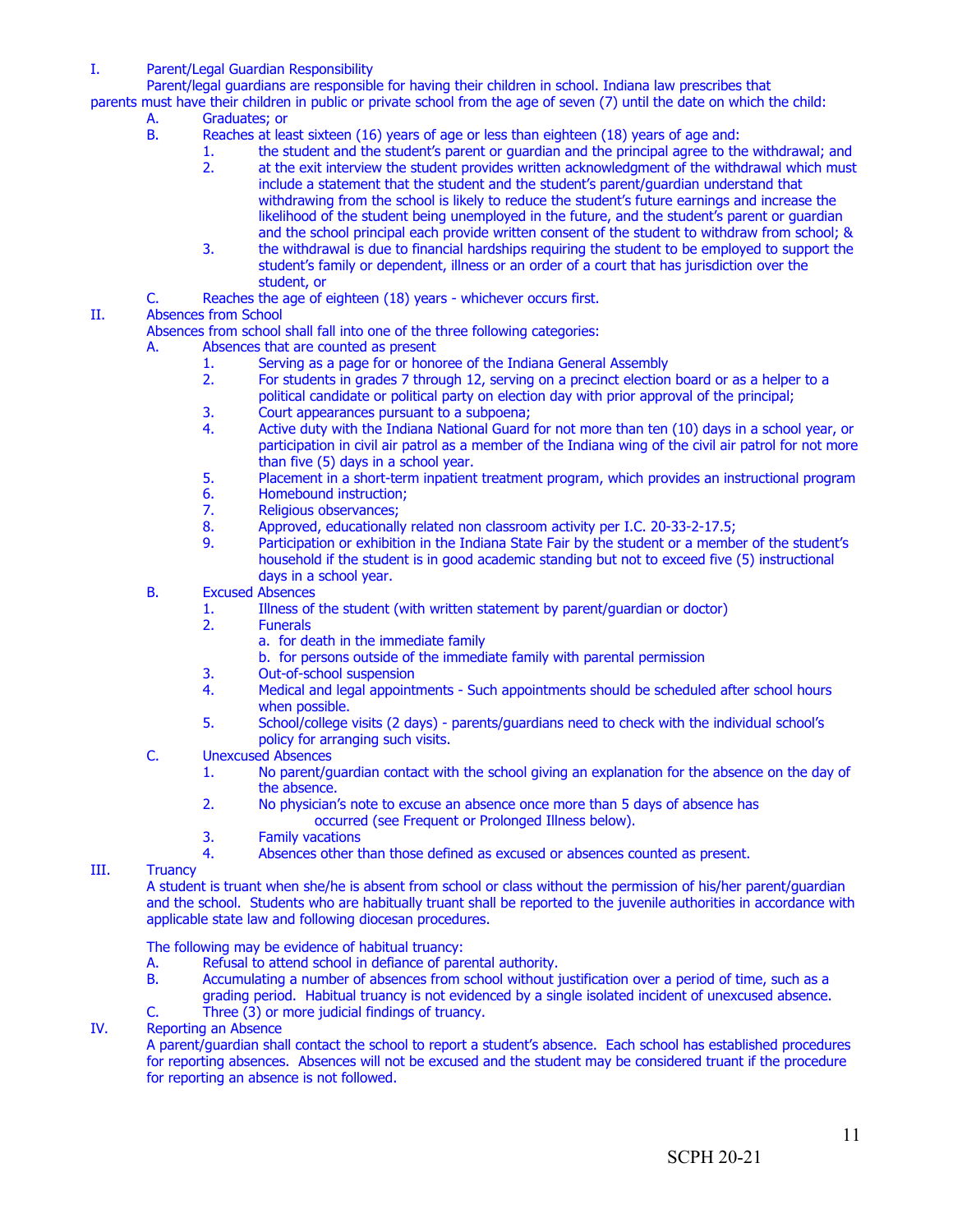A written explanation for any absence and signed by a parent/guardian is required upon the return of the student to school. The school is not required to provide credit for makeup of assigned work missed because the student's absence is unexcused or the student is truant.

#### V. **Frequent or Prolonged Illness**

If a student is absent for five consecutive days due to illness, or has contracted a contagious disease, a physician's statement may be required in order for the student to return to school.

#### VI. **Response to Irregular Attendance**

If an irregular attendance pattern begins to develop, the school may use the following procedure to encourage the student's return to a pattern of regular school attendance.

A. Call daily from school (secretary, principal, or attendance clerk), to the parent/guardian to verify absence and to determine reason.

B. After a student is absent six (6) days per school year, a school administrator, attendance clerk, or counselor will contact the student's parent/guardian. The date and content of this contract shall be documented.

C. After a student is absent over 12 days per school year, a conference shall be held with the parent/guardian and the student. An attendance contract may be established at this time and documentation shall be kept.

D. After a student is absent over 15 days per school year, a referral shall be made to the principal. If the principal is unable to successfully resolve the attendance problem, a referral may be made to the intake officer of the local Juvenile Probation Department.

#### VII. **Habitual Truancy Report to BMV**

If the student is at least 13 years of age but less than 15 years of age and is truant more than 10 times in one (1) school year, the student shall be designated as a habitual truant and reported to the bureau of motor vehicles as provided by State law.

Recommended: May 11, 2017 Diocesan School Board Ratified: October 15, 2017

#### **BEFORE AND AFTER SCHOOL CARE PROGRAM**

St. Charles School sponsors a Before and After School Care Program located on the premises. For more detailed information, please refer to the Child Care Handbook found on page 46 of this handbook.

#### **BUCKLEY AMENDMENT**

The Buckley Amendment requires that noncustodial parents be given information about the student's progress in school as well as unofficial copies of report cards unless there is a court order to the contrary. St. Charles does require postage for the mailings of the above reports be provided by the noncustodial parent. Divorced or separated parents must file a court certified copy of the custody section of the divorce or separation decree with the principal's office. The school will not be held responsible for failing to honor arrangements that have not been made known.

#### **CAFETERIA**

Lunches are provided through St. Charles' hot lunch program. The lunch program includes milk and meets all nutrition standards and guidelines of the USDA and the Indiana Division of School and Community Nutrition. The USDA and the State of Indiana are equal opportunity providers and employers. St. Charles' students are encouraged to participate in this program. The menu will be posted monthly in the school newsletter and can be found on the school website [www.stcharlesschoolfw.org](http://www.stcharlesschoolfw.org/) Additionally, in compliance with federal regulations, St. Charles School offers a **Free and Reduced Lunch Program** for those students who qualify. Parents may fill out an application any time during the school year. All information is confidential. Further details can be found on the school website.

#### **Cafeteria Guidelines**

- 1. The school uses the MealPayPlus online accounting system, a debit system in which money is placed into an online account, and student lunch costs are electronically deducted as students order lunches, entrees, or milk daily. For those needing to establish a MealPayPlus account, the school office can assist with this process. Once an account is established, parents can put money into their child's account through the online account at www.mealpayplus.com or by calling 866-662-3382 for a small fee. Or, a check may be sent with a Lunch Accounting Form to the school cafeteria.
- 2. If a student would like to order a hot lunch, he needs only to raise his hand when the homeroom teacher asks for the lunch count at the start of each day. As the student enters the cafeteria, the attendant will deduct the price of a hot lunch (or milk) from the student's individual account. If an extra entrée is ordered with a hot lunch, the student should share this with the cafeteria attendant upon check in, and the cost of the entrée will be deducted along with the price of the regular full lunch.
- 3. We ask that a student who is late arriving to school because of an appointment, illness, or other reason, verify with the office that he will be receiving hot lunch for the day. The cafeteria is then informed, and the lunch count is adjusted for accuracy.
- 4. St. Charles School offers a Free and Reduced Lunch Program. Parents may fill out an application any time during the school year.
- 5. Milk will be sold daily.
- 6. Water will be available for all children.<br>7. To assist the volunteers to record lunc
- To assist the volunteers to record lunches quickly and accurately, students purchasing hot lunch must enter the cafeteria with their homeroom and in alphabetical order by last name.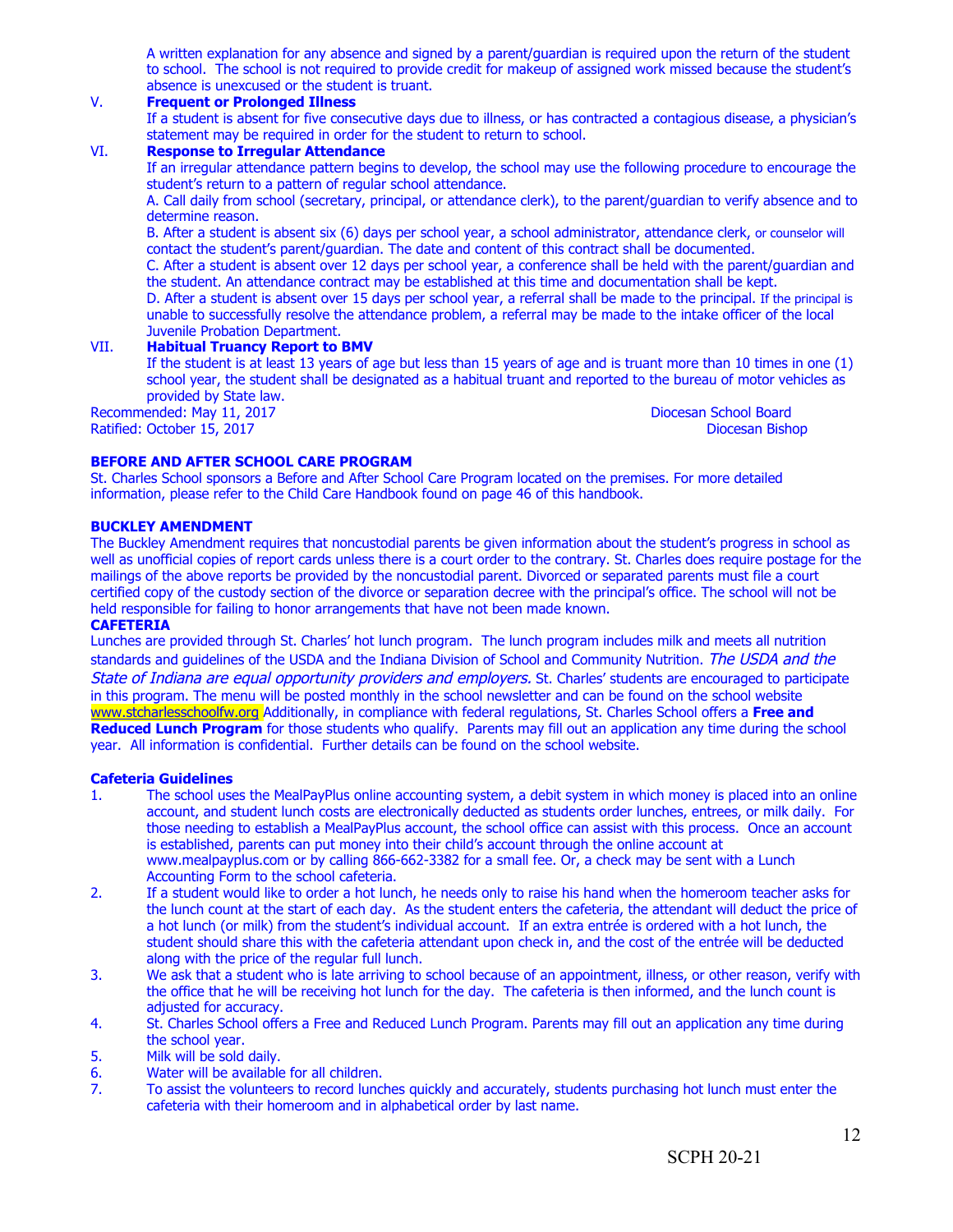- 8. Politeness, courtesy, and cooperation toward faculty, lunch assistants, and other students is expected at all times.<br>9. Students are responsible for cleaning their own places, the table at which they are seated, and the
- Students are responsible for cleaning their own places, the table at which they are seated, and the area around it. Please be respectful of the next student who will occupy the same lunch space.
- 10. Students are expected to exhibit good table manners and courtesy at all times in the cafeteria. Talking should be done only with persons seated next to you or across from you. Keeping your voice soft will help make the cafeteria a pleasant place for all.
- 11. The school cafeteria, in consultation with the principal, reserves the right to deny hot lunch privileges to students who have outstanding charges.
- 12. If you have any questions, please contact the cafeteria office at 969-4028.

#### **CHURCH**

Eucharistic Liturgy will be celebrated:

| .<br>Tuesday | .<br>Grades 3-5 | <b>Thursday</b> | Grades 6-8        |
|--------------|-----------------|-----------------|-------------------|
| Wednesday    | Grades 1-2      | Friday          | <b>All School</b> |

Kindergarten students will attend Mass with increasing frequency as the school year progresses. All-school liturgies will also be celebrated for Holy Days and special feast days. Students at St. Charles have the privilege of attending Mass and other spiritual exercises. This privilege allows you to grow in your love for God, our Father; Jesus Christ our Savior; and the Spirit, who dwells in you while allowing you to pray for those in need. Your prayer life together is what makes St. Charles School a living Christian community. In order to take advantage of these opportunities for prayer, the following regulations must be followed:

1. All students will join in our celebrations in song and prayer.

2. When entering and departing church, you should remember that it is God's dwelling place and adore Him with a respectful genuflection and proper use of holy water.

3. In reverence for Jesus present in the Blessed Sacrament, you are to be silent when entering and leaving the church.

## **Diocese of Fort Wayne-South Bend P2310**

#### **Community Relations**

#### **Parent/Legal Guardian Concerns Procedure**

To facilitate and promote the orderly and efficient resolution of concerns, parents/legal guardians wishing to address and/or question an academic area or situation regarding a specific teacher or classroom procedure must follow the grievance procedure below:

Step 1: Address the issues with the classroom teacher in a formal manner (face-to-face or in writing).<br>Step 2: Address the issue with the Principal. Step 2: Address the issue with the Principal.<br>Step 3: Address the issue with the Pastor (e) Step 3: Address the issue with the Pastor (elementary schools only).<br>Step 4: If the issue is not satisfactorily resolved, then the parent/qua If the issue is not satisfactorily resolved, then the parent/guardian should place his/her concerns in writing to the person involved and his/her supervisors (e.g., pastor and principal). Step 5: Contact the Catholic Schools Office.

Parents/legal guardians should follow the steps set forth in this policy, except where a situation is specifically covered under another school or Diocesan policy which provides for a different reporting procedure (e.g. harassment). Recommended: April 23, 2015 **Diocesan School Board** Diocesan School Board Ratified: July 24, 2015 Diocesan Bishop

#### **CONFERENCES**

To discuss a student's performance, problems and progress please telephone the school to arrange a conference or request a call back from a teacher or the principal. A teacher can usually schedule a phone call to you during the school day and in this way quickly clear up any questions before they become problems. A conference, however, is better for longer discussions. To assure the appropriate setting and time, it is necessary to arrange a conference appointment in advance.

Please do not disrupt the learning environment by interrupting with a "stop in" visit. Teachers have requested that they be contacted at school. They are normally at school until 3:25 pm. Parent-teacher-child conferences are scheduled for all students at the end of the first quarter. The opportunity for a second and third conference at the end of the second and third quarters will be available per request of parent and/or teacher.

#### **CONFLICT MANAGEMENT**

The Conflict Management program facilitates solution to conflicts. It is voluntary but can be encouraged by faculty so a student avoids disciplinary action.This program believes that students can be taught a process that enables them to communicate more effectively with each other to solve their own disagreements. There are four parts to this program.

- 1. Students learn conflict management skills in the classrooms from teachers and the counselor.
- 2. Selected 6th graders are trained to provide conflict management to students on the playground who are in dispute.<br>3. There are also Conflict Managers available to provide peer mediation in junior high.
- 3. There are also Conflict Managers available to provide peer mediation in junior high.<br>4. The counselor is available to provide mediation between two students in conflict.
- The counselor is available to provide mediation between two students in conflict.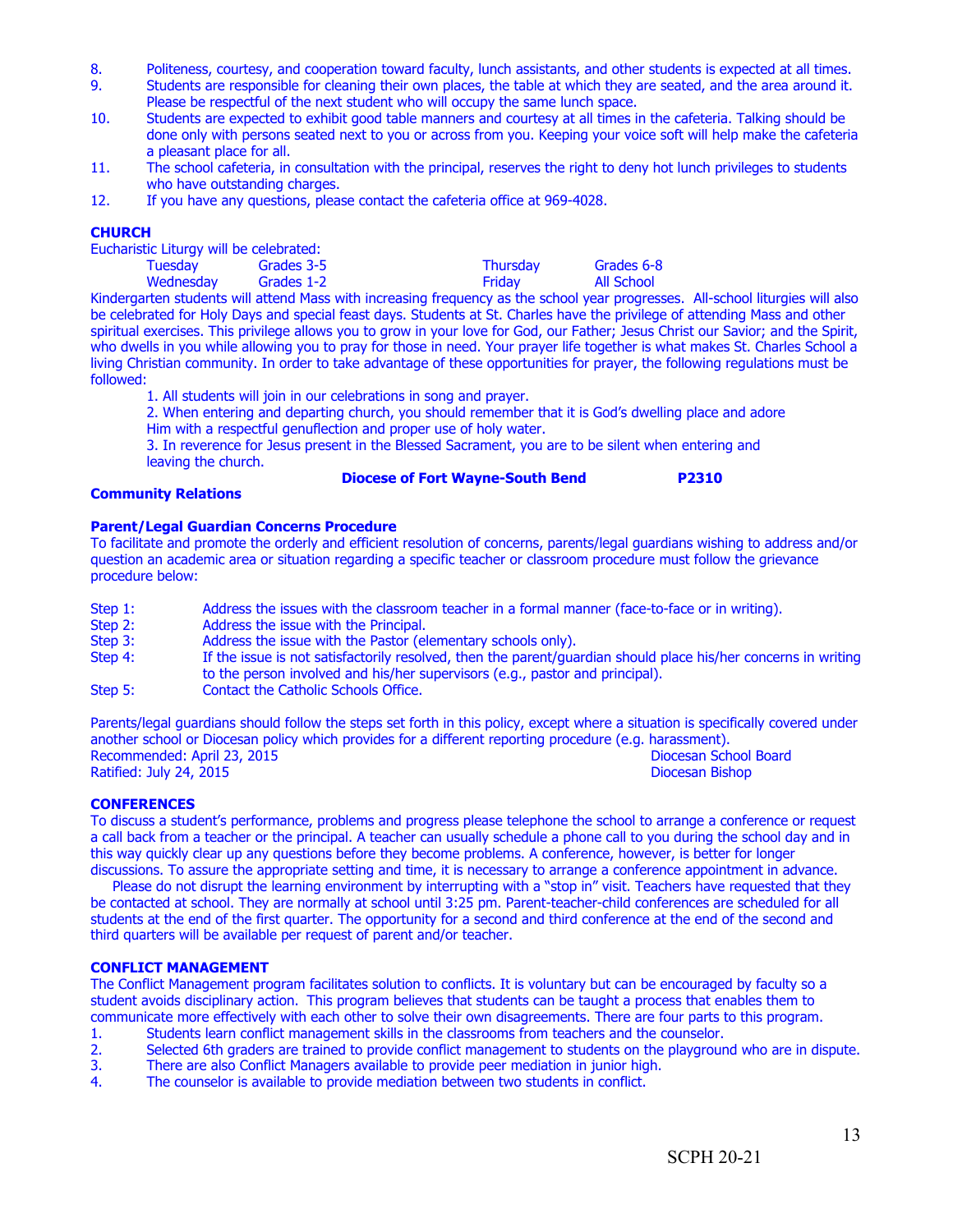#### **SCHOOL CLINICAL SOCIAL WORKER**

Through the team effort of our faculty, we strive to provide a healthy atmosphere of learning for all our students. The school social worker's role in the school may include:

1. Referrals from the student, parents and faculty for individual guidance to help with specific issues that may be interfering with the student's optimal learning.

2. Classroom presentations on a variety of topics such as friendship, safe boundaries, virtues, sexual harassment, self esteem and responsibility.

Our policy permits a child to be seen individually by the counselor one time without the written permission of the parent. If a parent does not want their child to be seen - even one time - by the school social worker, a note from the parent must be written to the school at the beginning of each school year.

#### **DISCIPLINE POLICY - SCP 1021**

Disciplinary action will be taken by any faculty/staff or administrator for inappropriate student behaviors. This is in accordance with Diocesan policies P4560, P4520, P4530, and P4420.

#### **Discipline Guidelines**

Self discipline, respect for others, and cheerful cooperation are considered basic behaviors for St. Charles School students. Students are expected to be honorable, charitable and responsible. Disciplinary actions are corrective measures taken by a faculty member or administrator as responses to inappropriate behaviors. They are intended to provide an appropriate reaction based on the seriousness of the offense with the intent o have the student realize his/her mistake, understand the school's concern, and take appropriate actions to change the inappropriate behavior.

1. Teachers will handle all normal discipline problems that occur in their classrooms. They will communicate with parents concerning problems so they can work together to correct these.

2. Problems that occur in the cafeteria or on the playground will be referred to the student's homeroom teacher.

3. The assistant principal and the teachers will notify the principal about any serious offense.

4. Students who are sent to the office for a "time out" three times in one quarter will receive a detention from the principal.

#### **Serious Discipline Violations: Majors**

Disciplinary referral slips will be given to students for the following Major violations:

1. Deliberate disobedience, defiance or disrespect toward any person in authority, such as teachers, teacher assistants, parents, patrols, office staff, cafeteria and maintenance personnel, etc.

2. Habitual disruptive behavior, such as inappropriately speaking out, excessive talking during class, causing deliberate distractions, and inappropriate behavior on parish property.

3. Physical or verbal abuse, including intimidation or bullying of others.

- 4. Damage to parish/personal property, such as textbooks, equipment, furnishings, facilities, materials, etc.
- 5. Stealing, lying, cheating
- 6. Truancy or unauthorized leaving of school.
- 7. Other this includes any other incident (i.e. playground, etc.) that requires parent notification.

Disciplinary referral slips will also include extreme violations, as outlined under Suspension/Expulsion in this handbook.

#### **Less Serious Discipline Violations: Minors**

The disciplinary referral slips will also list minor violations, which require parental notification. These violations may include: 1. Leaving the classroom without permission.

- 2. Inappropriate language.
- 3. Unauthorized candy/gum/food.
- 4. Unauthorized toys or electronic devices (i.e. walkmans, computer games, etc.).
- 5. Inappropriate behavior in the hallways, restroom, classroom, Church, cafeteria, playground, etc.

6. Miscellaneous (includes any other incident which requires a referral).

After receiving five referral slips for minor violations a student will be issued a slip for a major violation.

#### **Procedures for Issuing Majors and Minors**

1. The adult issuing a disciplinary referral slip will provide the students homeroom teacher with all three copies. The homeroom teacher is then responsible for assigning the appropriate consequence, noting it on the referral form and distributing one copy to the student and one copy to the office.

2. When a student is issued a disciplinary referral slip, a copy will be sent home to the student's parent/guardian. This form is to be signed and returned the next school day. The student's homeroom teacher will then keep the form on file.<br>3. Consequences for each major violation referral will occur in the following order:  $\frac{1}{2}$  will occur in the following order:

|                  | 3. Consequences for each major violation referral will occur in the rollowing order.           |
|------------------|------------------------------------------------------------------------------------------------|
| First referral:  | <b>Detention</b>                                                                               |
| Second referral: | Detention and conference with student, parent/guardian, and teacher(s).                        |
|                  | Saturday detention for any 7th/8th grade student. At this point, principal notified.           |
| Third referral:  | In-School-Suspension students 1-6.                                                             |
|                  | Saturday detention for any 7th/8th grade student with extended time.                           |
| Fourth referral: | Out-of-School (OSS), or In-School-Suspension (ISS), and conference with principal, teacher(s), |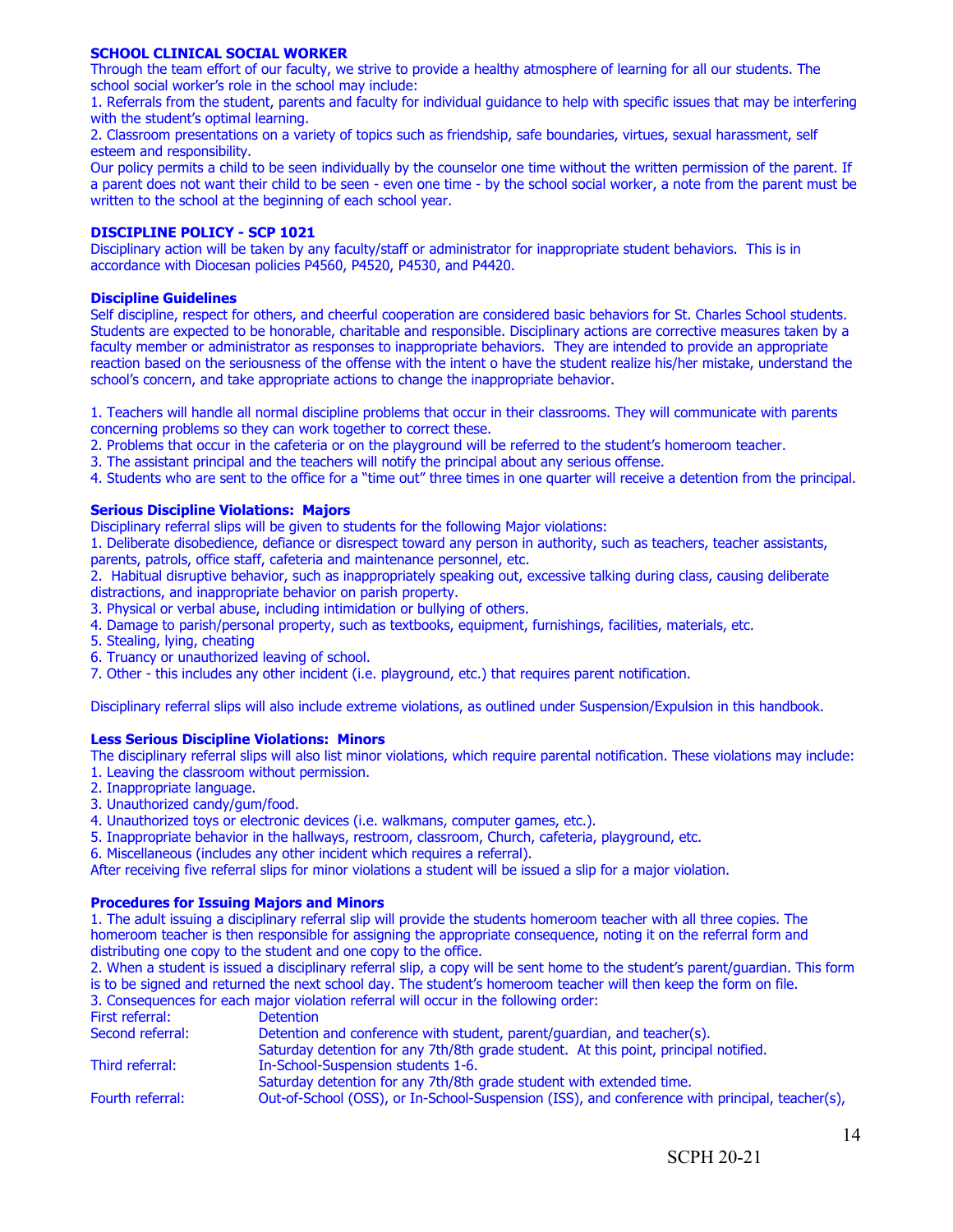parent/guardian and student prior to readmission to classes. Fifth referral: Extended OSS or ISS with possibility of expulsion. Conference with principal, teacher(s), parent/guardian & student prior to readmission to classes.

Extreme incidents may incur the penalty of immediate suspension.

#### **Probationary Period**

If a student does not receive additional referrals for any major violations for a period of eight or more weeks then the next major referral would result in a repetition of the most recent consequence.

These policies will apply to ALL school related activities on and off school property.

#### **Detention**

A detention may be used as a consequence for misbehavior or academic irresponsibility. A teacher, assistant principal, or principal may assign after-school detention. Students will be notified at least one day in advance. They will be issued a detention slip stating the reason for the detention, the date and time for the detention, and to which classroom to report for the detention. This form will be sent home with the child for a parent's/guardian's signature. Pupils who for a good reason (such as a previously scheduled doctor's appointment) cannot stay for the scheduled detention must bring a written note from a parent/guardian. Sports practices, games, club meetings, etc. are not acceptable reasons for deferring a detention. Failure to serve the detention on the assigned day without a written parental excuse to the person assigning the detention will result in the detention being doubled. Repeated detentions are cause for suspension or other disciplinary action to be decided by the principal.

During the detention the child will be given some type of work - physical or academic work. The detention period will not be a time for visiting, playing, or doing homework. Detentions will normally be held once a week from 3:10-4:00 pm. Parents will be required to provide transportation for their child immediately at the end of the detention. Students can be picked up at the main school door.

#### **Diocese of Fort Wayne-South Bend P4560**

#### **Students**

#### **Gun-Free Schools**

Students are prohibited from facilitating in any way the delivery of a firearm, destructive device, or deadly weapon to school or school functions. Further, students are prohibited from possessing a firearm, destructive device, or deadly weapon while en route to or from school or school activities, or while on school property or at school activities. A violation of this policy carries an automatic expulsion from school. The principal shall establish the term of expulsion after consultation with the Superintendent of Schools. Subject to modification by the Superintendent of Schools, a student expelled for bringing a firearm or destructive device to school or a school activity or for possessing a firearm or destructive device on school property or at a school activity may not return to the school until the first school semester after a one (1) year expulsion period. Exceptions may be made to this policy concerning antique or ornamental firearms or weapons that are transported or possessed for an authorized educational purpose, or firearms or weapons that are used as part of an authorized school program or activity. Any exception must be approved, in advance and in writing, by the principal. A violation of any limitation or requirement contained within a policy exception that is granted by the principal shall be considered a violation of this policy.

Principals will provide information to the Catholic Schools Office annually concerning the following:

- I. A description of circumstances surrounding any expulsions imposed under the policy;
- II. The number of students expelled from the school under the policy; and
- III. The types of instrument concerned
- IV. For purposes of this policy, the term "firearm" means:
	- A. Any weapon (including a starter gun) which will or is designed to or may readily be converted to expel a projectile by the action of an explosive; or
	- B. The frame or receiver of any such firearm; or C. Any firearm muffler or firearm silencer.
	- Any firearm muffler or firearm silencer.
- V. For purposes of this policy, the term "destructive device" means:
	- A. An explosive, incendiary, or poison gas<br>B. Bomb
	- B. Bomb<br>C. Grenad
	- C. Grenade<br>D. Rocket h
	- D. Rocket having a propellant charge of more than four ounces<br>E. Missile having an explosive or incendiary charge of more than
	- E. Missile having an explosive or incendiary charge of more than one-quarter ounce
	- **Mine**
	- G. Device similar to any of the devices described in clauses
	- H. Any type of weapon by whatever name known which will, or which may be readily converted to, expel a projectile by the action of an explosive or other propellant, and which has a barrel with a bore of more than one half inch in diameter; or
	- I. Any combination of parts either designed or intended for use in converting any device into any destructive device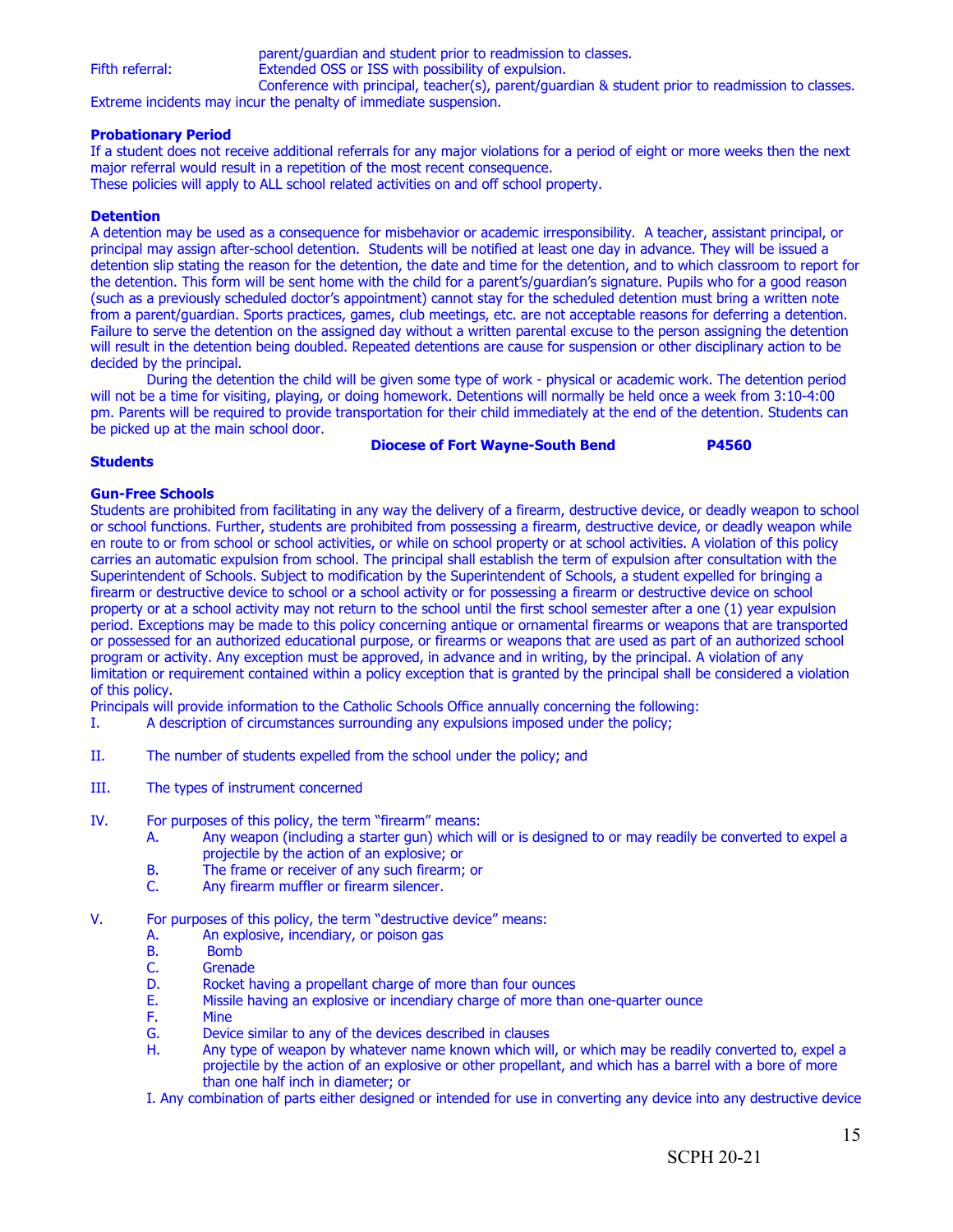and from which a destructive device may readily be assembled.

VI. For purposes of this policy, the term "deadly weapon" means any firearm, destructive device, weapon, taser, electric stun weapon, equipment, chemical substance, or other item or material that in the manner it is used or could be used, or is intended to be used, is readily capable of causing serious bodily injury. See "Gun-Free School Report" in the School Administration Handbook.

Ratified: May 11, 2017 **Diocesan School Board** Recommended: October 15, 2017 **Diocesan Bishop Diocesan Bishop** 

#### **SUSPENSION AND EXPULSION**

The principal has the right to discipline a student, up to and including suspension and/or expulsion, for any violation of the school's policies or rules and regulations of student behavior. Diocesan policies P4520 and P4530 (listed following) will be adhered to in discipline cases warranting suspension and/or expulsion.

#### **Suspension**

#### **Type I - In School**

The student is removed from the normal school situation, placed in a private work area and supervised by the principal, assistant principal or their designee. The student will be given work from all subject areas and all work must be completed before returning to the normal school routine. Term not to exceed five days.

#### **Type II - Out of School**

The student is placed under parental supervision and is sent home. According to diocesan policy no make up work is allowed when a student is suspended out of school. All school related extracurricular activities of the student will cease through the duration of the suspension. Term not to exceed five days.

#### **Expulsion**

There are some extreme incidents which of their very nature may incur the penalty of immediate expulsion. The following offenses are considered examples of extreme incidents: Proven delinquency; incorrigible behavior; setting fires; stealing; carrying dangerous weapons; serious destruction of school property; possessing, selling, using, buying, transmitting or secreting any illegal substance, including alcohol; blatant disrespect toward any school authority; real or attempted physical assault upon any person.

#### **Diocese of Fort Wayne-South Bend P4520**

#### **Students**

#### **Grounds For Suspension or Expulsion of Students**

- I. The grounds for suspension or expulsion below apply to student conduct, which occurs:
	- A. On school grounds;<br>B. Off school grounds
	- B. Off school grounds at a school activity, function, or event;<br>C. Traveling to or from school or a school activity, function, o
	- C. Traveling to or from school or a school activity, function, or event; or D. At any other time when the principal determines that the student's co
	- At any other time when the principal determines that the student's conduct either causes harm or could potentially cause harm to the other students, school employees or property, or the reputation of the School or the Diocese.
- II. The following types of student conduct constitute a non-exclusive listing of grounds for suspension or expulsion subject to the school's provisions for disciplinary review contained in P4530.
	- A. Any conduct which, in the opinion of school officials, is contrary to the principles and teachings of the Catholic Church.
	- B. Using violence, force, noise, coercion, threat, intimidation, fear, passive resistance, or other comparable conduct constituting an interference with school purposes, or urging other students to engage in such conduct.
	- C. Causing or attempting to cause damage to property belonging to any other person, student, school employee or the school, stealing or attempting to steal property belonging to any other person, student, school employee, or school.
	- D. Intentionally causing or attempting to cause physical injury or intentionally behaving in such a way that, in the opinion of school officials, could cause physical injury to any person.
	- E. Threatening or intimidating any individual for whatever purpose.<br>F. Violation of the Diocese's Gun-Free School Policy, or possession of
	- Violation of the Diocese's Gun-Free School Policy, or possession of, or control over, a knife or other cutting
		- type device not used for school sanctioned purposes.
	- G. Possessing, using, transmitting, or being under the influence of any controlled substance, including lawfully prescribed medications taken in a non-prescribed manner, or intoxicant of any kind. The prescribed use of a drug authorized by a medical prescription from a physician is not a violation of this rule.
	- H. Engaging in the unlawful selling of a controlled substance or engaging in a criminal law violation that constitutes a danger to other students or constitutes an interference with school purposes and/or educational function.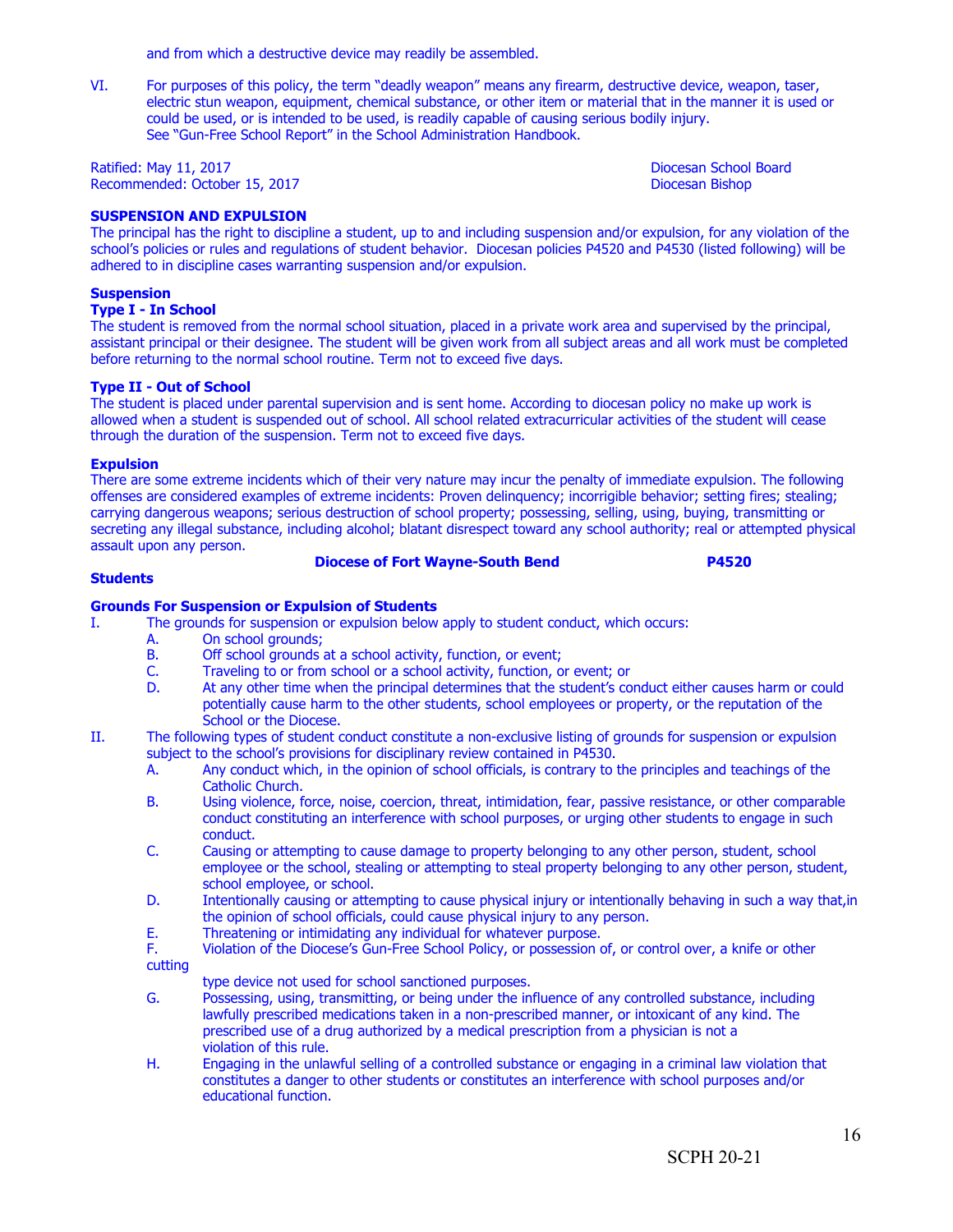- I. Failing in a substantial number of instances to comply with directions of teachers or other school personnel during any period of time when the student is properly under their supervision.
- J. Engaging in any activity forbidden by the laws of the State of Indiana that interferes with school purposes or education function.
- K. Violating or repeatedly violating any rules that are, in the opinion of the school officials, necessary in carrying out school purposes and/or educational function.
- L. Using on school grounds during school hours an electronic paging device, mp3 player or similar device, cell phone or other mobile message conveyance device in a situation not related to a school purpose or educational function.
- M. Engaging in any unlawful activity on or off school grounds if the unlawful activity is considered by school officials to be an interference with school purposes or an educational function.

Recommended: May 11, 2017 **Diocesan School Board** Ratified: October 15, 2017 **Diocesan** Bishop

#### **Diocese of Fort Wayne-South Bend P4560**

#### **Students**

#### **Disciplinary Review for Students (Suspension or Expulsion)**

Any student accused of wrongdoing in violation of school or diocesan policy that could result in the student's suspension or expulsion from the school will be given:

- 1. An explanation of what the student is accused of doing that is wrong; and 2. An opportunity for the student, in the presence of the student's parents, to
- 2. An opportunity for the student, in the presence of the student's parents, to respond to the accusations before either the principal, his or her designee, or impartial tribunal established by the school's administration for the purpose of making a recommendation on the matter to the principal.

The principal (in consultation with the pastor in the case of an elementary school) shall be responsible to make a final decision on all such matters. The principal's decision shall be final and binding on all parties. Recommended: May 11, 2017 **Diocesan School Board** Ratified: October 15, 2017 **Diocesan** 

Bishop

#### **Diocese of Fort Wayne-South Bend P4420**

#### **Students**

#### **Failure or Refusal of Parents/Guardians/Custodians to Participate in a Disciplinary Proceeding**

The failure of parents/guardians/custodians to participate in diocesan or school discipline proceedings concerning their student's improper behavior or delinquency, if the behavior of the student has been repeatedly disruptive in the school, may be considered educational neglect and the child may be considered a "child in need of services" in accordance with I.C. 31-34-1-7, and, in that case, the matter shall be referred by the building level administrator to the Department of Child Services or local office of juvenile probation. Recommended: May 11, 2017 **Diocesan School Board** Ratified: October 15, 2017 Diocesan Bishop

**SCHOOL UNIFORM POLICY -SCP1005** All students grades PK-8 will follow the St. Charles Borromeo School dress code.

#### **DRESS CODE**

St. Charles School enforces a dress code for students in order that all students come appropriately attired for school. Students are expected to dress in a manner that indicates they are engaged in serious educational business. The St. Charles dress code is written to focus on uniformity and enforceability.

 Modesty, chastity, humility, unity, obedience, self-discipline, respect for just authority, respect for the inner gifts of our neighbor - not outward appearance, etc. all of theses virtues, though not completely developed in a student by a dress code, are aided by a dress code. Dress code also contributes to the building of an overall positive school atmosphere. **All students - Clothes must be modest in fit and style.**

 Should changes or clarifications to the St. Charles Uniform and Dress Code be needed, parents and students will be informed. All students are obligated to follow this dress code from the first day through the last day of the school year unless otherwise stipulated by the principal. Dress code for all St. Charles students is as follows:

#### **\*\*\* GIRLS \*\*\***

#### **Hair**

Please, clean hair and appropriate hairstyles. Dyed, streaked, or tinted hair is not permitted - no extreme styles. **Blouses**

Blouses are limited to long or short-sleeved styles with a collar. They must button completely down the front or have a button tab front. There may not be ruffles, lace or embroidery on the blouses. Knit shirts with collars and button tab fronts are also acceptable. The top button only may be unbuttoned. Shirts and blouses must be completely tucked in at all times. Blouses are not to be tucked up or rolled up above the waist. Colors for blouses and shirts are the following solid colors: **white, cardinal red, and navy blue.** Small manufacturer's logos are acceptable, but monograms, lettering or emblems are not permitted. These are not permitted: fitted shirts, three-quarter length sleeved shirts, shirts with capped sleeves,

17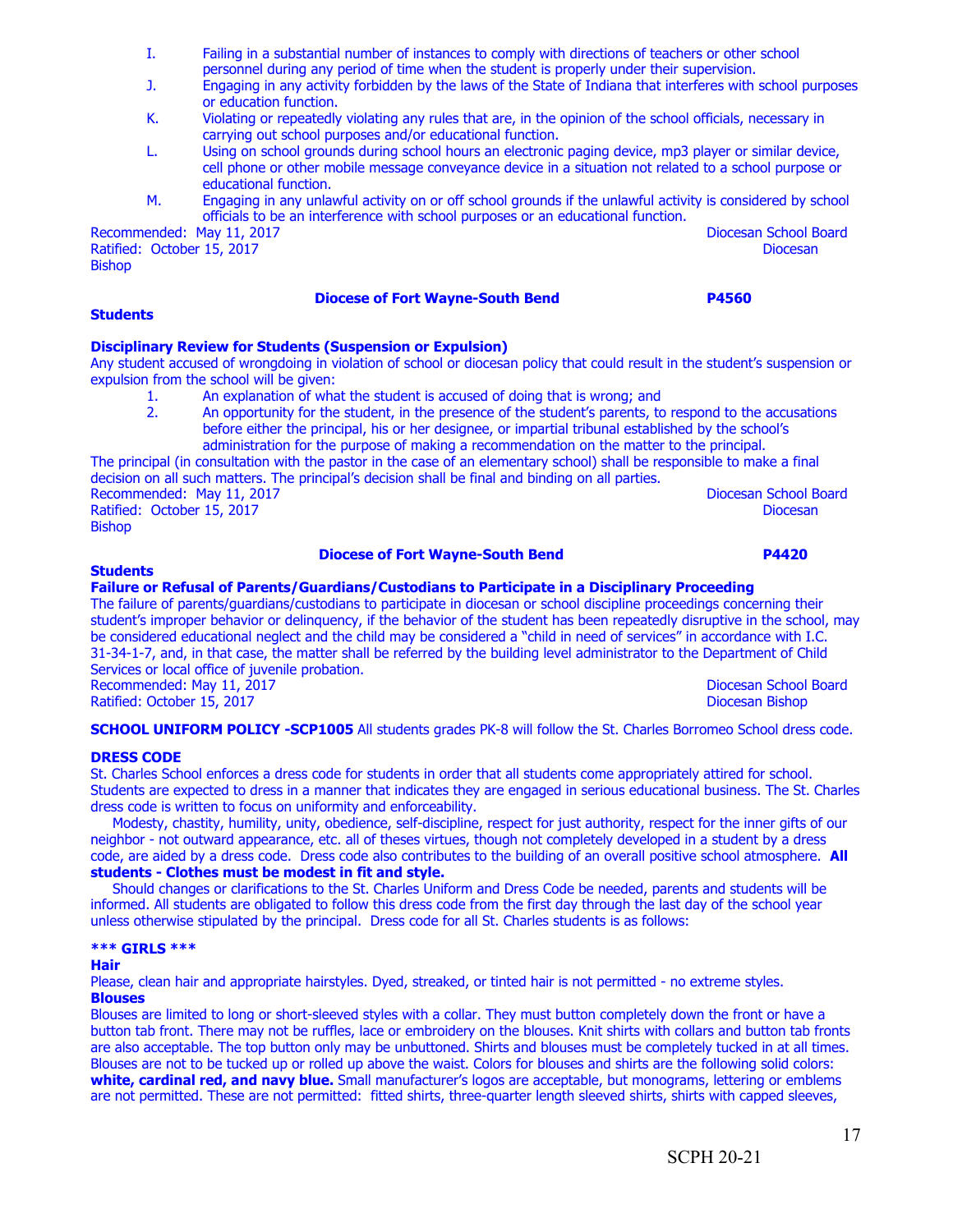shirts or blouses of denim, chambray, sheer or silk material; shirts or blouses that are oversized; shirts with contrasting colors of collars/plackets.

#### **Turtlenecks**

Turtlenecks are to be of cotton or a cotton blend with a collar that folds down and fits snugly around the neck. Turtlenecks are allowed in these solid colors: **white, cardinal red, and navy blue.**

#### **Sweaters**

Sweaters are to be of the following solid colors: **white, navy blue or cardinal red.** The sweater must be of a traditional length in cardigan, v-neck or crew neck style. Solid colored sleeveless sweater vests worn over uniform blouses/shirts are also permitted. The sweater may be flat or cable knit. These styles are not permitted: Turtleneck sweaters or sweaters that are oversized or cropped. No zipper sweaters of any kind. No hooded sweaters of any kind.

#### **Skirts and Jumpers**

Should touch the tops of the knees when standing. The backs of the skirts and jumpers should also touch the knee crease in the back of the leg while standing. Please consider the growth of a child over a school year when hemming or buying uniform skirts or jumpers. If shorts are worn under the jumper or skirt, they may not extend below the skirt or jumper. Rolling of skirts at the waist is a violation of the dress code.

#### **Uniform Jumper**

Grades PK-3 (jumper optional in grade 4). Royal York jumpers are available new through catalog order or through our school Spirit Shop or from Schoolbelles, www.schoolbelles.com. They may also be purchased at the used uniform sale held at the end of the year.

#### **Uniform Skirt**

Grades 4-8 (skirt optional in grade 4). Royal York skirts are available new through catalog order or through our school Spirit Shop or from Schoolbelles, www.schoolbelles.com. They may also be purchased at the used uniform sale held at the end of the year.

#### **Slacks (Pants)**

Slacks are to be plain, tailored pants of twill or corduroy. These slacks are to be solid navy. Slacks are to be straight-legged (as in a Docker-style pant). They must be hemmed or cuffed. These are not permitted: Flared or belled slacks, slacks with rivets, slacks that are faded or royal blue, slacks that are of jean material or have a contrasting color of top stitching or metal ornamentation. Pants that have drawstrings at the waist, knit slacks, stirrups, leggings, or slacks with "cargo pockets" are not permitted. Slacks may not be rolled up or worn tucked into socks. "Hip huggers", slits, back pocket flaps, outside pocket stitching - not acceptable.

#### **Walking Shorts**

Shorts are to be plain, tailored, twill shorts and are to be solid navy. They must be hemmed or cuffed.

Shorts must be no shorter than four inches above the knee and may not hang below the knee. These are not permitted: Shorts with rivets, shorts that are faded or royal blue or shorts with "cargo pockets". Shorts may be worn from the beginning of school until Nov. 1st and from April 1 until the end of the school year.

#### **Belts**

Belts must be worn if there are belt loops. Belts must be solid black, brown or navy. Oversized belts and/or belt buckles are not permitted. Decorative belts or belts with holes the length of the belt are not permitted.

**Socks -** Socks must be worn at all times, even on "dress down" days. Solid color socks of white, black, cardinal red, and navy bluemay be worn. Socks must be easily visible. Acceptable styles are anklets, knee highs or opaque tights. These are not permitted: Socks with lace, bows, decorations or trim, footies, socks with logos.

#### **Tights/Leggings**

Girls may wear only tights with feet with their jumpers and skirts. Plain in color – red, white, navy blue, and black. Tights of various materials are allowed: fleece lined, cable knit, etc. Leggings may not be worn during the school day with jumpers or skirts. Of course, for recess warmth on cold days, girls with skirts and jumpers are allowed to put on sweats, pants, leggings, snow pants, etc., to play outside. The easier on and off the better.

#### **Shoes**

Flat heeled, leather, tie, loafer, and gym/tennis shoes are acceptable. Heel height of girls' shoes should be no more than two (2) inches high. [To check heel height, set the shoe on a flat surface and measure the heel from the surface to the heel of the shoe. If it is higher than two inches, save it for wearing out of school.] Separate gym shoes are to be kept at school and used only in gym classes. These styles are examples of those not permitted: High heeled or pump styles; sandals; backless shoes; clogs; jellies; flip-flops; water shoes; Teva shoes. Shoes with eyelets must have laces and must be tied.

#### **Boots**

Boots should be of leather or leather-like material. Plain in color – brown, tan, gray, and black only (fashion and hiking boot styles are OK). The following boots are not permitted: cowboy, booties, slipper type boots, boots with heels over two inches. Boots must be worn with pants only and should fit under the uniform pants. Nothing should be hanging out of the pants legs (i.e. fur, tassels, balls of yarn). Boots are not to be worn with uniform jumpers or skirts. Of course you can bring snow boots and wear them to enter the building, during recess, and when going home on snowy days. Boots may be worn from November  $1<sup>st</sup>$  – April  $1<sup>st</sup>$  annually. If the weather is unseasonably cold in late October or warm in late March, we may adjust the boot-wearing window accordingly.

#### **Make-Up**

7th and 8th grade girls only may wear the following: modest foundation, clear lip gloss, clear or light pink nail polish. These are **not permitted**: Heavy foundation, blush, rouge, eye make-up of any kind (mascara, eye shadow, eye liner, etc.), dark lipsticks, or dark nail polish. Girls in grades 7 & 8 only may also wear school color nail polish (cardinal red, navy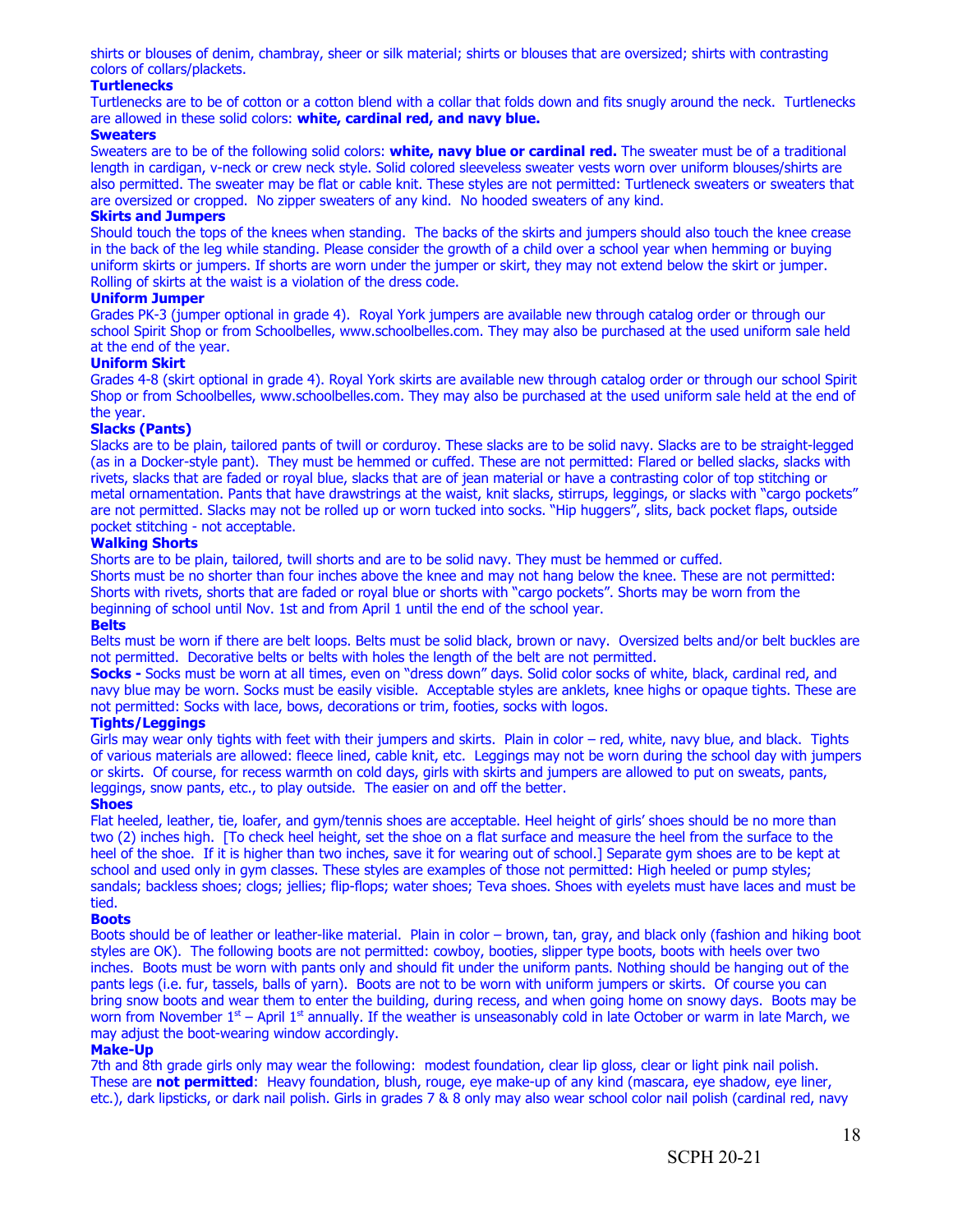blue, or white) on Fridays, or a weekday preceding a three or four day weekend or extended break. Any girl in violation of the make-up guidelines will be told to wash off the make-up and will receive a dress code violation.

#### **Jewelry**

#### **Rings, watches, and loose jewelry should not be worn while participating in gym class.**

Student jewelry should be modest in style. Only one set of small studded earrings or small hoops are permitted. These are not permitted: Large or dangling styles of any type of jewelry, including earrings. Necklaces (limit 1) are to be modest and of a religious nature (holy medal, cross, scapular, etc.). Rings (limit 2 total) are to be modest in appearance. Bracelets (limit 2) should not be worn at school unless they are of a religious nature (WWJD, Jesus bracelet, etc.) Watches, as always, are fine. It is the prerogative of the teacher/principal to ask students to remove jewelry considered inappropriate. **Other -** No strong perfume or cologne may be worn. Coats, jackets, fleeces, and sweatshirts may not be worn during class unless the fleece or sweatshirt is a dress code approved St. Charles fleece or sweatshirt. These sweatshirts must be worn over a dress code shirt, not over just a T-shirt.

#### **\*\*\* BOYS \*\*\***

#### **Shirts**

Shirts are limited to long or short-sleeved styles with a collar. They must button completely down the front or have a button tab front. Knit shirts with collars and button tab fronts are also acceptable. The top button only may be unbuttoned and shirts must be completely tucked in at all times and may not be rolled or tucked up at the waist. Shirt colors are the following solid colors: **white, cardinal red, and navy blue.** Small manufacturer's logos are acceptable, but monograms, lettering or emblems are not permitted. These are not permitted: Shirts of denim, chambray or silk material, shirts that are oversized, shirts with contrasting colors of collars or plackets.

#### **Undershirts**

All t-shirts worn beneath school shirts must be plain white.

#### **Turtlenecks**

Turtlenecks are to be of cotton or a cotton blend with a collar that folds down and fits snugly around the neck. The turtleneck must be of a modest fit. Turtlenecks are allowed in white, cardinal red, and navy blue.

#### **Sweaters**

Sweaters are to be of the following solid colors: white, navy blue or cardinal red. The sweater must be of a traditional length in cardigan, v-neck or crew neck style. Solid colored sleeveless sweater vests worn over uniform shirts are also permitted. The sweater may be flat or cable knit. Styles not permitted: Turtleneck sweaters or sweaters that are oversized or cropped.

#### **Trousers (Pants)**

Trousers should be worn at an appropriate height. Trousers are to be plain, tailored pants of twill or corduroy and are to be solid navy. Trousers are to be straight-legged (as in a Docker style pant). They must be hemmed or cuffed. These are not permitted: Trousers with rivets, trousers that are faded blue or royal blue, trousers with "cargo pockets", trousers that are of jeans material or have a contrasting color of topstitching or metal ornamentation, or pants with a drawstring waist. Deck pants, pants with zippers on the legs, parachute pants, or pants with monograms or decorative emblems are not permitted. Trousers may not be rolled or tucked into socks. "Lowriders", slit pants, back pocket flaps, outside pocket stitching.

#### **Walking Shorts**

Shorts are to be plain, tailored, twill shorts and are to be solid navy. They must be hemmed or cuffed. Shorts must be no shorter than four inches above the knee and may not hang below the knee. These are not permitted: Shorts with rivets, shorts that are faded or royal blue or shorts with cargo pockets. Walking shorts may be worn from the beginning of school until November 1, and from April 1 until the end of the school year.

#### **Belts**

Belts must be worn if there are belt loops. Belts must be solid black, brown or navy. Oversized belts and/or belt buckles are not permitted. Decorative belts or belts with holes the length of the belt are not permitted.

### **Socks**

Socks must be worn at all times, even on "dress down days". Socks should be of mid-to-top of ankle and easily visible. Solid colored socks of white, cardinal red, and navy blue, or black may be worn. The following socks are not permitted: footies, socks with logos.

#### **Shoes**

Flat heeled, leather, tie, loafer style, gym/tennis shoes. Separate gym shoes are to be kept at school and only used for gym classes. These styles are examples of those not permitted: Cowboy boots, sandals, clogs, flip-flops, water shoes, backless shoes and Teva shoes. Shoes with eyelets must have laces and must be tied. Shoes with straps must have the strap correctly fastened.

#### **Hair**

Hair should be clean and combed, and hairstyles must be appropriate. Dyed, streaked, or tinted hair is not permitted - no extreme styles. Hair should be above the collar. No lines may be cut into the hair. Boys must be clean-shaven. These should be visible: the face, half the ear, bangs at least an inch above the eyebrow.

#### **Jewelry**

Necklaces (limit 1) are to be modest and of a religious nature (holy medal, cross, scapular, etc.). Rings are not permitted. Bracelets (limit 2) should not be worn at school unless they are of a religious nature (WWJD, Jesus bracelet, etc.) Watches, as always, are fine. No earrings are permitted. It is the prerogative of the teacher/principal to ask students to remove jewelry considered inappropriate.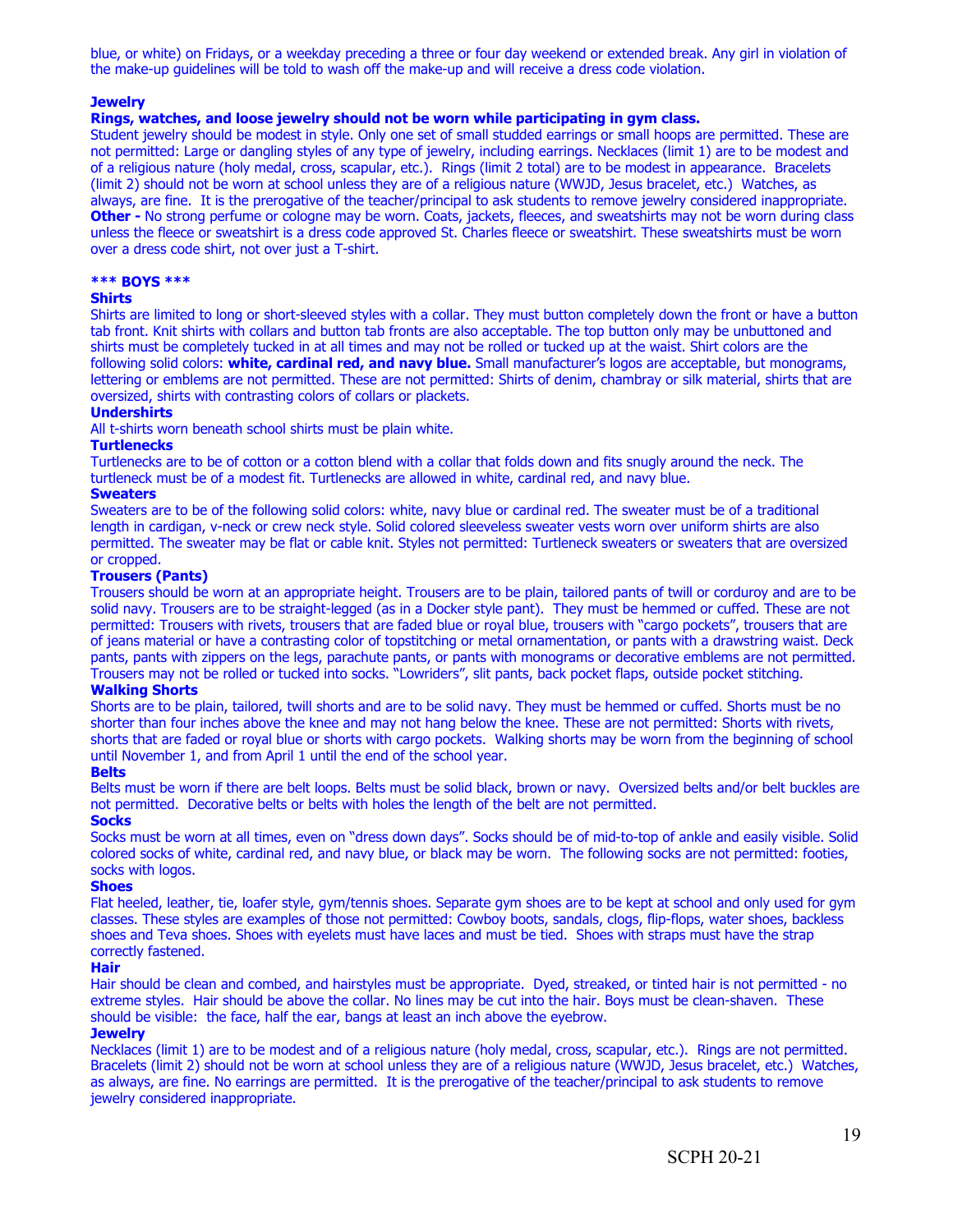#### **Other**

No strong cologne or after-shave. Coats, jackets, and sweatshirts may not be worn during class unless the sweatshirt is a dress code approved St. Charles sweatshirt and is worn over dress code shirts, not T-shirts.

#### **OUT OF UNIFORM DAYS**

Occasionally for holy days, holidays, spirit week, etc., students will be allowed not to wear their uniform. Instructions for what may be substituted for the uniform will be given by the teacher/principal. The school uniform may be worn on any of these days. If dressing out of uniform the following guidelines will prevail:

#### **Dress Up**

Clothing worn on these days is worn for a special occasion. Boys: Dress shirt (ties may be worn), dress pants, dress shoes. Girls: Dress, skirt, blouse or dress pants. Guidelines for girls' dresses as follows:

1. Dress length should be no more than four inches from the floor when kneeling.

2. Heel height of shoes no more than two inches high. Set shoe on flat surface & measure the back of the heel.

3. No spaghetti strap, tank top, or sleeveless dresses allowed without the use of a sweater, shrug, or wrap to cover up the top. No bare shoulders or bare backs should be showing.

4. Camisoles should be worn under dresses with a lower front. Cleavage should not be showing.

5. Do not highlight or color your hair in any way. This includes graduation ceremony.

#### **Dress Down**

Clothing worn on these days is of a more casual nature. It must be neat and not torn. When wearing shorts, please wear shorts with pockets such as a jean short. Shorts must be no shorter than four inches above the knee. These items are not acceptable: Ripped/torn clothing, warm-up/jogging suits, gym trunks, athletic shorts, cut off shorts, sweatpants, wind suit pants, swishy pants, clogs, sandals, or shirts with inappropriate pictures or messages, and shirts which do not cover the stomach and waist. Tank tops or sleeveless tops are not permitted.

**DRESS CODE VIOLATION GRADES 1-8** This dress code will be strictly enforced. Only the attire stated above may be worn. Since all parents will be asked to sign a form indicating that they have read this code and explained it to their children, few violations should occur. Should violations occur, they will be handled as follows:

**Uniform offense -** A minor violation is written on the discipline referral form. On dress up and dress down days, students who dress inappropriately will be asked to call home for a change of clothes.

#### **EXTRA CURRICULAR ACTIVITIES**

St. Charles School is concerned with helping students reach their potential spiritually and academically. Realizing that extra curricular activities promote personal growth by challenging students to be the best they can be, we encourage students to participate in extra activities over and above their regular curriculum requirements.

 However, participation in the extracurricular activities offered at St. Charles is a privilege for which reasonable standards are established and enforced for the educational and personal welfare of the students who participate. If students cannot successfully pass a normal load of class subjects and demonstrate self-discipline while simultaneously undertaking the extra demands upon time and energy required by extra curricular activities, they should concentrate time and effort on achieving in the classroom. Based on this, St. Charles School sets forth minimum academic achievement and conduct requirements.

 Students who return to school for practice of any type are not allowed to be on the school grounds until the time set for practice, nor are they to return to classrooms or the school hallway. They should use the back entrance to the cafeteria, or the main gym entrance of the Hession Parish Center and are not to enter before the scheduled time and before there is an adult supervisor. After practice is over, all are to leave the gym or cafeteria as directed by the coaches and adult supervisors.

#### **EMERGENCIES**

1. Each fall two emergency cards are given to parents to fill out. Please fill out all sections completely. These should be returned promptly to the office.

2. In case of a change of address or work or home telephone number, please notify the school office immediately. 3. Parents should make provisions to have children picked up in the event of illness or unexpected dismissals when parents are not available. These names should be listed on the student emergency card.

4. Silence and order are to be observed during a fire and/or tornado drill.

#### **Students Diocese of Fort Wayne-South Bend**

#### **Emergency Information**

Emergency procedure information for each student must always be available for quick reference. An emergency card on each student or a student data form must be current and readily accessible to the principal and staff.

Recommended: February 9, 2017 Diocesan School Board Ratified: October 13, 2017

#### **FIELD TRIP POLICY - SPC1017**

All school-sponsored field trips at St. Charles will adhere to Diocesan policy P4320, facilitate attainment of specific educational objectives, submitted in writing, and approved by the school administrator. The number of trips taken will also be at the discretion of the building administrator.

**P4140**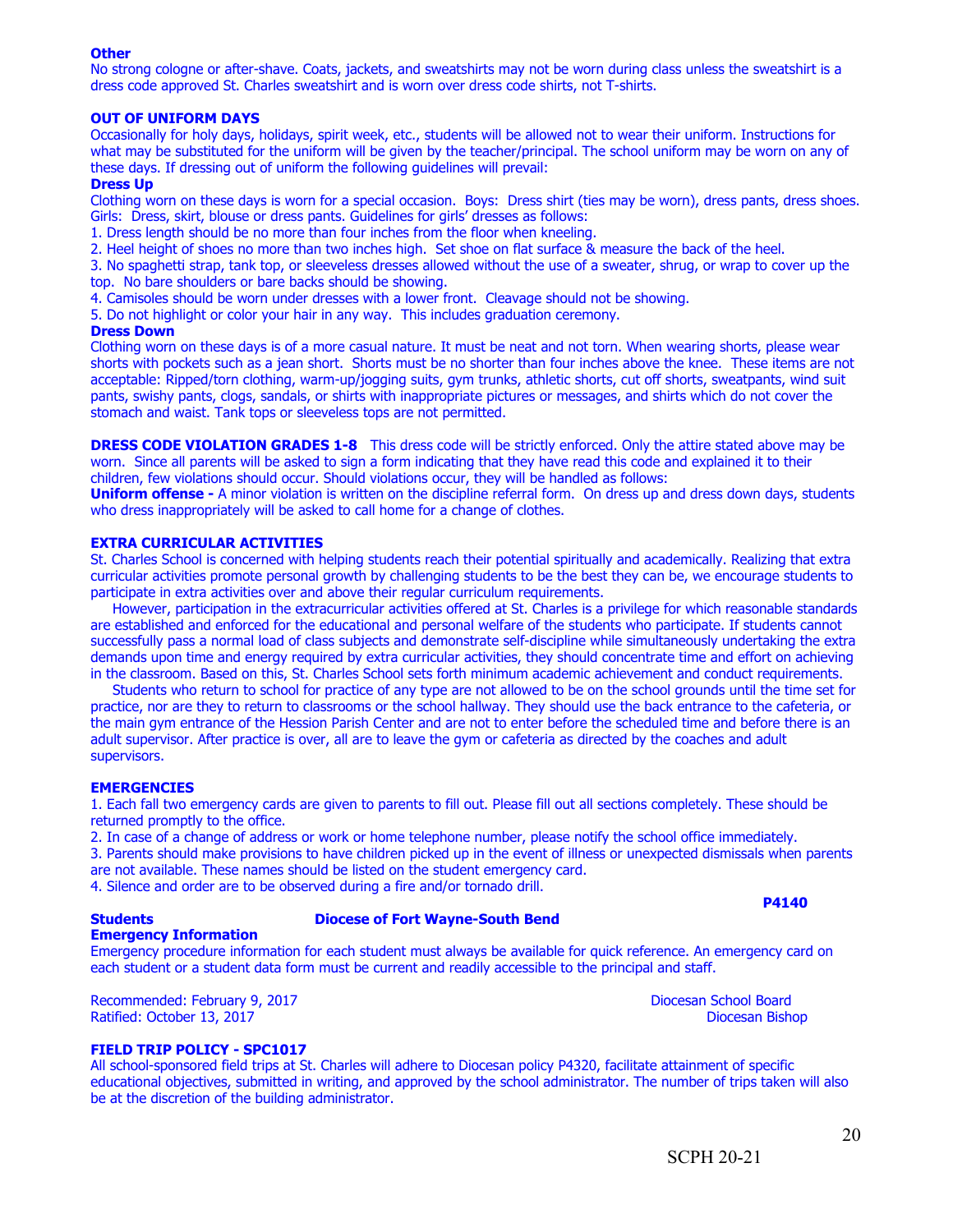Field trips are educational opportunities provided for the students. They are not a right but a privilege. A student showing conduct, which does not prove him/her trustworthy on such occasions, will not be allowed to go. Field trips are school days and students not accompanying their class are expected to be in school. An alternative assignment will be given for a learning experience. A parent's/guardian's signature on the standard school field trip permission form is required before a student will be allowed to go. Verbal permission by phone is never permitted. If parent drivers are used, they must have adequate liability insurance. Seat belts must be provided and used by all student passengers.

#### **Students Diocese of Fort Wayne-South Bend P4320**

#### **Field Trips**

School-sponsored field trips shall be limited to activities, which meet Diocesan policy and applicable law by promoting the educational philosophy and goals of the school, and facilitate attainment of specific educational objectives. (This policy prohibits all field trips to amusement parks.) Teacher requests must be submitted in writing when seeking approval by a school administrator. The requesting teacher is required to accompany the students on approved field trips but is discouraged from transporting the students. (See School Administrative Handbook.)

- I. All field trips, including local, long distance, and overnight stays shall follow diocesan guidelines.
	- A. Such trips should be well planned. Full information should be given to parents and the proper permission slips should be signed. Adequate supervision by prepared adults should be in place for such trips. A car and/or bus roster must be compiled.
	- B. The following guidelines must be followed:
		- 1. Medical Authorization Release forms (School Administrative Handbook)
		- 2. Documentation of insurance carrier coverage<br>3. Documentation of educational purpose (Educa
		- 3. Documentation of educational purpose (Educational Related Activities form School Administrative Handbook)
		- 4. Adequate supervision
		- 5. Diocesan Practical Guidelines for Conduct When Interacting with a Child or Young Person Diocesan must be followed
		- 6. Policy for all youth events involving overnight stay conducted or sponsored by a parish, school, or organization of the Diocese of Ft. Wayne –South Bend (Effective 6/1/12-Refer to Policy 4330).
		- 7. Forms to accompany overnight policy (Effective 6/1/12-Refer to Policy 4330).
	- C. Insurance liability coverage also demands strict observance of the above criteria.
	- D. All school rules apply on a field trip, however discipline is more stringent. Behavioral expectations shall be clearly defined and applied consistently.
	- E. If the principal is not present, the teacher in charge of the field trip shall be the onsite representative of the principal.
- II. The following alternatives to out-of-town field trips should be considered:
	- A. Field trips can enrich classroom learning and open new areas of interest for the student. Schools are encouraged to use the vast resources of the diocesan area for one-day field trips for students,
	- which meet
		- the criteria established in the policy.
	- B. The use of the camps for retreats and environmental education and camping offer new learning situations that will complement classroom learning.

See "Field Trip Permission and Release Form," "Emergency Medical Care Consent/Refuse to Consent Form," and "Educational Related Activities Request Form." Refer to Policy 4330

Recommended: May 11, 2017 **Diocesan School Board** Ratified: October 15, 2017 **Diocesan** Bishop

#### **GUM/SNACK POLICY - SCP 1024**

Gum chewing and snacking, unauthorized by the teachers, are not allowed during the school day in the building, on school property, or on field trips.

#### **SCP 1024 - Gum/snack procedures**

A fine of \$1.00 will be imposed for the first infraction. This initial fine will be doubled with each subsequent infraction. With each transgression a disciplinary referral form will be sent to the parents for signature and must be returned to school the following day with payment.

#### **HEALTH**

If a child has contracted a communicable disease parents must notify the school office as to the nature of the illness. A written note from the physician must accompany the student affirming safe reentry into school in the case of out of the ordinary situations, such as impetigo, etc. This complies with Diocesan policy P4220.

#### **Diocese of Fort Wayne-South Bend**

**Business and Non-Instructional Operations**

**P5430**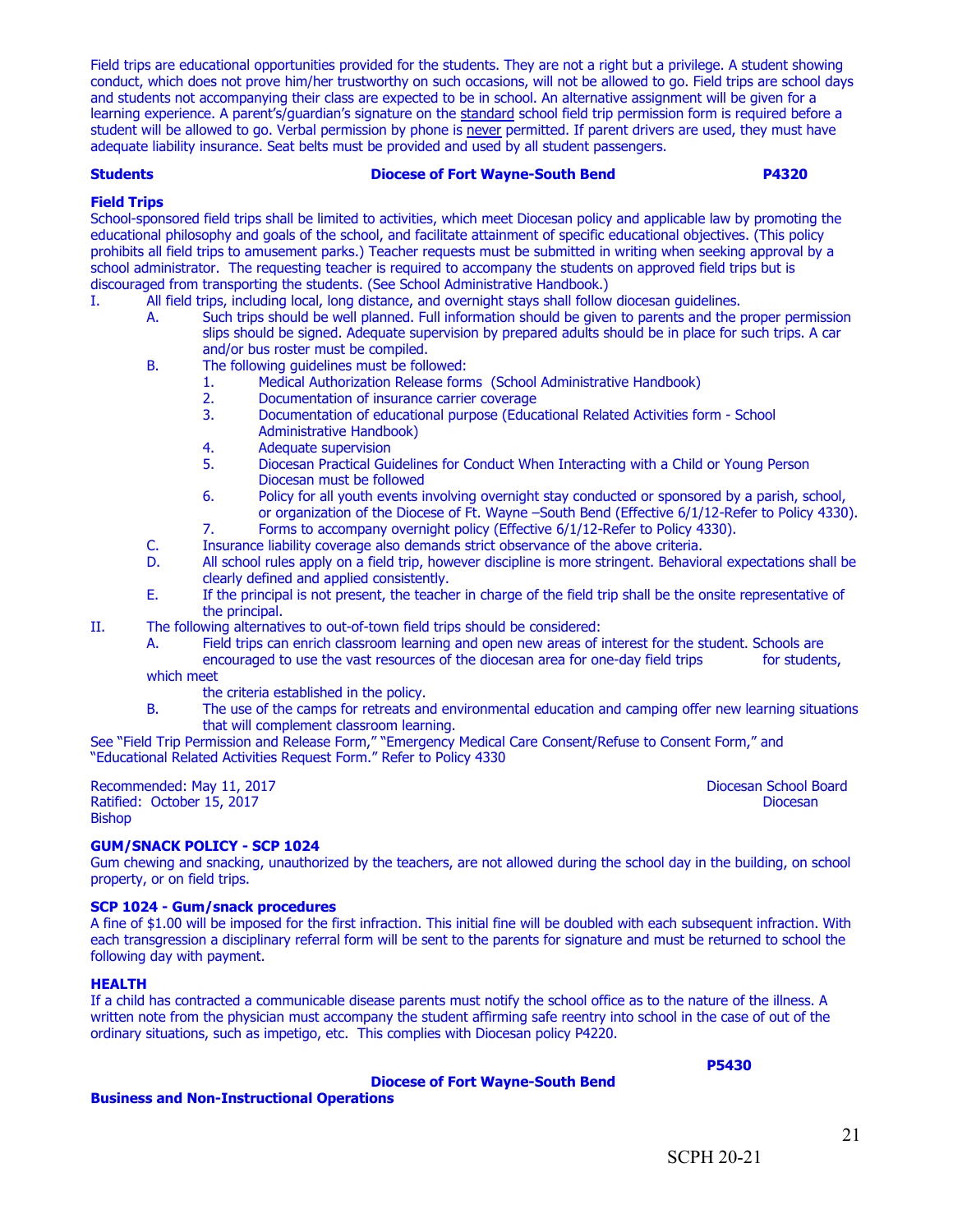#### **Environmental Tobacco Smoke**

All facilities (buildings which are enclosed) where pre-school, kindergarten, elementary, and/or secondary education or library services are being provided to children shall be smoke free. No one, whether an administrator, employee, student, or visitor, is allowed to smoke in these buildings.

Recommended: June 18, 2013 **Diocesan School Board** Ratified: January 22, 2014 Diocesan Bishop

**Diocese of Fort Wayne-South Bend Students**

#### **Health and Safety Precautions**

The school shall be concerned with the health and safety of all students. Anything that is considered, in the opinion of school personnel, a health or safety hazard in the school building or on the school grounds shall be reported to the principal or other appropriate school personnel. If necessary, appropriate steps should be taken to protect students, staff, visitors, or others from the thing considered hazardous.

 Any serious illness or injury is to be brought to the attention of the principal as quickly as possible. Only trained personnel will move a seriously injured or ill child. If, in the opinion of school administrators and/or the school nurse, a student's injury or illness is severe or life threatening, the school shall immediately seek emergency medical services and have the student immediately transported to a hospital or medical center by ambulance service. The student's custodial parent, guardian, or emergency contact person will be contacted as soon as possible, but the inability to contact shall not delay necessary efforts to secure medical assistance for the student.

 If a student is injured or becomes ill at school to the degree that medical attention may be necessary, but the injure or illness does not appear life threatening, the school shall immediately attempt to contact the custodial parent or legal guardian. If the custodial parent or guardian cannot be contacted, the emergency contact person will be contacted. If contact cannot be made with the custodial parent, legal guardian, or emergency contact person, the school may have the student transported by ambulance to the family's physician or the emergency room of the nearest medical facility or the facility specified on the emergency card.

 Except in emergency situations, no student shall be permitted to leave the building ill or go home prior to the end of the school day without the consent of the custodial parent or legal guardian. Students may be sent home ill or injured only if there is an authorized adult there to transport and care for them or with the specific approval from the custodial parent or legal guardian in the case of a high school student.

Recommended: May 11, 2017<br>
Ratified: October 15, 2017<br>
Diocesan Diocesan Diocesan Ratified: October 15, 2017 Bishop

**P4200**

#### **HEALTH SCREENING**

During the school year our school nurse will conduct following screenings and examinations with the assistance of volunteer nurses/doctors, and parent volunteers:

- 1. Hearing screening for students in grades 1, 4, 7 and those referred by a teacher.
- 2. Vision screening for students in grades 1, 3, 5, 8 and those referred by a teacher.

3. All students are weighed and measured by volunteers.

4. All new students and transfer students will complete all screenings.

Our school nurse is responsible to see that all of our students are properly immunized and have an up-to-date health record on file. After reviewing the results of student screenings, the school nurse may make referrals to parents to seek outside medical attention for students in need. When referrals and health information requests are sent to parents, we ask that parents respond promptly and send the needed information back to the school nurse.

#### **HOME AND SCHOOL ASSOCIATION**

All parents of students attending St. Charles School are members of the Home and School Association. Membership dues are included within the tuition annually. Meetings are held three times within the school term, and all parents are requested to attend.

#### **Objectives**

1. To help parents and teachers acquire an appreciation of the ideal of Catholic Education, and to encourage interest in and support of Catholic education in the Diocese of Fort Wayne-South Bend.

2. To promote clearer understanding of the mutual educational responsibilities of parents and teachers.

3. To encourage close cooperation between parents/teachers in discharging their educational responsibilities.

4. To encourage higher standards of home and community living as an aid to total educational influence on child growth and behavior.

5. To help parents reach Christian solutions to problems of child growth and development.

#### **HOMEWORK POLICY - SCP1020**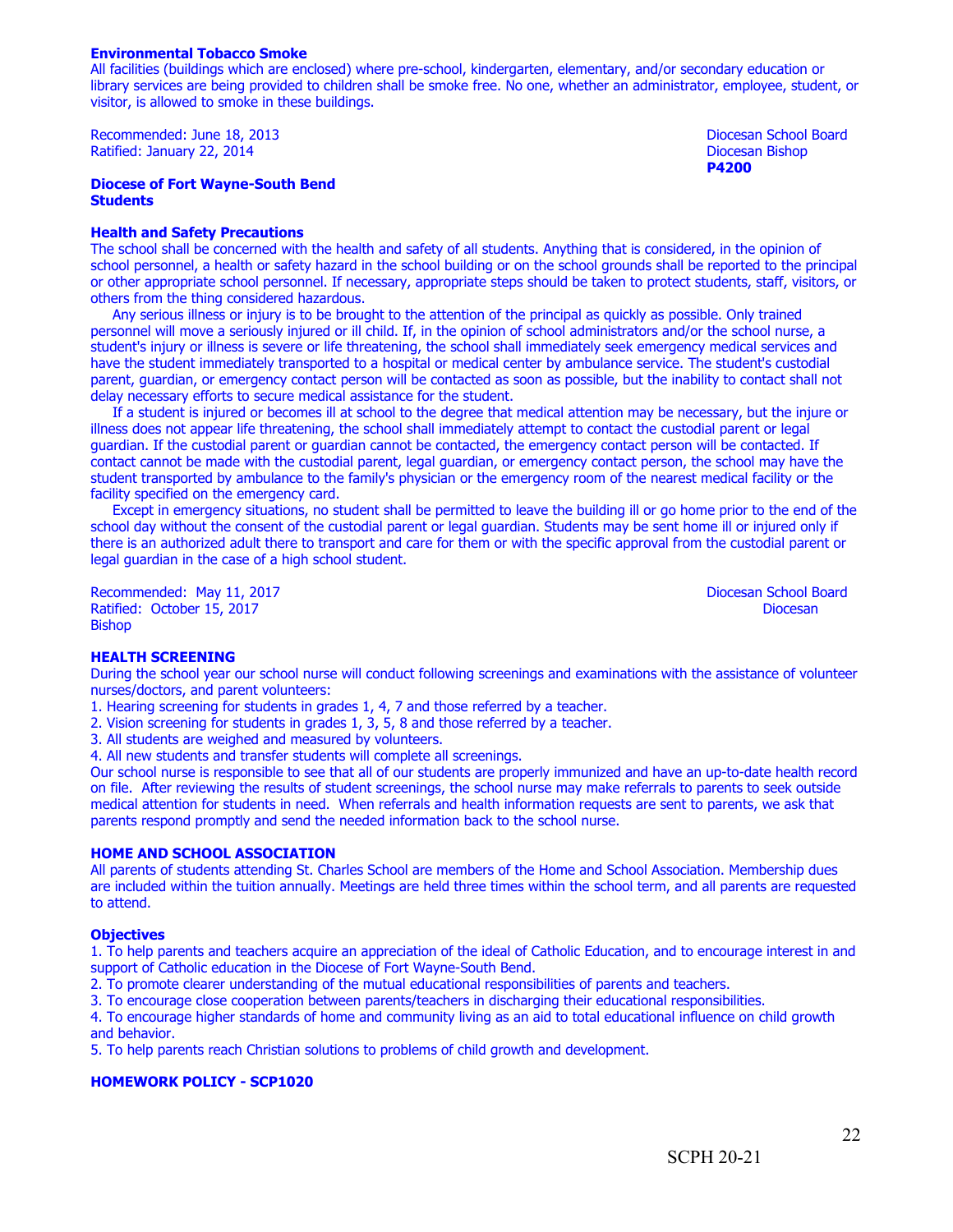Homework is assigned as a means to help students assume the responsibility for review, comprehension, and enrichment of subject matter taught in school.

#### **HOMEWORK**

Formal learning activity carried on after school hours may take many forms. Homework could be daily study, completing assignments not finished in school, work given for reinforcement, and studying for tests. Parents can be of special help to their children by providing them with a quiet place to study without interruption. Some children need more parental guidance than others in planning work periods, organizing their time and establishing good study habits at home. While a certain amount of parental advice on homework is appropriate, it should not take the place of a student's work. The teachers recognize that different students, subjects and grade levels require different amounts of time for homework. Suggested time for homework per day is approximately:

|                   | $\alpha$ can be non-chemically port as $\gamma$ is approximately if |             |            |
|-------------------|---------------------------------------------------------------------|-------------|------------|
| Grades K, 1, 2, 3 | 30 minutes                                                          | Grade 6     | 60 minutes |
| Grades 4, 5       | 45 minutes                                                          | Grades 7, 8 | 75 minutes |

We try to interrupt classrooms as little as possible during the day; therefore, homework is not to be picked up at the classroom during the day. Parents should notify the school office, or the parent they call to report an absent child, before 11:00 am, regarding homework to be picked up, thus giving classroom teachers needed time to prepare the assignments. Homework will be prepared and sent to the office for pick up at the end of the day, when requested before 11:00 am. The teacher is not obligated to give homework or report cards to vacationers before a trip. We prefer to give make up work after the student returns. It is the student's obligation to find out what she/he has missed due to an illness or vacation and to do the work in the time frame stipulated by the teacher. The responsibility for making up work missed is the job of the student and parents.

 All teachers will discuss the concept of responsibility with their students. They will stress responsibility toward personal belongings and tasks. In order to assist the school in developing this trait among students, we ask that you do not bring your child early in the morning or return to school in the afternoon with your child in order to find books, homework, shoes, jackets, lunch boxes, etc., that may have been left behind. We hope that our students will grow in personal responsibility and learn to accept the consequences of their actions, which are traits of great value through life.

 The teacher is not obligated to give homework or report cards to vacationers before a trip. It is the student's obligation to find out what he/she has missed due to an illness or vacation and to do the work in the time frame stipulated by the teacher. As a general rule late assignments are not accepted. Teachers exercise freedom in implementing this regulation in regard to their particular subject and/or grade.

#### **INSURANCE**

A portion of each student's course fees is for student/athlete insurance coverage. Students have supplemental coverage for injuries and accidents that happen during the school day at St. Charles or during school sponsored activities. Eligible covered expenses will be paid which are in excess of other valid and collectible insurance. Claims should be submitted to the parent's insurance first.

 If an injury occurs, seek medical care through your usual providers. Then contact the school secretary, who will obtain information required to complete the school's portion of the claim form. The claim form will be sent to the parents, who must complete their portion. Then the parents mail the completed form along with an Explanation of Benefits and corresponding itemized bills, to the plan administrator's address shown on the form. All correspondence after this point should be between the plan administrator and the parents. Completed claim forms must be submitted within 30 days of the date of injury.

#### **LIBRARY**

All students use the school library under the supervision of the librarian or their homeroom or language arts teacher. Students experiencing difficulty returning books or paying fines will have their borrowing privileges limited or withheld. If a book is lost or damaged the librarian will determine the cost. Books not recovered must be paid for, including a shipping and handling fee. Since the reordering process is time consuming and costly, we would prefer to receive the book, even though it is long overdue, than to collect the charge. Past experience has shown that books are often recovered from the most unlikely places. A student's report card may be held in the office until all fines are paid and overdue books are returned. The same applies to books borrowed from the Parish Religious Education Library.

#### **LOST AND FOUND**

1. If money, watches, eyeglasses or other valuable objects are found/lost on the premise, notify the office

- 2. Other articles found are to be placed in the parish hall in the box provided.
- 3. No student is to go from room to room looking for the owner of an article he/she found.
- 4. If found articles are not claimed, they will periodically be given to a worthy cause.

#### **MEDICATION POLICY - SCP 1025**

St. Charles School will follow Indiana State Law and Diocesan policies P4210 and P4220 regarding administration of medication to pupils.

#### **SCP 1025 - Parent Authorization Procedures**

A parent, who requests the school to dispense medication to his child, must report to the school office, in person, to fill out the proper documentation.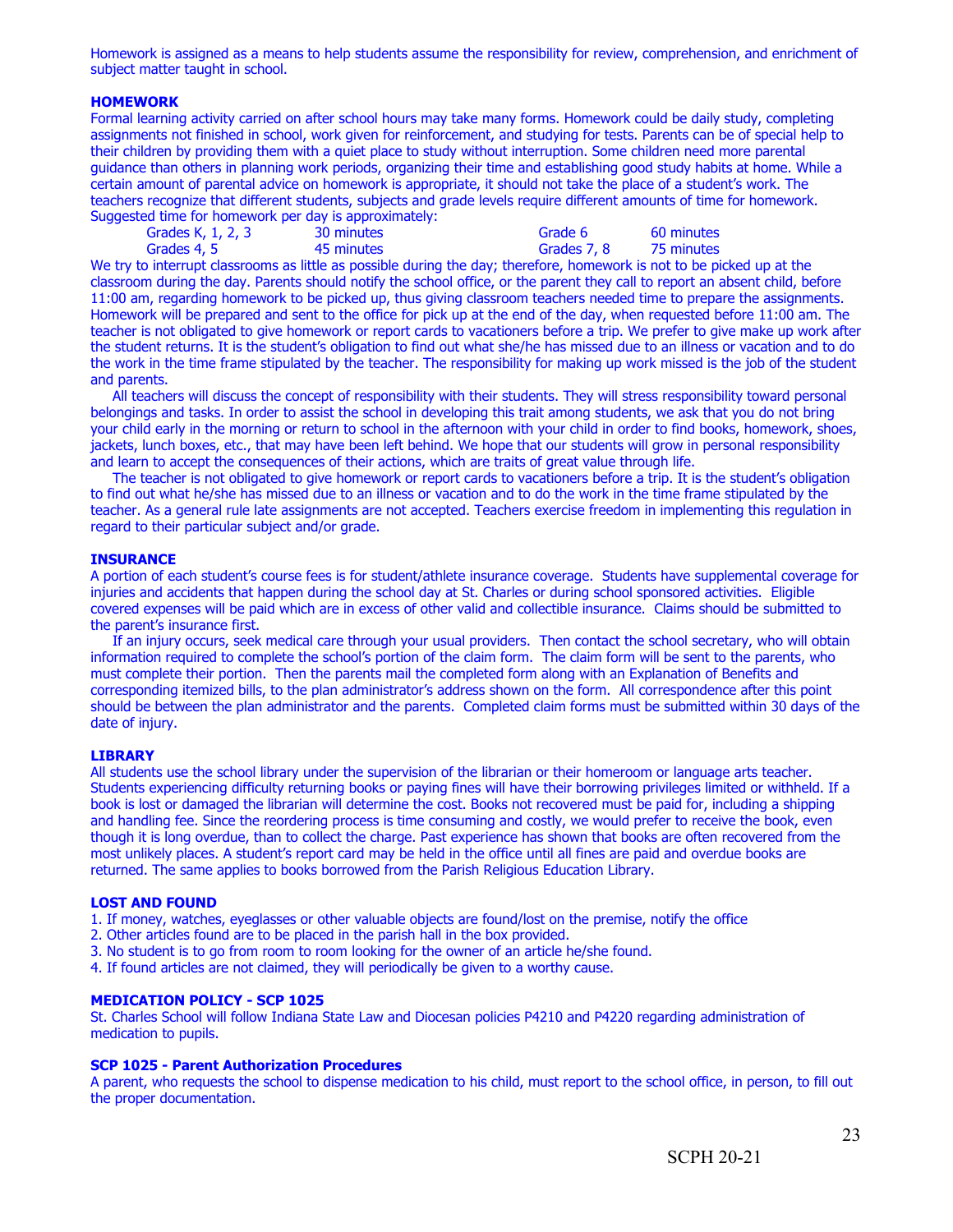#### **Students**

#### **Administration of Medication**

The purpose of administering medication in school is to help each student maintain an optimal state of health to enhance his/her educational plans. Medications which are prescribed as necessary by a physician to maintain the child in school and must be given during school hours shall be administered in accordance with the physician's written prescription, a copy of which must be provided to the school.

A policy shall be developed in each school as to who shall administer the medications. In each building in which less than a full-time registered nurse is hired, access to medication shall be under the authority of the principal.

Each school shall designate in writing the specific locked or limited access space within each building to store pupil medication entrusted to the school.

Parents are responsible for bringing all medication to the school office except for prescribed medications authorized by the school's principal to be carried and administered by the students.

Schools may not routinely administer over-the-counter medication. Over-the-counter medications shall be administered at home. Over-the-counter medication shall be administered at school only in accordance with diocesan-approved procedures:

#### I. Prescription Medications Administered by the School

A program for the school's administration of prescription medications shall be developed and managed by the principal and/or school nurse:

A. A school shall not administer prescription medication to a student unless the school has the following on file: 1. The written order of the student's physician or health practitioner; and

2. Written permission from the student's parent or guardian.

Any student taking prescribed medication at a school MUST have the appropriate information on file or the student will be in violation of the policy.

- B. Medications prescribed for a student (legend drugs) are kept in the original container/package with pharmacy label affixed. The label must include the student's name, name of medication, dosage of medication, route of the medication, and prescribing physician/practitioner's name. The pharmacy label can serve as the written order of a practitioner.
- C. All medications administered by the school are to be kept in locked areas other than classrooms or kept under proper supervision by the school nurse or trained employee as provided in Section V.B. inside tamper-proof containers.
- D. When a medication is to be administered by the school, the student's parents shall be requested to advise the school nurse (or principal) of the purpose of the medication, side effects, dosage, administration route, and time. This information is discussed with the student and other staff assigned to administer medication.
- E. All permission for long-term medication shall be renewed at least annually. Changes in medication shall be documented by written authorization from a licensed prescriber.
- F. In specific cases, the school (at the discretion of the principal and/or school nurse) may require that the parent/guardian come to the school to administer medication for his/her child. The school may also work with the licensed prescriber and parent/guardian to adjust administration time to avoid the need for medications during school hours.
- G. For all medications administered, the school shall keep on file the written order of a practitioner for legend drugs.
- H. The student should be given pill(s) with a glass of water. The staff assigned to administration must visually watch the student take the medication.
- I. The supervision of students using a nebulizer will be reserved for school nurse, administrator, or trained employee only. If the trained employee is not available the the parent will need to come in to school to administer the nebulizer.
- J. In the event of emergency medication administration, such as Epi-pen for signs or symptoms of life threatening anaphylaxis 911 shall be called immediately and the parent/legal guardian shall be notified.

#### II. Over-the-counter Medications (OTC)

- A. School personnel may not provide over-the-counter medications for a student except as authorized in this Section II.
- B. OTC medication may be administered at school with the parent's written permission. The principal and/or school nurse must be aware of the purpose for which a student is to receive the medication.
- C. OTC medication shall be provided by the parent for the student with the manufacturer's original label with the ingredients listed and the student's name affixed to the original package. It will be stored in a central dispensing area and secured.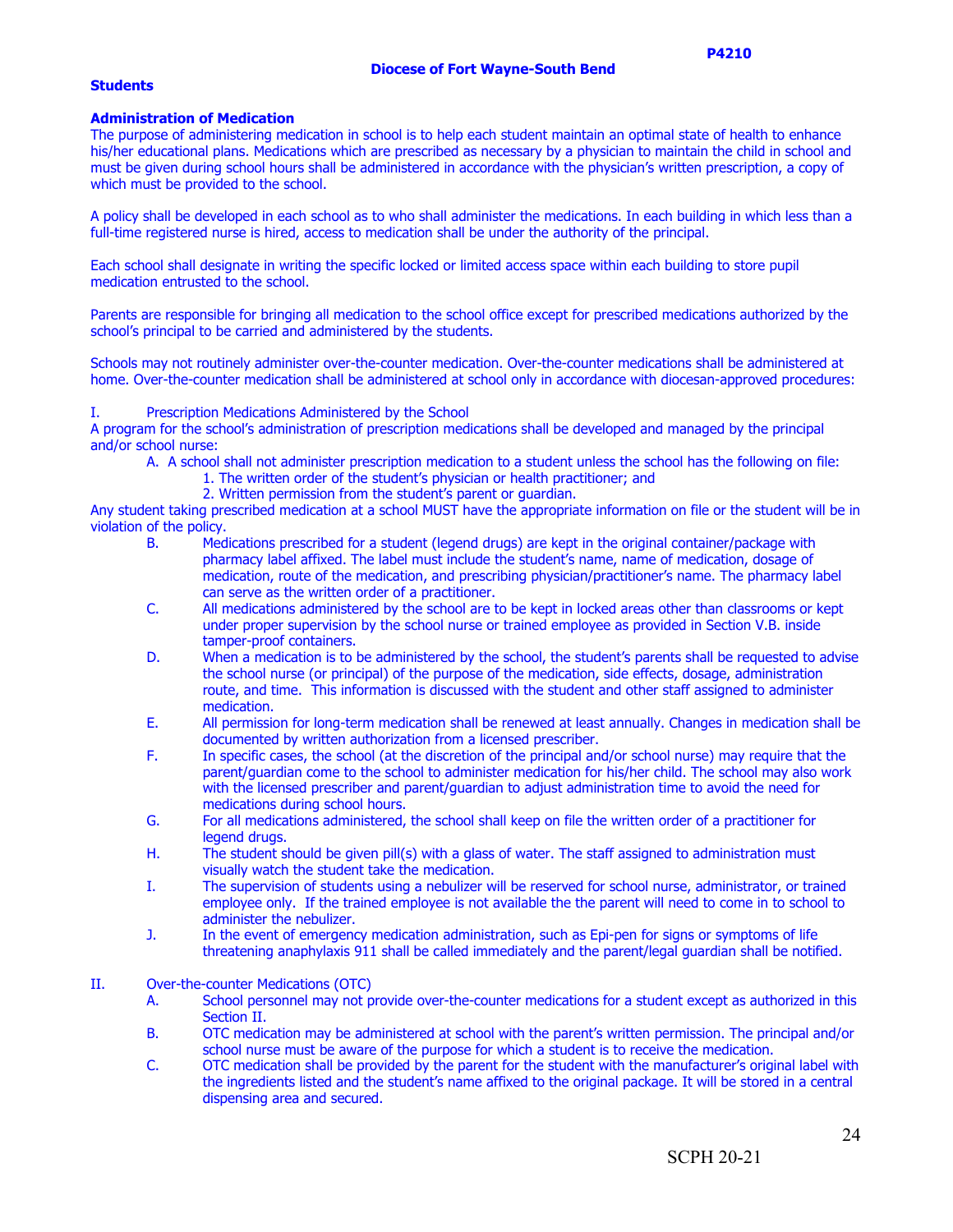- D. The parent/guardian must provide consent forms giving authority to the school to administer the OTC medication.
- E. The dispensing of cough drops, hard candy, or lozenges for the treatment of irritated throat or upset stomach shall be observed as an OTC medication and require the same standards of administration as other OTC medication.
- F. For all medications administered, the school shall keep on file the written permission of the pupil's parent(s)/guardian for OTC medication, along with any Written Order of a physician if applicable. (See Parent Authorization Form).

#### III. Self-administered Medications

- A. The principal must have on file an authorization from the student's parent for the student to possess and self-administer medication. The authorization must include the three items listed in paragraph B.
- B. In addition to the parent's authorization, the principal must have on file a written statement from the physician indicating that:
	- 1. The student has an acute or chronic disease or medical condition for which the physician has prescribed medication;
	- 2. The student has been instructed in how to self-administer the medication; and
	- 3. The nature of the disease or medical condition requires emergency administration of the medication.
- C. The authorization and statement described in paragraphs A and B must be filed with the principal annually.
- D. Students having a chronic disease or medical condition may possess and self-administer medication for that disease or condition while on school grounds, traveling to, or attending school events. A student's self administration of an emergency medication such as an EPi-pen, may necessitate a 911 call and notification of the parent/legal guardian.
- IV. Storage and Access to School Administered Medications in School
	- A. All non-emergency medications should be locked and stored in drawers or cabinets for that purpose. These designated, locked areas should be accessible to only those persons authorized to administer medications.
	- B. Emergency medications should be stored in a secure area inaccessible to children. Emergency medication must be unlocked and immediately available to school personnel at all times students are present.
	- C. The person(s) responsible for administering medication and the school administrator should have access to the key to access locke and stored medication and be the only people with knowledge of the keys' location. At the end of each school day, the keys will be secured to prove assurances that they will not fall into unauthorized hands.
	- D. In case of controlled substance, the medication is to be stored separately from other medications in a secure, substantially constructed, locked metal/wood cabinet or drawer.
	- E. Controlled substances are to be kept under single lock (locked cabinet or box) when students are present and under double lock (locked office and locked cabinet) at all other times.
	- F. Students may not transport school administered medications to school at all. Such medications must be brought to school and picked up by a parent or guardian.
	- G. When the available medication has been completed, the school nurse, administrator, or trained employee will send the empty bottle home with the student. The parent/adult guardian is responsible for filling the bottle and returning it to the school.
- V. School Staff Training and Protection of School Personnel
	- A. Except as provided in B., below, a school may not require a school employee who is not employed as a school nurse or physician to administer medications, drugs, or tests such as injectable insulin or a fingerstick for glucose. A school also may not discipline a person for refusing to administer medication, drugs or tests without the written consent by the student's parent/guardian or the written order of a physician/practitioner.
	- B. For a school employee who is not a practitioner or a person licensed under IC § 25-23 to be responsible for administering injectable insulin or a glucose test by finger prick, the employee must obtain from a practitioner or a registered nurse licensed under IC 25-23 the training that the practitioner or registered nurse determines is appropriate for providing the service. Before the school employee provides the service, the school must have on file a written statement from the practitioner or registered nurse that indicates the school employee has received the training described above.

#### VI. Record Keeping Related to School Administered Medications

- A. Each student receiving any school administered, OTC or prescribed medication in school shall have their own log sheet with the student's name to record the medication, dosage, route, and time/date of administration. It should also include the signature and initials of the person administering the medication. Any student's allergies should also be documented on the log sheet.
- B. Effectiveness and side effects shall be assessed with each administration of the medication. A side effect should be documented on the medication log and the parent and/or physician should be contacted of any side effect.
- C. The medication log and the bottle should be compared at each administration of medication.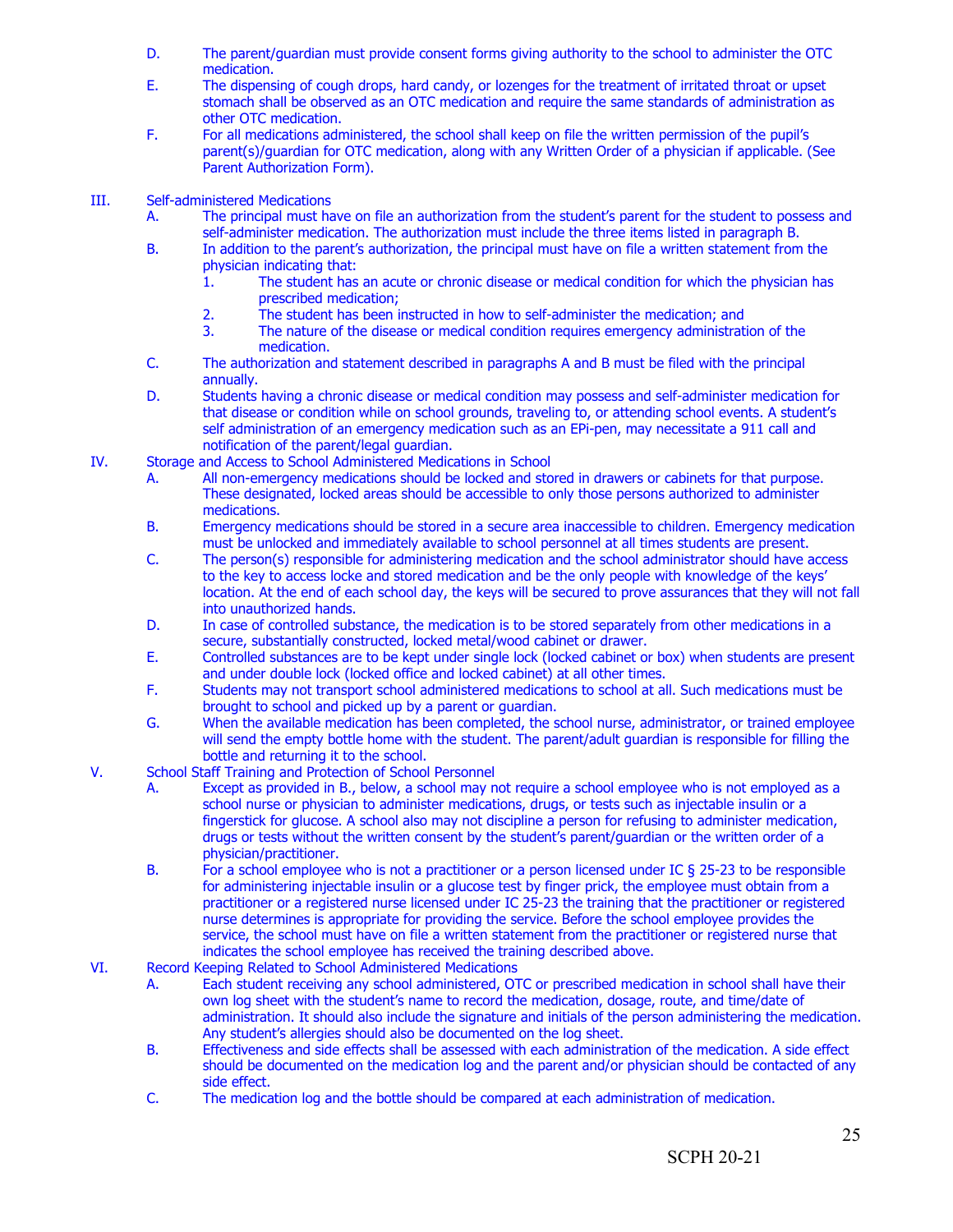- D. The student should be asked prior to administration to state their name, the name of the medication, and the dosage.
- E. All controlled-substance medications will be counted and recorded upon receipt from the parent/adult guardian. This medication shall be recounted on a regular basis and this count reconciled with the medication administration/log/record.
- F. If medications are found to be missing or if there is suspicion of tampering, the school administrator shall contact the Superintendent of Schools to begin the investigative process. If necessary, local law enforcement shall be contacted to conduct a formal investigation.
- G. The medication log will be reviewed periodically by the school nurse, administrator, or trained employee. VII. Discarding Medications

The parent/guardian is responsible at the end of the treatment regime for removing from the school any unused medication, which was prescribed for his/her child. If the parent, after notice, does not pick up the medication by the end of the school year, the principal or school nurse will dispose of the medication in an appropriate manner and document that the medication was discarded. Medications should be discarded in the presence of a witness. VIII. Addressing Medication Errors

If at any time an incorrect medication or incorrect dosage of a medication is administered to a student, the principal shall be notified immediately. The account shall be documented thoroughly and the student shall be observed and monitored for any adverse side effects and 911 shall be called as necessary. The parent/legal guardian shall be notified of the medication error immediately. The principal shall notify the Superintendent of Schools.

See "Written Consent for Administration of Medication Form (Physician/Health Care Provider)," Written consent for Administration of Medication Form (Parent/Guardian)," "Epi Pen Consent & Release Form," "Inhaler Self-Administration Form," "Nebulizer Consent & Release Form" in the Health & Safety Manual & School Administrative Handbook. Recommended: May 11, 2017 **Diocesan School Board** Ratified: October 15, 2017 **Diocesan** 

#### **MUSIC**

Instrumental music is offered through the band, flutes, strings, and hand bells programs. The band includes grades 4-8, while the strings program is open to any student in grades 2-8. The flute program is offered to all students in grade 4. There is one choir for students in Grades 5-8. An important part of St. Charles Fine Arts programs is St. Charles Music/Fine Arts Boosters. This is a parent organization providing support and funding for the many Fine Arts activities offered for students throughout the year. Parents are invited to attend these meetings and become involved in the activities sponsored by this organization.

#### **NEWSLETTER POLICY - SCP1015**

A school newsletter including upcoming events, student and teacher accomplishments, and information, shall be established to promote communication between the school and home.

#### **NONCUSTODIAL PARENT**

This school abides by the provisions of the Buckley Amendment with respect to the rights of non-custodial parents. In the absence of a court order to the contrary, the school will provide the non-custodial parent with access to the academic records and to other school related information regarding the child. If there is a court order specifying that there is to be no information given, it is the responsibility of the custodial parent to provide the school with an official copy of the court order. It is highly recommended that divorced parents provide the school with a copy of the custody section of the divorce decree. This information will also help the school in determining when, if ever, the child can be released to the non-custodial parent.

#### **NOON RECESS**

1. When staying in the building because of inclement weather, students must remain in homerooms.

2. Weather is monitored carefully. Students are not expected to go outside in severely cold or wet weather. A parent's note explaining a reason for a student not participating in outdoor play is required before a student will be allowed to remain in the building for recess.

3. Obedience and respect are to be shown to all adults and students who patrol the playgrounds.

- 4. Students must play only on their appointed playgrounds.
- 5. It is necessary to obtain permission from an adult patrol to re-enter the building at noon. This should be requested only

in case of emergency. After the emergency is taken care of, please sit in the office until your class returns to the building.

6. Snow, snowballs or ice may not be thrown at any time on school property.

7. At no time may you leave the school premises, even if ill, without the permission of the office.

8. Special permission is needed to be in the hallway at this time.

9. A student who cannot follow the above rules may be asked to go home over the noon break.

#### **ANNUAL NOTIFICATION OF PARENTAL ACCESS RIGHTS TO STUDENT'S RECORDS**

#### Family and Educational Rights and Privacy Act

Any natural parent, guardian, individual acting as parent in the absence of a parent or guardian of a student of a diocesan school, or a student or former student who has reached eighteen (18) years of age or is attending an institution of post-secondary education has the following rights (unless there is a court order, State statute, or other legally-binding document precluding these rights):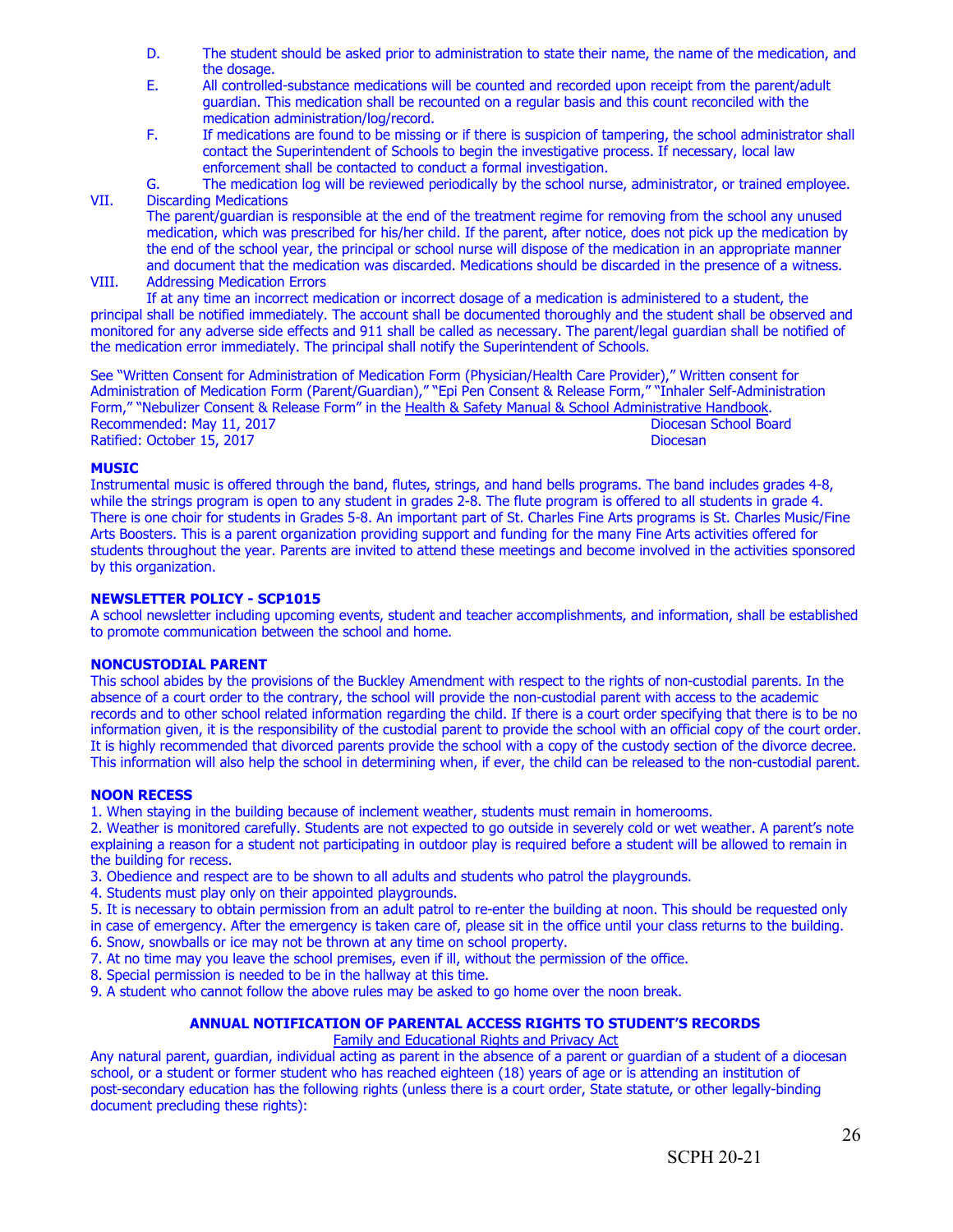1. Inspect and review the student's educational records;

2. Request the amendment of the student's educational records if he/she believes that they are not accurate,

3. Consent to disclosure of personally-identifiable information contained in the student's education records, except to the extent that the Family Education Rights and Privacy Act and the FERPA Regulation 99.31 authorize disclosures without consent, and

4. File with the U.S. Department of Education a complaint under 34 C.F.R. § 99.63 and § 99.64 concerning alleged failures by the agency or institution to comply with the requirements of the Act and this part.

5. A copy of the Diocesan Policy (P4170 - Access to Official Student Records) and procedure for access to student's records can be requested from the school office.

#### **PARENT INVOLVEMENT IN ST. CHARLES ACTIVITIES - DIOCESAN BACKGROUND SCREEN REQUIRED**

St. Charles School has a very active parent volunteer committee, and we welcome and encourage you to take an active part in all school activities. Parents may wish to take part in the volunteer program to direct an activity, as room other/father, or to volunteer several hours a week in a classroom.

 Per Diocesan policy, adults who volunteer within the school must complete a required Diocesan background screening process before they can volunteer within the school. The school office will assist interested volunteers with this process.

 Occasionally we need your assistance on field trips, sharing your expertise, hobbies, or travel experiences in the classroom. It is very important that you show interest and enthusiasm for your child's activities and accomplishments. Please do try to attend your child's presentations. Your support is essential and helps to build the family, Church, and school relationship that help to keep St. Charles School so strong.

#### **PARTIES**

We would encourage parents of upper grade students not to place their children in a social situation for which they may not be prepared. Mixed parties and unsupervised parties in homes can be that type of setting.

#### **Birthday Parties**

A child often considers his/her birthday to be the most important day of the year. On that day parents may wish to bring enough fruit, cupcakes, or cookies to share with classmates and teachers. A child's teacher should be notified of the treat well in advance. Extra plans, such as balloons, toys, etc. should be saved for the celebration at home. If balloons are delivered to the school they will be given to the child at the end of the day to avoid classroom disruption. For at-home parties parents are urged to include either all of the class (not grade) or all of the members of one sex of the class members. All party invitations should be mailed and not sent to school. Nothing crushes young spirits more than the dreadful realization that one is among the few, or is the only one, excluded from a classmate's birthday party.

#### **PASSES**

Fourth through eighth grade students leave their classrooms only when a pass is obtained from the teacher.

#### **POLICY REVIEW - SCP1016**

All St. Charles School Board policies will be reviewed every three years and updated as needed.

#### **PRIVATE TUTOR POLICY - SCP 1009**

St. Charles School recognizes the need for individual assistance for some students. St. Charles will support the involvement of private tutors, who are not paid by the school, by permitting the tutors to use school facilities on a case-by-case basis, if space is available. There are also requirements and restrictions that apply to this policy.

#### **Background**

St. Charles School recognizes the need for individual instructional assistance for some students. St. Charles will support the involvement of private tutors, who are not paid by the school, by permitting the tutors to use school facilities on a case-by-case basis if space is available.

#### **SCP 1009 - Private Tutor Requirements**

1. The tutor's resume, credentials, and references must be provided by the parent and be placed on file in the administration office.

2. The schedule of the tutor's activities on the St. Charles campus must be proposed and approved by the administration office.

3. The smooth operation of St. Charles School is the highest priority. A tutor's activities must defer to St. Charles School activities.

4. The principal, along with parents and teacher, must establish the need for, and use of, an outside tutor during the school day before any relationship is agreed upon.

5. Permission/liability forms, which indicate consent and responsibility of tutor and parents, must be completed.

#### **SCP 1009 - Private Tutor Restrictions**

1. St. Charles School reserves the right to refuse access to the school's facilities based on a review of the tutor's resume, credentials, and/or references by the principal or other limitations on space or resources.

2. Any interference/disruption of school's schedule will be reviewed with the tutor for immediate resolution.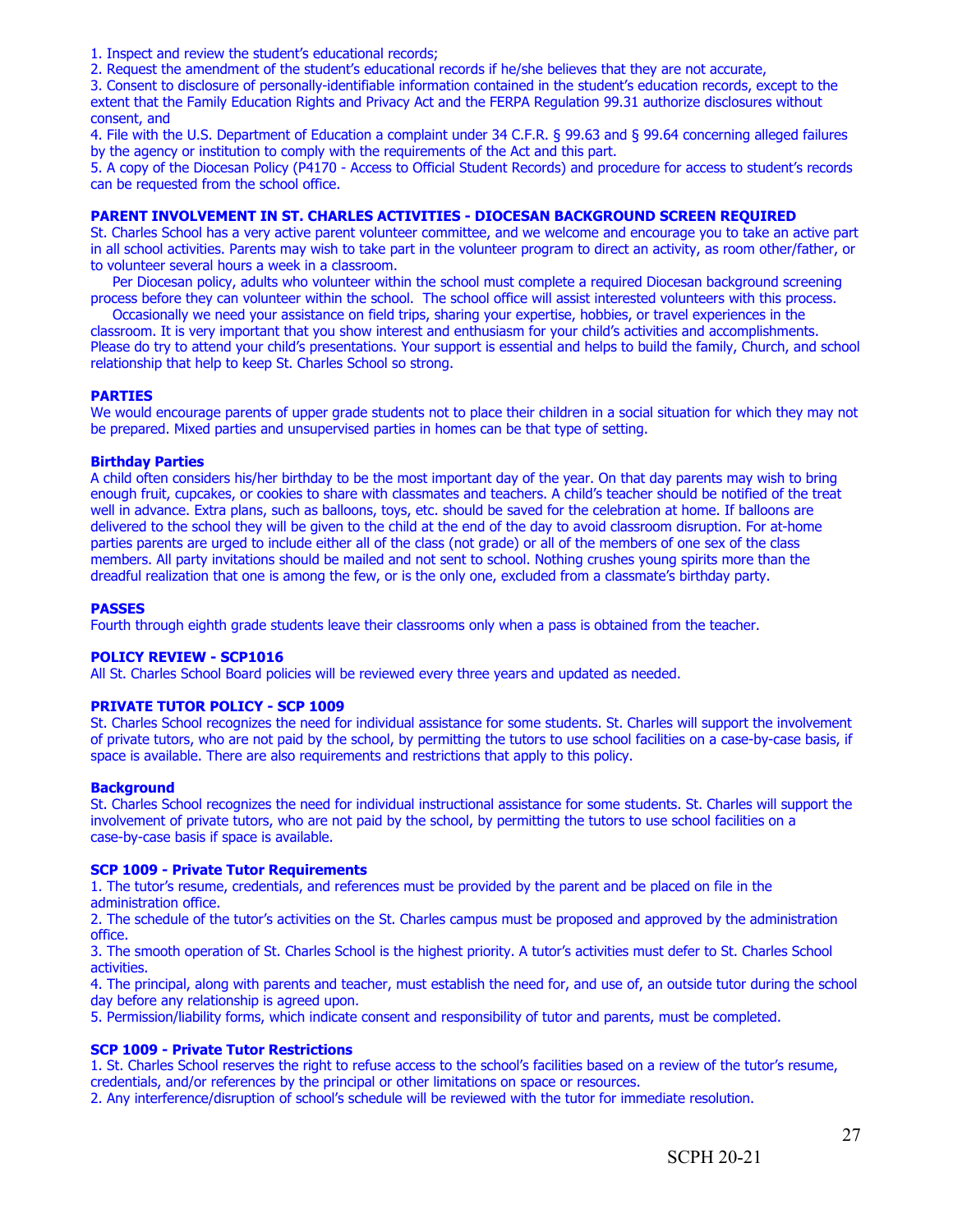3. The tutor may not dictate changes in curriculum or requirements for course work for the student being tutored.

#### **SCP 1009 - Private Tutor Procedures**

A. Parent contacts student's teacher to discuss the student's need and how it can be met. If the student need cannot be met by school personnel then proceed to step B.

B. The parents, teacher and administrator meet to discuss the need. If all agree that the child's need is severe and cannot be met by the use of a St. Charles tutor, teacher help, or a tutor employed after school hours, then proceed to step C.

- C. Parents, teacher and administrator meet to discuss the scheduling possibilities. This is dependent upon:
	- 1. Availability of a space suitable for tutoring.<br>2. An agreement can be reached as to what is
	- 2. An agreement can be reached as to what in school instruction time the child will miss and how he/she will make up the instruction missed.
	- 3. A tutor's schedule must defer to St. Charles School activities and needs. Should these activities and needs conflict at any time. If scheduling is possible, then proceed to step D.

D. Parents and tutor are required to submit the following:

- 1. A parent/guardian shall provide the principal with at least one letter of reference for the tutor.<br>2. The tutor shall sign the "Tutoring Agreement" form.
- The tutor shall sign the "Tutoring Agreement" form.
- 3. Parent/guardian shall sign and have notarized the "Parent Authorization Form and Waiver".

E. Twice a year the parents, teacher and administrator shall meet to evaluate the tutoring and to discuss how the student is progressing as well as any problems or concerns.

#### **PROMOTION AND RETENTION POLICY - SCP 1019**

It is the policy of St. Charles School that a student may be placed, promoted, or may repeat a particular grade level for a variety of reasons determined by the principal, teachers, and parents. St. Charles School will follow Diocesan policy P4130 regarding promotion and retention.

#### **SCP 1019 - Promotion and Retention Procedures**

The following may be reasons for retention:

1. In kindergarten and grade one an average of F in reading

2. In grades two or three an average of F in reading and math.

3. In grades 4-8 an average of F in three major subjects (math, science, religion, social studies, language arts, Spanish) **Conditional promotion with summer school/tutoring:**

1. In grades two or three an average of F in reading.

2. In grades four through eight an average of F in two major subjects.

A student may repeat a particular grade level for the benefit of maturity, lessening pressure, or any other reason deemed beneficial by the concerned parties of parents, teachers and principal.

**P4130**

#### **Students**

## **Diocese of Fort Wayne-South Bend**

#### **Promotion / Retention / Graduation**

**Elementary Schools** 

Each school shall develop a policy regarding grade level promotion or retention guidelines. The promotion or retention is the local school's decision based on evaluation of the following factors:

- A. Ability<br>B. Emotic
- B. Emotional and physical maturity<br>C. Attendance
- C. Attendance<br>D. Completion
- D. Completion of required curriculum / achievement<br>E. Testing results/ review of supportive evidence, su
- Testing results/ review of supportive evidence, such as samples of student work, test results, progress reports, report cards, etc.
- F. Previous retention in a grade

A principal (in consultation with the teacher) may recommend that a student be retained in the present grade after considering the above factors.

- II. The school may prepare a recommendation for retention whenever practical and consistent with Diocesan educational standards. These steps should be followed:
	- A. Identification and documentation of the student's deficiencies by end of the 90th day of school;<br>B. Parent/teacher conference with parent/quardian to discuss the possibility of recommending rete
	- Parent/teacher conference with parent/quardian to discuss the possibility of recommending retention of the child and to explore assistance (e.g., educational and/or psychological testing, tutoring, etc.) and options;
	- C. Upon continuation of the learning problems, a written recommendation for retention providing reasons for the recommendation signed by the principal and teacher; and
	- D. Signature of the parent/guardian if the recommendation is rejected. The signed document is placed in the student's permanent folder.
	- E. The school retains the right not to accept or enroll said student for the following year.

III. High Schools

The high schools shall follow all Indiana Department of Education guidelines for graduation requirements and for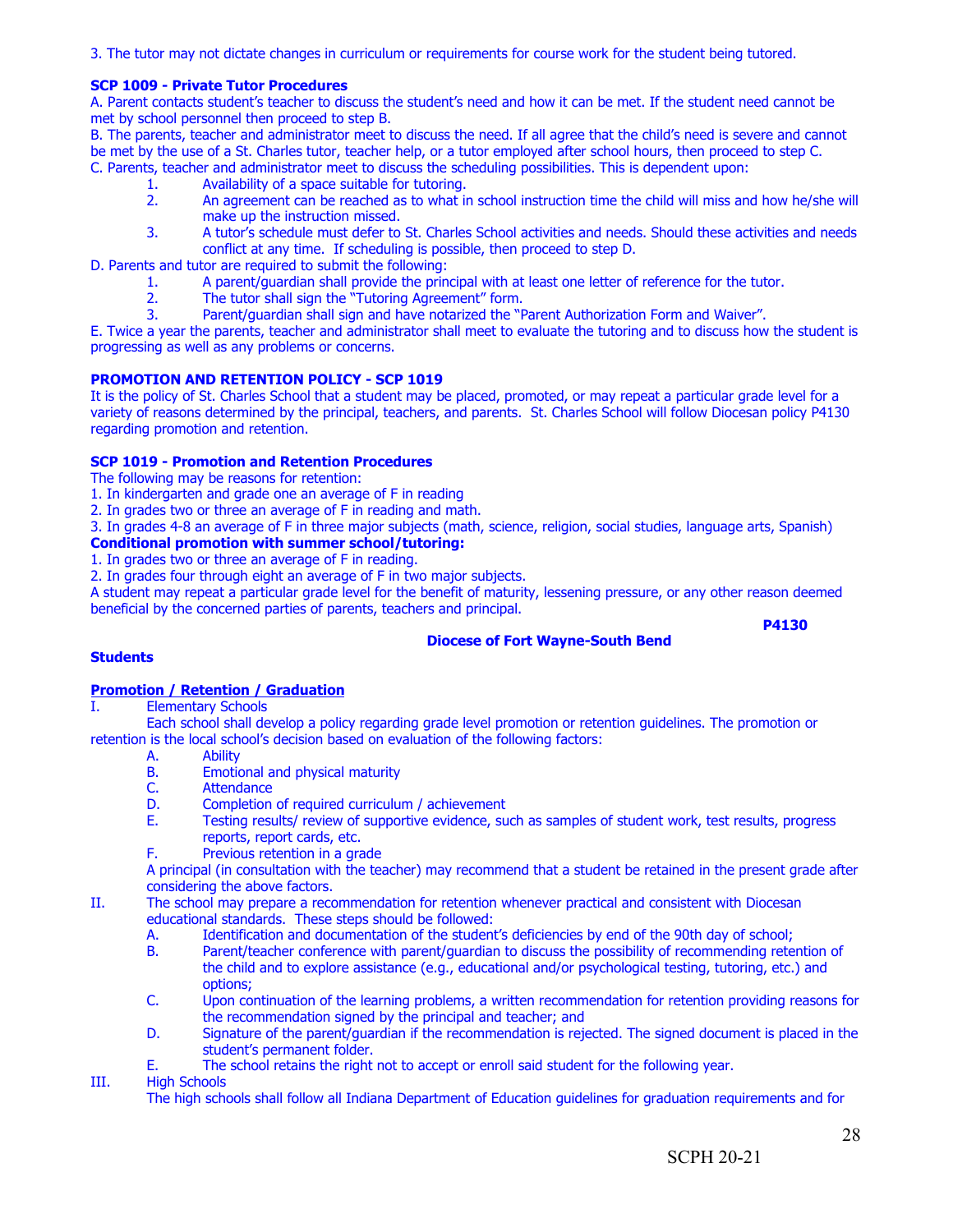#### **REPORT CARDS**

1. Report cards are issued four times a year.

2. Students absent 10 days in a grading period do not receive a report card until work is completed.

3. Our marking system is based on the student's performance in these areas: Recitation, class participation, written work, homework, tests, conduct, and effort.

#### **GRADING SCALE/Explanation of marks:**

| <b>FW-SB Diocesan Scale Gr. 3-12</b> |                 | <b>Gr. K-2</b>   |                                   |
|--------------------------------------|-----------------|------------------|-----------------------------------|
| $A+ = 100-97$                        | $C = 76 - 73$   | $O = 100 - 95$   | $O =$ Outstanding Progress        |
| $A = 96-93$                          | $C = 72 - 70$   | $S + = 94 - 87$  | $S = Satisfactory$ Progress       |
| $A = 92-90$                          | $D+ = 69-67$    | $S = 86 - 80$    | $I = Improving$                   |
| $B+ = 89-87$                         | $D = 66-63$     | $S = 79 - 70$    | $N =$ Needs Improvement           |
| $B = 86 - 83$                        | $D = 62 - 60$   | $N = 69 - 60$    | $U =$ Unsatisfactory Progress     |
| $B = 82-80$                          | $F = 59$ -below | $U = 59 - Below$ | $INC = Incomplete$                |
| $C_{+}$ = 79-77                      |                 |                  | $NA = Not evaluated at this time$ |

**Honor Roll** Students in Grades 5-8 will be eligible for one of two honor rolls.

1. High Honors - A's with a maximum of two B+'s (B is not acceptable), no less than an N in conduct.

2. Honors - A's and/or B's in all subjects (C's are not acceptable), no less than an N in conduct.

These students will receive recognition by receiving a ribbon included in their report card, and having their names published in the weekly parent newsletter. Students who are on an honor roll for four consecutive quarters will be invited to the annual Honors Breakfast held in April. Invitations to the banquet will be based on the first three quarters from this current school year and the last quarter from the previous year - the exception being students new to the school. New students' recognition will be based on the first three quarters of the current school year. At the breakfast all students will receive a certificate, and students receiving High Honors will receive a pin. A student begins eligibility for Honor Roll in fourth grade. Specifically, the fourth quarter grades of the fourth grade school year begin to count toward qualification for the Honor Roll.

#### **RESPECT FOR PROPERTY**

Students will respect the property rights of the school as well as those of all other students. Restitution is required for any property damage. Students who walk to school are to use sidewalks where provided and avoid blocking traffic where there are no sidewalks by walking on the side of the road. Please emphasize respect for the property of others by reminding your children that short cuts through yards and other private property are violating the rights of others.

#### **SAFETY POLICY - SCP 1018**

St. Charles School will provide a safe environment for all students and staff.

#### **SAFETY**

Because we are concerned with the safety and well being of our students, our school and the diocese have prepared a Safe and Secure School Plan which addresses events which may threaten our students. During the school year we will conduct drills for fire and severe weather as well as lock down drills. In addition, the plan provides for responding to crisis situations, such as identifying evacuation sites and providing support for students, parents, and staff, including counseling services provided through school counselors or counselors on the staff at Catholic Charities.

#### **Walkers and Bike Riders**

1. Children are to cross only at patrolled areas and at times patrols are on duty. They are to obey the patrols.

2. Students on bicycles should exercise caution when walking their bicycles across the driveway next to the parish office, rectory, and Church.

3. Children who walk or ride bicycles are not to arrive at school before 7:35 am.

4. Students are not to operate any motorized vehicles on the school grounds, or bring such vehicles to school at any time.

#### **Car Riders**

1. Parents who bring their children to school in the morning are requested to enter via the rectory driveway from Trier, or via the Reed Road entrance south of the Church. Students are to be dropped off to enter through the cafeteria entrance. Students from several cars in the line may exit at once so as to not cause a backup in traffic.

#### **Reminder: cafeteria doors will not open until 7:20 am.**

2. When leaving the property during the morning drop off period parents should exit on to Reed Road via the north drive through the church parking lot or exit on to Trier Road via the rectory driveway.

3. Parents who pick up their children at dismissal should be in the church parking lot/primary lot no later than 2:55 pm. (A diagram is included in the summer mailing.)

4. Parents picking up or dropping off students during the school day are requested to use the parking lot by the main entrance (across from the football field).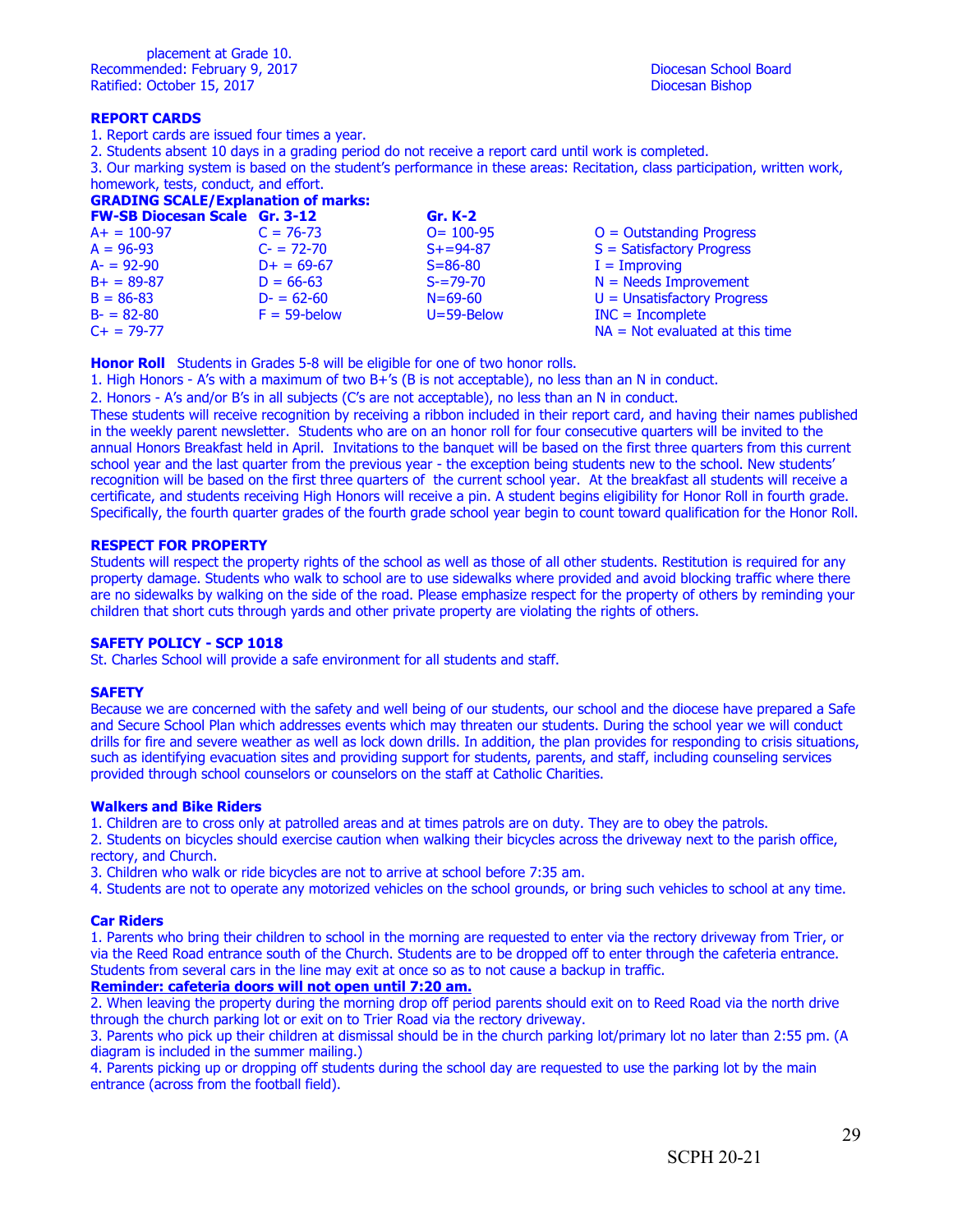5. Students are not to be left off or picked up in the area behind the cafeteria, by the convent, along Reed Road, Westlane, Bradwood Terrace, or at the traffic light.

6. The driveway in front of the primary wing is a fire lane, please do not park there.

7. The driveway in front of the primary wing is not to be used to pick up or drop off students. No cars should use this driveway at dismissal time as walkers and bike riders use this area. Those arriving late for pick up in the primary lot are to use the Reed Road entrance.

Please consider the safety of all the children and follow the arrival and dismissal procedures carefully.

#### **SCHOLASTIC ELIGIBILITY -Extra Curricular and Intra Curricular Activities (athletics, musicals, robotics, etc.)**

Passing grades (no grade lower than D-) at the end of each grading period in all subjects. No U in conduct in any subject or homeroom.

 A few subjects (varies from grade to grade) are graded on a 12-week grading period rather than the 9-week period used for other subjects. The students' grades for these subjects are reported on the next 9-week report card following the completion of the subject. If a student receives an F or U she/he will be ineligible following the same procedures as listed below. However, since these classes would then be finished, we realize that a student would have no way to improve and become eligible again. If such is the case, the teacher of that subject will assign extra work for the student to complete before she/he will be considered to be eligible. The work must be completed in the time frame stipulated by the teacher and be done to his/her satisfaction. If there is a U in conduct, the student will check with his/her current 12-week teacher after several weeks for approval to once again be eligible. The student's grade will not be changed but she/he would be eligible at midterm of the grading period that she/he received the F or U. Students who are on a special grading system may not receive a U in any subject or they will be ineligible as defined below.

#### **Ineligibility Procedures**

Students under probation for disciplinary reasons are ineligible to participate in extracurricular or extra curricular activities during the probationary period without permission of the principal.

Academically, students will become ineligible if they receive a failing grade -- below 60% or any unsatisfactory (U) on their interim report or report cards. Teachers in grades 4-8 will review the student's grades two weeks after the date that progress reports or report cards are sent home. If the grade has not improved in that time, the student will remain ineligible until the next interim report or report card, whichever comes first. Students who are ruled ineligible are ineligible for practices, games, meetings, etc.

 It is a student's responsibility to check with his teacher two weeks after he has received his grade report. If the student is passing and/or conduct has improved substantially, the teachers will give the student a new grade and/or conduct mark, and the student will come to the principal's office. The principal will then let the athletic director/moderator know that the student either has/has not regained eligibility according to the established guidelines. At no time is the student who is failing allowed to participate in games or at practice until the coach/moderator has received the principal's permission.

 Fall extracurricular participants who received a failing grade (F), and/or an unsatisfactory grade (U), at the end of the previous school year, are allowed to practice before school begins and up until the completion of the first two weeks of school, but must sit out the first game/meet/match of the academic school year. After the first two weeks of school have been completed, the teachers will review the student's grades and the eligibility process will be followed as usual. The school office/principal will receive a list of extracurricular participants from the coaches/moderators prior to the opening of each extracurricular activity.

#### **Extra curricular activities included under this policy are:**

1. Sports

2. Student Council: Members are subject to the eligibility requirements as set forth in their by-laws

3. Servers: Are not eligible to leave class to serve, but would still serve as scheduled weekend Masses

4. Spring and fall musicals

Parents always have the option of removing a student from extra curricular activities before the student has received a failing grade and are encouraged to monitor their child's progress on an ongoing basis.

#### **SCHOOL CLOSINGS**

When St. Charles School is closed or delayed due to weather conditions or emergency, we will follow St. Charles Borromeo School directives. Such closing or delays will be announced on the following radio/television stations:

WOWO RADIO 1190 AM, WANE-TV (21), WISE-TV (33), and WPTA-TV (21). We will send **text** and **email** messages via our SchoolMessenger™ connection, post delays or closings on our website at [www.stcharlesschoolfw.org](http://www.stcfw.org/) and leave a recorded message on our school answering machine at 484-3392. The rectory or convent should not be called regarding openings or closings.

When school is canceled due to weather or other local emergency, all after-school activities scheduled for that day will also be canceled. Safety of students and parents is foremost. Extreme after-school circumstances will be considered by the principal and teams or groups involved. The principal will make any final decisions in extenuating circumstances.

#### **SCHOOL SUPPLIES**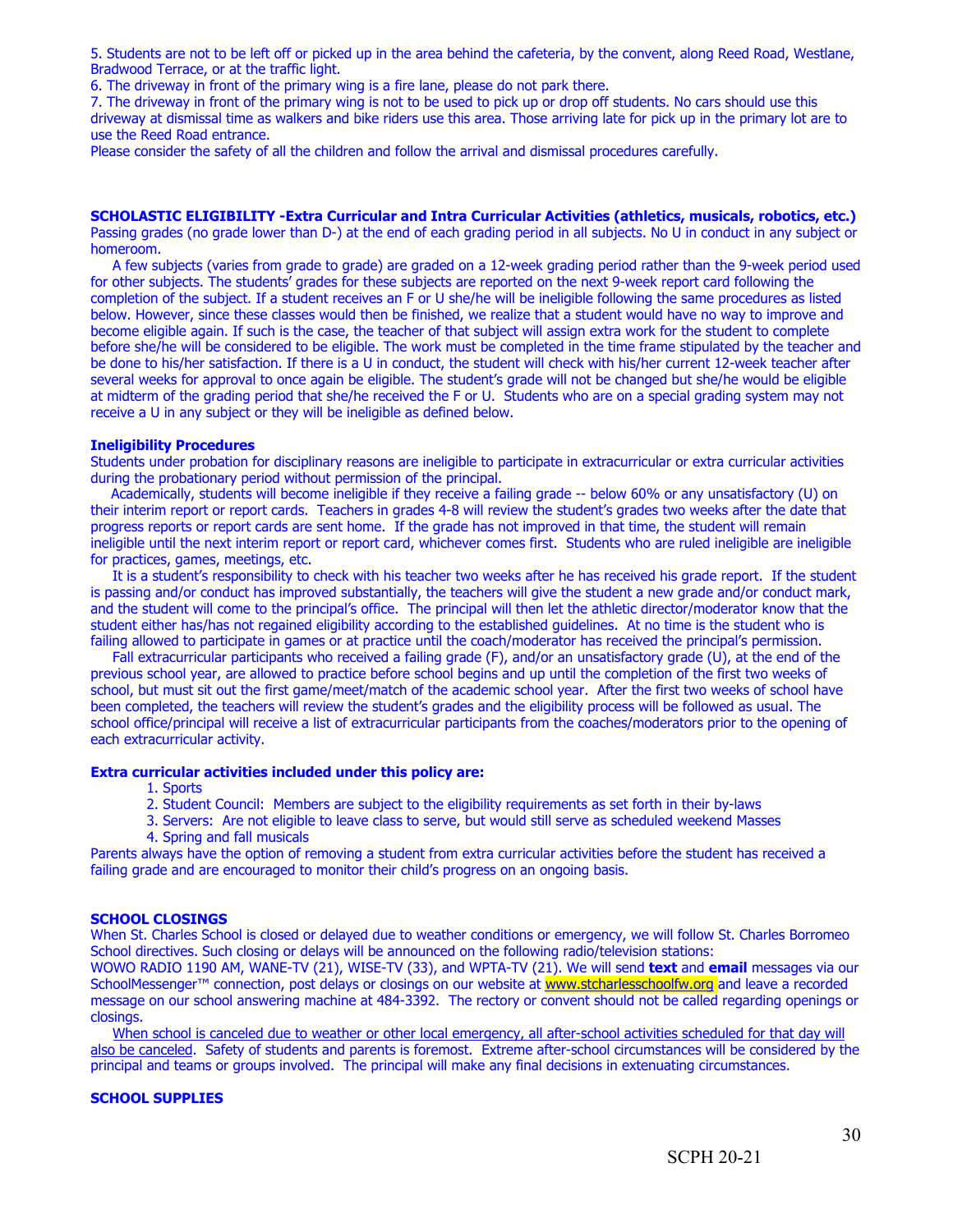Students are responsible for all learning materials issued to them - textbooks, workbooks, tablets, chromebooks, library books, etc. Payment is to be made for lost or damaged items, including physical education equipment, damaged due to abuse or misuse. A list of school supplies can be found on our school website [www.stcharlesschoolfw.org.](http://www.stcfw.org/) We ask that students cover all hardback textbooks by September  $1<sup>st</sup>$  of each school year.

#### **SECLUSION & RESTRAINT PLAN**

Pursuant to Indiana Code 20-33-8-12(a)(1), effective July 1, 2014, St. Charles Borromeo School maintains a student Seclusion and Restraint Plan. If needed for perusal, a plan copy may be requested from the Principal.

#### **SEXUAL/RACIAL HARASSMENT POLICY - SCP 1011**

It is the policy of St. Charles School to maintain a learning environment that is free from sexual harassment. It shall be a violation of this policy for any student to harass another student through conduct or communication of a sexual nature. Please contact the principal for the diocesan procedure for reporting sexual harassment. This is in compliance with Diocesan policy P4580 and procedure for P4580.

#### **Diocese of Fort Wayne-South Bend**

**P4580**

#### **Students**

#### **Harassment Prohibition**

It is the policy of the Catholic schools of the Diocese of Fort Wayne-South Bend to maintain a learning and working environment that is free from harassment based on sex, race, national origin, color, age, disability, or any other impermissible factor that is prohibited by law and/or the teachings of the Catholic Church.

It shall be a violation of this policy for any employee of the Catholic schools to harass a student through conduct or communications of a sexual nature as defined in Section I of the Procedure to this policy or on any other impermissible grounds described in Section II of the Procedure to this policy. It shall also be a violation of this policy for any student to harass another student or employee, through conduct or communication of a sexual nature as defined in Section I of the Procedure and on any other impermissible grounds as described in Section II of this Procedure. (For harassment against employees, see Policy and Procedure 3630). The use of the term "employee" in this policy and procedure also includes non-employees and volunteers who work subject to the control of school authorities. See Procedure to P4580 & P3630-Legal Issues: Harassment Prohibition (Personnel)

See forms to report harassment in School Administrative Handbook Recommended: May 11, 2017<br>
Ratified: October 15, 2017<br>
Diocesan Bishop Diocesan School Board Ratified: October 15, 2017

#### **Procedure for Policy 4580**

#### **Sexual/Racial Harassment Prohibition**

This policy and procedure covers situations in which a student claims to be the victim of harassment (see Policy 3630 and accompanying Procedure relating to employees who claim to be victims).

- I. Sexual Harassment
	- A. Sexual harassment shall consist of unwelcome sexual advances, requests for sexual favors, and other inappropriate verbal or physical conduct of a sexual nature when made by any employee to a student, or made by any student to another student.
	- B. Conduct of a sexual nature may include verbal or physical sexual advances, looks, leers, gestures, comments, jokes, or other inappropriate conduct based on the victim's sex.
	- C. The Diocese forbids sexual harassment and retains the right to address sexual harassment or inappropriate conduct of a sexual nature in the schools through whatever means it determines are reasonable and appropriate.
- II. Other Forms of Harassment
	- A. Harassment may be based on any lawfully protected characteristic, including race, color, religion, national origin, age, disability, or other protected characteristics. Harassment may be based on any other personal trait or characteristic, whether of not obvious or readily discernible. Harassment may consist of unwelcome, derogatory, and/or inappropriate comments or physical conduct. Comments and conduct of harassing nature may include, but are not limited to, verbal or written comments, insult or jokes, regardless of whether the targeted person is present, physical gesture or inappropriate touching. See also Policy 4620 - Diocesan Internet Acceptable Use and Policy 4630 - Student Internet Off Campus.
	- B. Harassment prohibited by this Policy concerns behavior by an employee or volunteer toward a student or by a student toward another student or any employee or volunteer.
	- C. The Diocese prohibits harassment and retains the right to address harassing behavior through whatever means it determines are reasonable and appropriate.
- III. Complaint Procedures for Students Regarding any form of Harassment
	- A. Students and/or their parents/guardians may bring a harassment complaint by notifying the pastor (in the case of an elementary school), principal, assistant principal, or other person specifically designated by the school, of the alleged harassment. School officials who receive complaints must insure that the complaint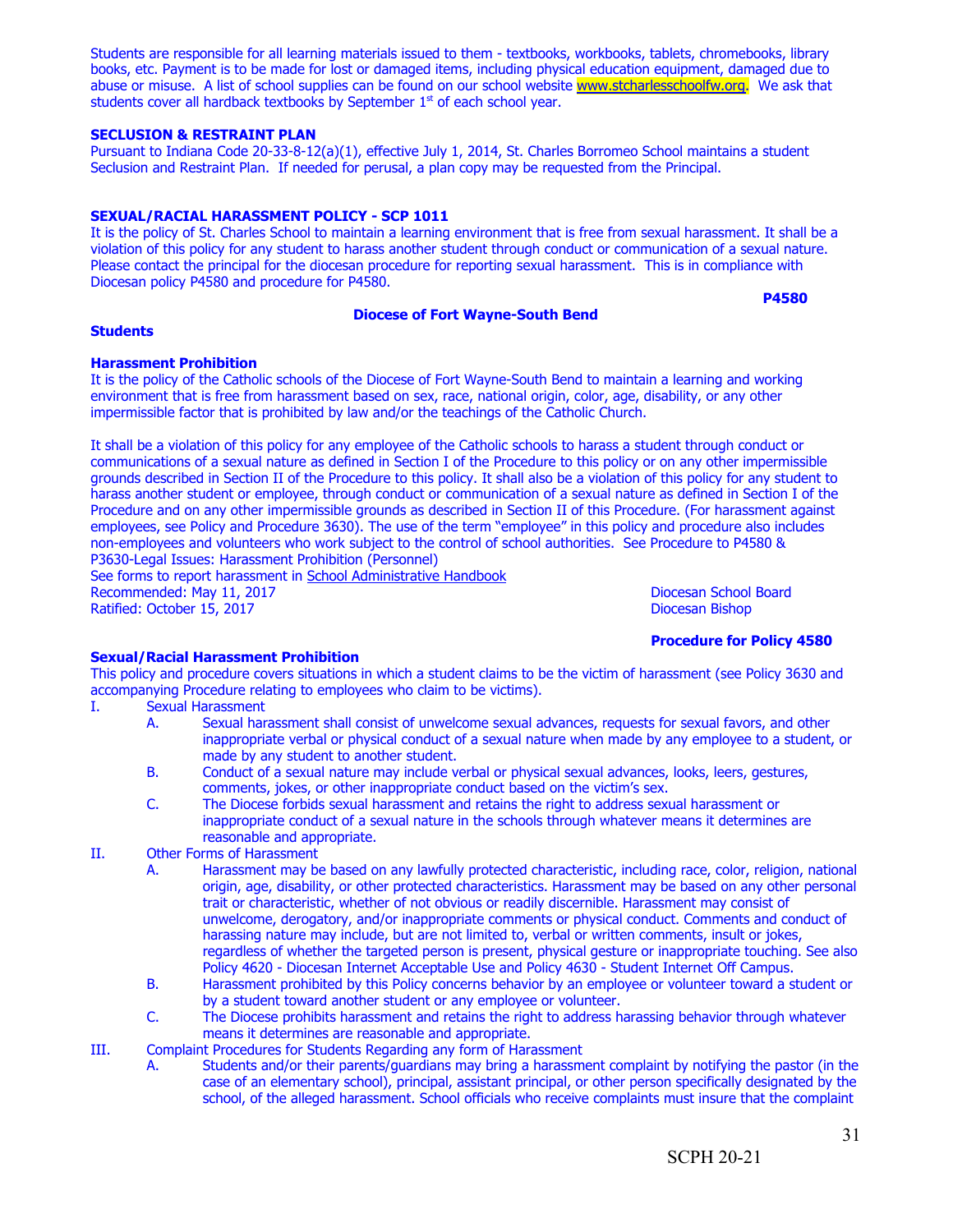procedure explained below in Section III, C is followed.

- B. The right of confidentiality, both of the complainant and of the accused, will be respected consistent with the school's legal obligations and the necessity to investigate allegations of misconduct and to take reasonable and appropriate action if warranted.
- C. All complaints of harassment shall be handled in the following manner:
	- 1. Complaints must be made by student, and parent/guardian if under age 18, in writing on forms supplied by the school.
	- 2. The principal should determine if the allegations in the report and the information readily available appears to meet the definition of harassment as given under Section I or

II,respectively.

- a. If the information received or discovered, at any stage of the investigation, gives the recipient reason to believe that an alleged victim is a victim of child abuse or neglect as defined by law, the matter must also be handled according to the child Abuse Reporting Policy 3610;
- b. If the allegations and information initially appear to constitute harassment, the principal shall take the following steps:
	- (1) Complete the <u>Investigative Report of Alleged Harassment</u>;<br>(2) Conduct any necessary follow-up, gather additional inform
		- Conduct any necessary follow-up, gather additional information, conduct interviews with any students or staff having information, and gather witnesses who have knowledge of the situation;
	- (3) Contact the parents of all students known to be involved.
- 3. The principal who receives a written report of harassment shall immediately review the report and information readily available and should consult with the superintendent;
- 4. The principal is responsible for the decision in the matter but may establish a Discipline Board assist. The report and results of the investigation will be utilized by the school to:
	- a. Determine appropriate disciplinary action;
	- b. Determine need for counseling referral; and,
	- c. Determine who will be responsible for continued monitoring and appropriate follow-up of the situation.

#### IV. Sanctions for Misconduct

A substantiated charge against an employee or student in the school shall subject that employee or student to such disciplinary action that the pastor/principal determines necessary consistent with Diocesan Policy and/or the school disciplinary policy.

V. False Reporting

Any person who knowingly files false charges of harassment against an employee or a student in an attempt to demean, harass, abuse, or embarrass that individual may be subject to appropriate disciplinary action.

Recommended: May 11, 2017 **Diocesan School Board** Ratified: October 15, 2017 Diocesan Bishop

#### **SPEECH THERAPY**

Speech therapy is available to St. Charles students through the Fort Wayne Community Schools by way of a federally funded program. Sessions are held on the school premises.

#### **STUDENT COUNCIL**

#### **Election of Members and Officers**

- 1. Students in grades 5-7 will elect the offices of President, Vice President, Secretary and Treasurer at a general election on a designated day in the spring. Officers will take office the following fall semester.
- 2. All offices are open to seventh grade students. Sixth graders may run for any position except President. Fifth grade students may run for Secretary or Treasurer. The following are the qualifications for all offices.
	-
	- A. A grade average of C or better must be maintained.<br>B. Conduct and effort must be satisfactory (no N's on d Conduct and effort must be satisfactory (no N's on quarter report cards). In addition the candidate for Vice President must have attended St. Charles for one year. The Presidential candidate must have attended St. Charles for one year and have had at least one year of Student Council experience or have held a position of leadership in some school sponsored organization.

#### **Guidance for the Campaign**

- 1. Each candidate must have a petition signed by at least twenty-five students from grades 5-7 (only 5 from their own grade level). One parent/guardian, four teachers (one of these from the student's present grade level and one a Student Council Moderator) and the principal must sign a student's petition. Names must be collected during lunchtime or ET. The petition is to be turned in to the sponsor by the designated date.
- 2. Each candidate may exhibit three posters approved by the designated moderator in the school hallway at the permitted time prior to the election.
- 3. Each candidate may distribute buttons approved by the designated moderator to the voters.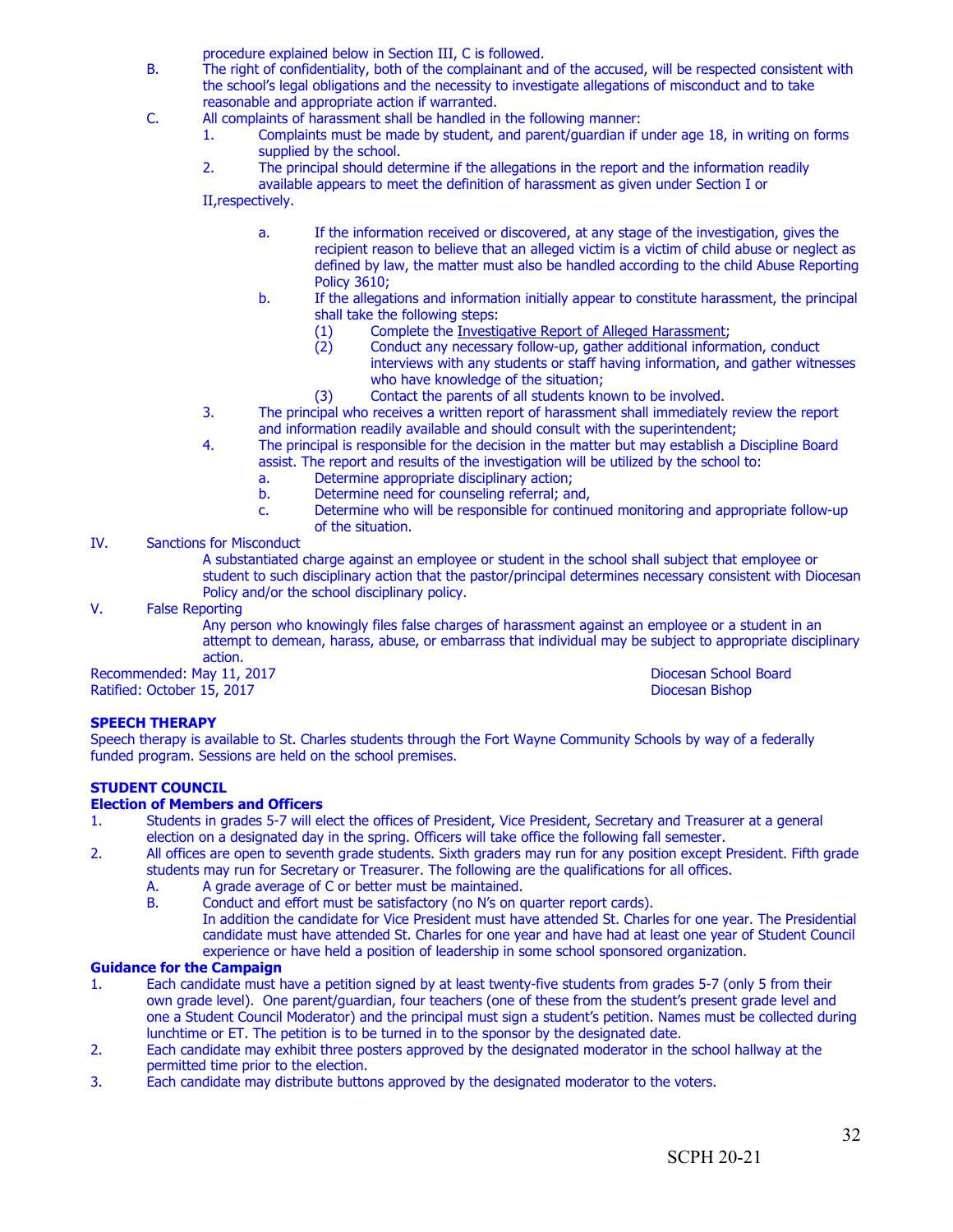- 4. Each candidate will give a campaign speech approved by the designated moderator to the voting student body before the election.
- 5. The campaign should be carefully planned and dignity maintained at all times.

#### **Homeroom Representatives**

Each homeroom from grades 5-8 shall have one representative and one alternate elected in the classroom by majority vote. This election will take place during the first quarter of the school year.

#### **Student Council Members**

In order to remain on the Student Council students must qualify under the guidelines stipulated in the Student Council Constitution. Any student who has a position on the Student Council and is suspended from school immediately loses his/her position and will be replaced by the alternate if the student was a representative, or by another officer if that was the position held. If a student is off due to ineligibility because of grades, an alternate will take that position until he/she is again eligible.

#### **SUBSTANCE ABUSE**

St. Charles School believes that drugs and alcohol are to be handled legally and responsibly. We also realize that adults, and even elementary school students, can fall victim to drug and alcohol abuse. It is our duty as a school, then, when dealing with issues of substance abuse, to make decisions that are in the best interest of the safety of our students and employees, and yet decisions that are tempered with compassion where possible. This is in compliance with Diocesan policy P4570.

#### **Diocese of Fort Wayne-South Bend**

#### **Students**

#### **Substance Abuse**

The Diocese of Fort Wayne-South Bend recognizes that substance abuse (drugs and alcohol) is a disease and not a manifestation of character weakness. Persons afflicted with this disease are entitled to the same compassion and treatment as anyone afflicted with any other disease.

 If a principal becomes aware of facts or circumstances which gives the principal reason to believe that a student is experiencing a substance abuse problem, the principal and/or the school's counselor shall meet with the student and arrange a conference with the student's parent(s)/legal guardian(s) at which time the underlying problem and treatment options will be explored, as appropriate. The principal reserves the right to require that a student see a substance abuse counselor for an evaluation at the parent/guardian('s) expense, and to require that recommendations for treatment be implemented and followed by the student as a condition for the student's continued enrollment in the school. Should the student or the student's parent(s)/legal guardian(s) refuse to cooperate; the principal, after consultation with the pastor, may require the student to withdraw from school and/or the principal may contact the Department of Child Services.

 Notwithstanding the foregoing, the principal reserves the right to discipline a student, up to and including expulsion, for any violation of the school's policies or rules and regulations of student behavior, regardless of whether the violation was involved or related to a substance abuse problem.

Recommended: May 11, 2017 **Diocesan School Board** Ratified: October 15, 2017 Diocesan Bishop

**P4570**

#### **ALCOHOL POLICY - SCP 1013**

No alcohol will be allowed in the presence of students before, during, or after any school sponsored activity, including all extra curricular activities.

#### **SCP 1013 - Alcohol Guidelines**

- A. Any person or persons violating this policy will be asked to leave St. Charles property.
- B. Any person in a leadership role who willfully violates this policy will be asked to resign from that role.

#### **TEACHER REQUEST POLICY - SCP 1012**

It is the policy of St. Charles School to not accept requests from parents for specific teachers, but requests submitted according to specified guidelines will be considered, but the honoring of any request is at the discretion of the school administration. This is in compliance with Diocesan policy P4180.

St. Charles' teachers spend many hours in May of each year planning class lists for the coming school year. This is a process that involves looking at each child's needs academically, socially, and emotionally.

 The teachers strive for a balance in each of the three classrooms at each grade level. This includes a balance of boys and girls and of academic ability in addition to trying to see that each child will have a friend in homeroom. The teachers have worked with the children throughout the year and so are cognizant of special needs and work hard to place each child with the teacher who can best meet those needs.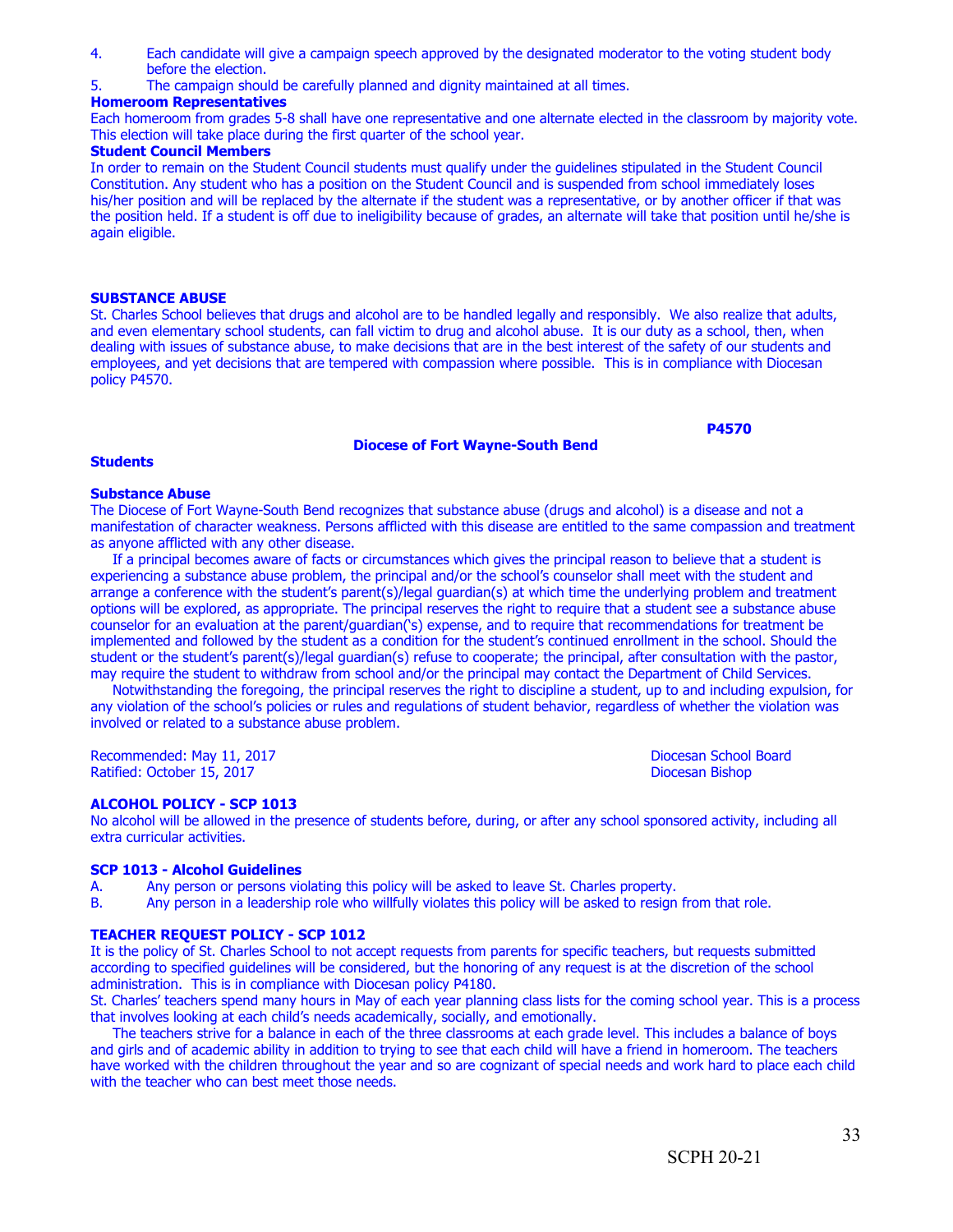#### **SCP 1012 - Teacher Request Procedures**

St. Charles School will only consider parental requests for a specific teacher within the following guidelines:

A. Twins or siblings in the same grade. Twins and siblings in the same grade will be separated unless requested by the parents that they stay together. Please submit a written request to the principal by May 1st, clearly stating your situation.

#### **Diocese of Fort Wayne-South Bend**

**P4180**

#### **Students**

#### **Class Assignment of Students**

The principal shall consider several factors – class loads, scheduling ramifications, ability levels, gender balance, physical and emotional needs, student-teacher rapport, peer relationships, placement test data – in determining teacher and class assignments of students. Parents/guardians are welcome to provide special insights as to which learning environment may be best for their children. However, the school principal shall make the final determination with regard to the assignment of students to teachers and classes. Class size is determined in conjunction with the pastor. Consultation with the superintendent is required prior to adding classes including increased staffing.

Recommended: May 11, 2017<br>
Ratified: October 15, 2017<br>
Ratified: October 15, 2017 Ratified: October 15, 2017

#### **TELEPHONE/ CELL PHONE**

Students may use the telephone in the Hession Center lobby during after-school hours. The office telephone may be used when a student has a note of permission from a teacher. Parents are advised to contact their child during the school day by calling the school office. All rooms and offices have telephones in case of emergency.

#### **Electronic Communication Devices, Cell Phones, and other Electronic Media Devices:**

Electronic devices disrupt the educational process and are, therefore, not to be used during school hours.

**These devices must be turned off and kept in book bags during the school day.** Examples of these devices include, but are not limited to: cell phones, camera phones, PDAs, pagers, cameras, digital recorders, iPods, mp3 players, radios, headphones, personal stereo systems, electronic game players, CD players, DVD players, camcorders, and laser pointers.

Electronic devices, which are either seen or heard, will be confiscated with the following consequences administered.

- 1<sup>st</sup> Offense: After-School Detention. Parent must pick up the device.
- 2<sup>nd</sup> Offense: Saturday School. Parent must pick up the device.
- 3rd Offense: In-School Suspension. Parent may pick up device after two weeks.
- 4<sup>th</sup> Offense: Discipline may include Out-of-School Suspension or Expulsion. Device held indefinitely.

#### **TUITION POLICY - SCP 1008**

Families whose children attend St. Charles School are required to pay school tuition. The Parish Finance Committee, after consultation with the School Board, determines the school tuition for each school year. The school principal, in consultation with the School Board, determines the book fees.

#### **VISITATION POLICY - SCP 1006**

All school visitors must report directly to the school office to secure a school pass. This is in compliance with Diocesan policy P2410.

#### **SCP 1006 - Background**

We want parents to feel that school visits are a welcome part of a child's growth. An Open House for parent visitation is held during Catholic Schools Week each year. If you wish to visit your child's classroom we suggest that you visit after September and before May. At this time in the school year your child should feel secure within the class and emotionally independent.

#### **SCP 1006 - Visitation Guidelines**

Parents are requested to call the school well before the day they wish to come. This plan permits the secretary to check with the teachers involved. Please do not call the same day you wish to visit. Visits are not possible, for example, if the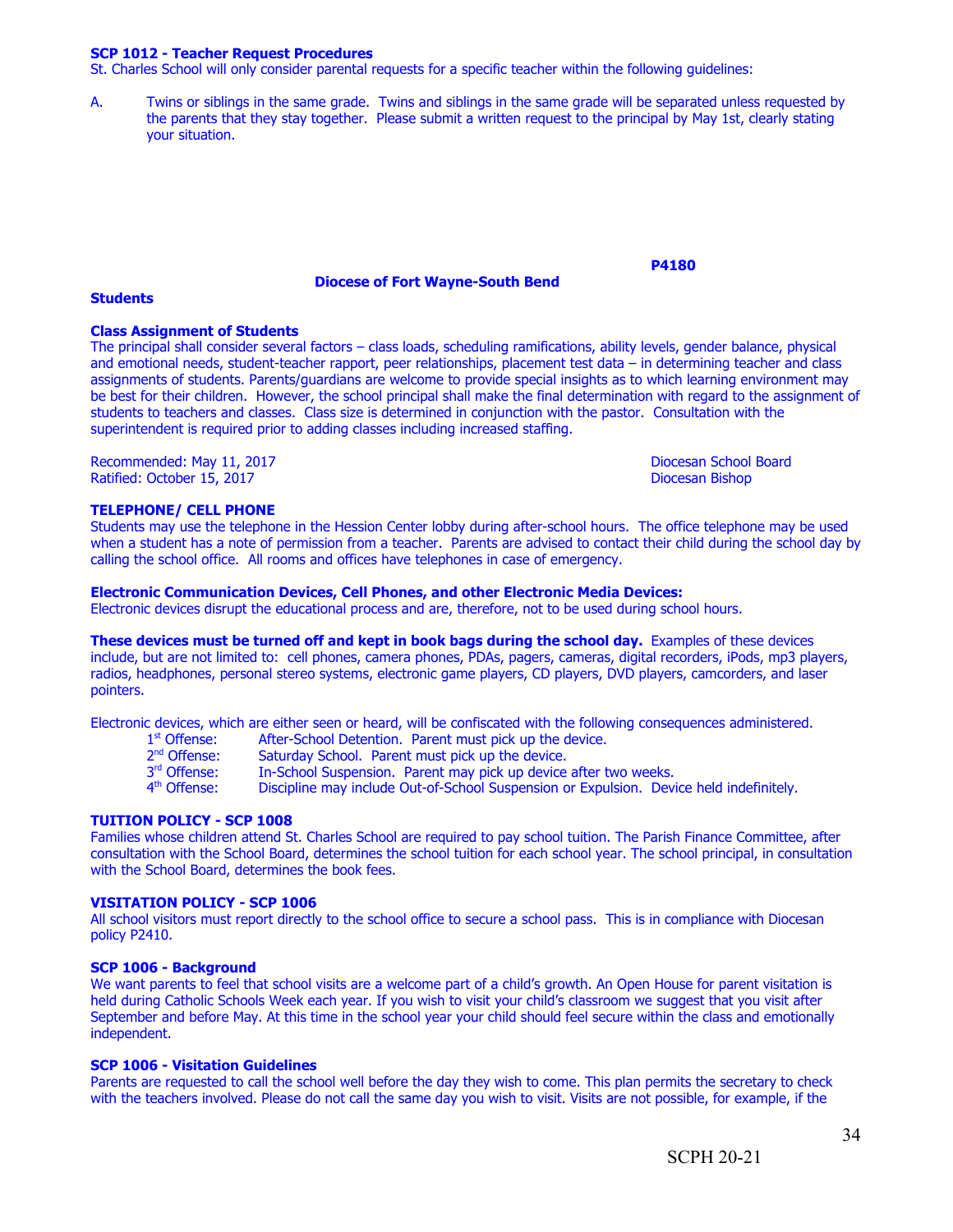35

 As a general rule, teachers as well as students will not be interrupted while in class. If a parent needs to give something to a child (lunch box, book, etc.) it should be given to the school secretary who will deliver the object at an appropriate moment. However, we strongly encourage your child to assume the responsibility for remembering to bring money, lunch, books, etc. in the morning.

teacher has scheduled a test. Unexpected circumstances (a substitute, for example) might make it necessary for the school

 As with any visit to the school parents are asked to check in at the school office when they arrive. Visits should be kept to a reasonable length of time (one to two hours at most). Your child's teacher can suggest an appropriate time period. Parents can expect to visit primarily as a quiet observer. Please do not try to conference with a teacher during your visiting

#### **Diocese of Fort Wayne-South Bend P2410**

#### **Visitors to School Buildings** For student and personnel safety, all visitors to Diocesan schools shall be directed by means of signs at the schools main entrance to report to the school offices upon entering the building. All visitors must enter into the school visitor log their name and purpose for their visit. Any visitor allowed into areas of the building outside of the school office must be issued a visitor tag. See: School Health and Safety Manual

For student safety, all visitors to elementary and secondary schools shall be directed by means of signs or otherwise to report to the school office upon entering the building. See: School Health and Safety Manual

Recommended: April 23, 2015 **Diocesan School Board**<br>Ratified: July 24, 2015 **Diocesan School Board** Ratified: July 24, 2015

**Community Relations**

#### **WITHDRAWAL POLICY - SCP 1026**

to request a parent to reschedule a visit.

When withdrawing from St. Charles School for any reason, parents are to notify the school office. Students who are withdrawn from St. Charles School for academic or disciplinary reasons cannot be readmitted at a later date.

#### **INTERNET ACCEPTABLE USE POLICY P4620**

The school shall follow the Diocesan Internet Policy. A copy of policy is available in the school office during business hours.

#### **INTERNET USER AGREEMENT - (Please read this document carefully before signing.)**

Internet access is available to students and teachers in St. Charles Borromeo Catholic School. We are very pleased to bring this access to our school and believe that the Internet offers vast, diverse, and unique resources to both students and teachers. Our goal in providing this service to student and teachers is to promote educational excellence in schools by facilitating resource sharing, innovation, and communication. The use of the Internet and related technologies must be in support of education and research and consistent with the educational objectives of the Catholic schools. Use of other organizations' networks or computing resources must comply with the rules appropriate for these networks.

#### **As a user of the St. Charles Borromeo Catholic School computer network, I hereby agree to comply with the stated rules, terms, and conditions, honoring all relevant laws and restrictions.**

I understand that my use of technology and the Internet in the school is a privilege, not a right. Inappropriate use will result in a cancellation of those privileges. The school administration determines appropriate use and their decision is final. Further disciplinary action may follow as indicated in the school handbook.

I understand that I am expected to abide by the generally accepted rules of technology and network etiquette. These include (but are not limited to) the following:

#### **Network and Technology Etiquette**

- 1. Be polite. Do not send abusive messages to others.
- 2. Use appropriate language. Do not swear, use vulgarities or any other inappropriate language.<br>3. Illegal activities are strictly forbidden.
- 3. Illegal activities are strictly forbidden.<br>4. Keep vour personal address & phone r
- Keep your personal address & phone number private & do not reveal the phone numbers of students or colleagues.
- 5. Note that electronic mail (e-mail) is not guaranteed to be private. People who operate the system do have access to all mail. Messages relating to or in support of illegal activities may be reported to the authorities.
- 6. Use technology and network in such a way that will not disrupt the use of the network by other users.
- 7. Note that all communications and information accessible via the network should be assumed to be private property.
- 8. Inform the technology facilitator of any security problem immediately.
- 9. Inform the technology facilitator of any unsolicited online contact immediately.

10. Handle with responsibility and care any computers, computer systems, computer networks, IPads, and/or any other school technology made available to you by the school.

#### **I understand that the following are not permitted:**

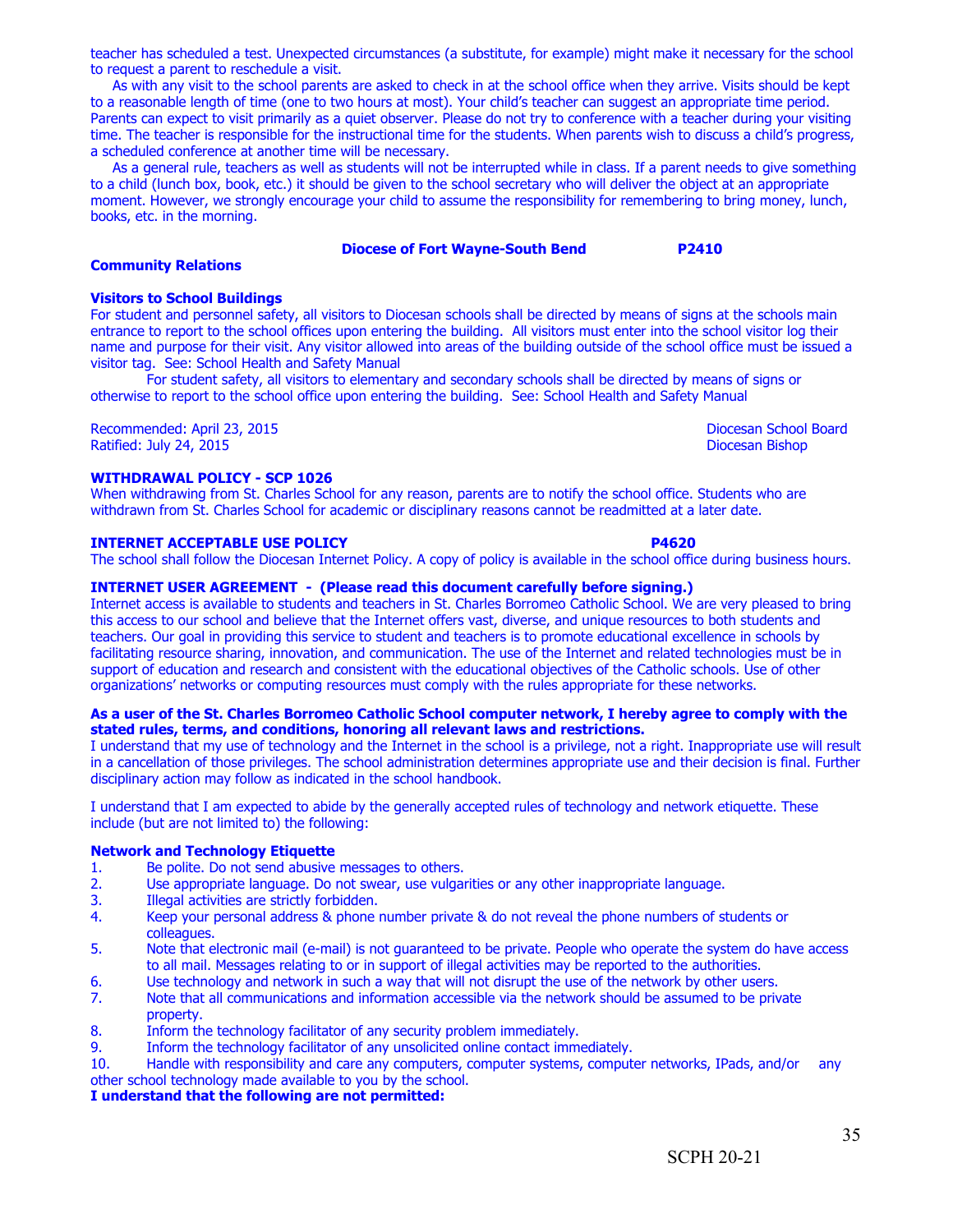- 1. Sending or displaying offensive, violent, pornographic, obscene or sexually explicit messages or pictures.
- 2. Using violent, abusive, obscene or sexually explicit language.
- 
- 3. Sending harassing, insulting, or threatening messages.<br>4. Damaging computers, computer systems, computer net Damaging computers, computer systems, computer networks, or IPads or attempting to harm or destroy data of another user.
- 5. Violating copyright laws.
- 6. Unauthorized use of another's password.
- 7. Trespassing in other's folders, work, or files.
- 8. Intentionally wasting resources.
- 9. Employing the network for commercial purposes.<br>10. Transmission of any material in violation of any U
- Transmission of any material in violation of any U.S., state or local law.
- 11. Obtaining software or data fraudulently or illegally.<br>12. Revealing one's own or another's personal address
- Revealing one's own or another's personal address or phone number.

#### **DIOCESAN POLICIES INCLUDED IN THE PRECEDING HANDBOOK PAGES**

The following Diocesan policies have been incorporated in entirety into the St. Charles School Parent Handbook. Please refer to the Index at the beginning of the handbook for page location.

| P <sub>2310</sub> | Community Relations - Parent/Legal Guardian Concerns Procedure           |
|-------------------|--------------------------------------------------------------------------|
| P <sub>2410</sub> | <b>Visitors to School Buildings</b>                                      |
| P4010             | <b>Enrollment</b>                                                        |
| P4020             | <b>Student Transfers</b>                                                 |
| P4040             | Attendance                                                               |
| P4060             | Attendance in Religion Program                                           |
| P4130             | <b>Promotion/Retention</b>                                               |
| P4140             | <b>Emergency Information</b>                                             |
| P4180             | <b>Teacher / Class Assignment</b>                                        |
| P4210             | <b>Administration of Medication</b>                                      |
| P4220             | <b>Health and Safety Precaution</b>                                      |
| P4320             | <b>Field Trips</b>                                                       |
| P4420             | Failure or Refusal of Parent to Participate in a Disciplinary Proceeding |
| P4520             | Grounds For Suspension or Expulsion of Students                          |
| P4530             | Disciplinary Review for Students (Suspension or Expulsion)               |
| P4560             | <b>Gun-Free Schools</b>                                                  |
| P4570             | <b>Substance Abuse</b>                                                   |
| P4580             | <b>Harassment Prohibition</b>                                            |

#### **ADDITIONAL DIOCESAN POLICIES NOT INCLUDED IN THE LANGUAGE OF THE HANDBOOK**

The following Diocesan policies are listed in their entirety. They have not been included in the language of the handbook, but are relevant to parents, students, faculty, and staff, and so are listed for referral. The policies can be found on the following pages. They are listed in order of policy number.

| P3610 | Legal Issues: Child Abuse Reporting                  |
|-------|------------------------------------------------------|
| P4410 | <b>Religious Issues</b>                              |
| P4550 | Student Accused of a Non-School Related Criminal Act |
| P4590 | <b>Student Locker and Vehicle Searches</b>           |
| P4630 | Student Use of Internet Off Campus Policy            |

#### **Diocese of Fort Wayne – South Bend P3610**

#### **Personnel**

#### **Legal Issues: Child Abuse Reporting**

Pursuant to Indiana law (I.C. 31-33-5-1 and 31-33-5-4), all cases of suspected child abuse or neglect must be reported to the Department of Child Services office or law enforcement agency. This obligation to report exists regardless of who the accused may be.

Any diocesan school employee or volunteer who, in the capacity as a member of the school's staff, "has reason to believe that a child is a victim of child abuse or neglect," must make an immediate oral report of the same to the Department of Child Services or law enforcement agency as well as to his/her supervisor as defined in diocesan child abuse guidelines of when the abuse or neglect is claimed to have occurred. The direct supervisor also becomes personally responsible for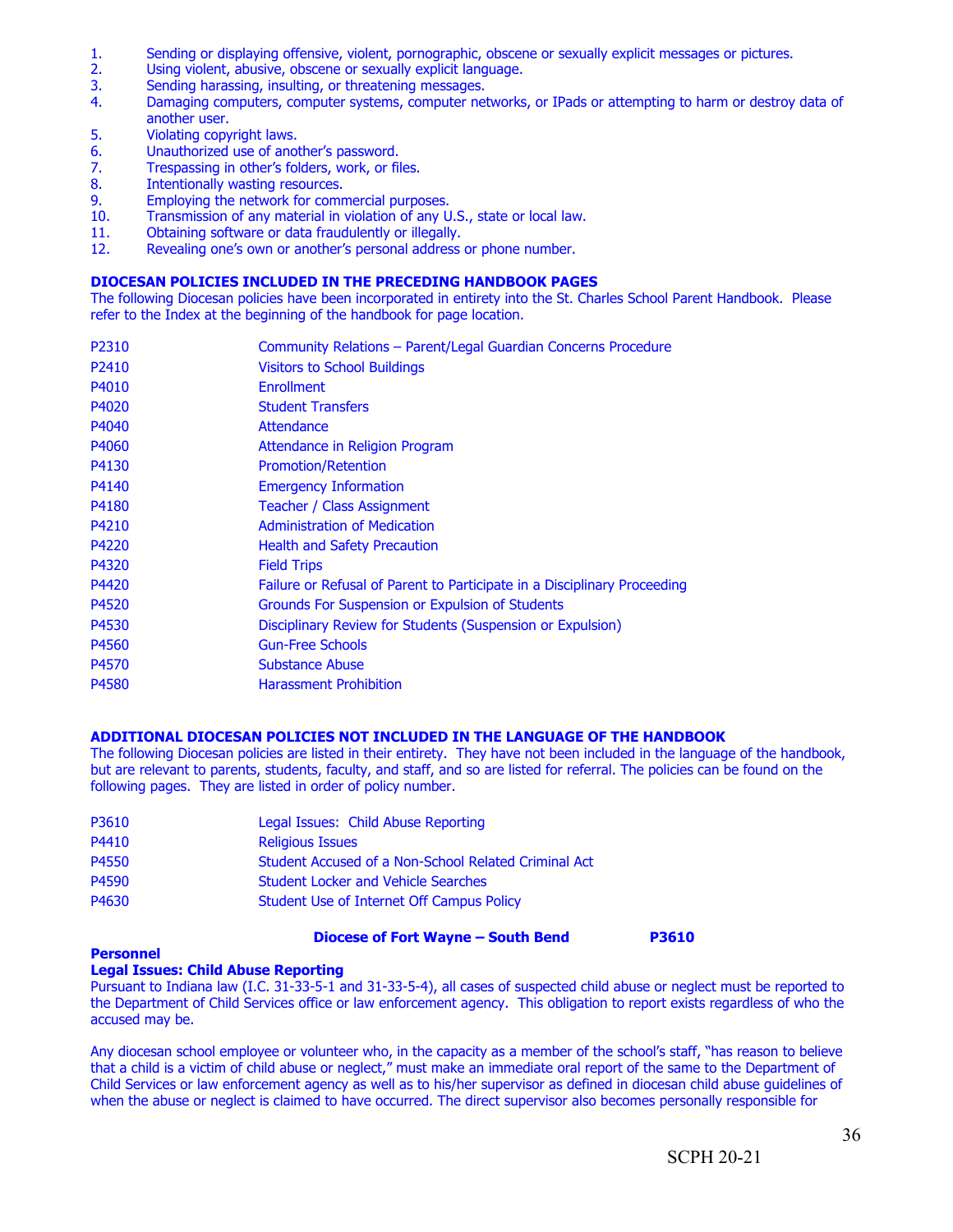reporting or causing the report to be made to the appropriate Department of Child Services or law enforcement agency. If the person making the report is someone other than the school administrator, that person has the responsibility of letting the principal know that Department of Child Services has been contacted.

Persons who knowingly fail to make a required report of child abuse or neglect commit a Class B misdemeanor (I.C. 31-33-22-1). A direct supervisor who has been informed about possible child abuse or neglect and knowingly fails to make a required report commit two Class B misdemeanors: first for knowing failure to report by an individual having "reason to believe," and second for knowing failure to report by a person in charge of an institution, school, etc. who has been notified of possible child abuse or neglect (I.C. 31-33-22-1). See Procedures to P3610 - Supervisor's Guide, Employee/Volunteer Guide, and Supplement Recommended: February 11, 2016 **Diocesan School Board** Diocesan School Board

Ratified: July 15, 2016 Diocesan Bishop

**Diocese of Fort Wayne-South Bend**

**P4410**

## **Students**

#### **Religious Issues**

The teachings and traditions of the Catholic Church are the guiding principles of behavior for all students while enrolled in a diocesan school.

I. Pregnancy – Elementary Student

Every human being is created in the image and likeness of God and his or her life must be respected and protected from the moment of conception until natural death. When a student(s) becomes involved in a pregnancy, the Catholic school must act to provide assistance and support for the student and his or her family. While the first responsibility for the pastoral, spiritual, and psychological care of the students involved in a pregnancy belongs to the parents/guardians of the students(s), the Church and the school also bear serious responsibility.

When a pastor/principal is made aware that a student(s) is involved in a pregnancy, the following action shall be taken:

- A. The pastor and principal should meet with both parties, the male and female, and their parents/guardians to investigate the situation and to assure them, if necessary, that the young people involved will be provided with the opportunity to complete his/her education in the Catholic school without interruption.
- B. Both parties, the male and female, should then be referred for pastoral counseling given by a priest and a social worker or psychological counselor. This counseling must emphasize the teaching of the Catholic Church on the sanctity of human life from the first moment of conception.
- C. The pastor and principal must seek to assist the young people to ensure that the child is born, not aborted.
- D. The school's administration, after consultation with the school's pastor/designated priest, will decide whether any sanctions are to be imposed on the students. Because of the public nature of the situation and the Catholic identity of the school, the principal, in consultation with the pastor, reserves the right to undertake whatever additional action(s) seem appropriate for the well-being of the student(s) involved and the school as a whole.

#### II. Pregnancy – High School Student

Every human being is created in the image and likeness of God and his or her life must be respected and protected from the moment of conception until natural death. When a student(s) becomes involved in a pregnancy, the Catholic school must act to provide assistance and support for the student and his or her family.

If it has been discovered that a student enrolled in a diocesan high school is pregnant or is the putative father of an unborn or already-born child, the principal will conduct initial, confidential meeting(s) inviting:

- A. The student(s) involved<br>B. The parents/guardians of
- B. The parents/guardians of the student(s)<br>C. A priest(s) assigned to the high school
- A priest $(s)$  assigned to the high school

The purpose of the meeting is to investigate and, if necessary, to assure the parties involved that the student(s) will be provided the opportunity to complete his/her education in the Catholic school without interruption and also to emphasize the Church's teaching on the sanctity of human life.

 In order to continue his/her education at a diocesan high school, a pregnant student and/or a putative father and the respective parents/guardians must agree to:

- A. Secure continued professional prenatal/childrearing care and/or adoption alternatives and<br>B. Receive pastoral and psychological counseling to assist in coping with the circumstances a
- B. Receive pastoral and psychological counseling to assist in coping with the circumstances and to be helped to make the right decisions in keeping with Church teachings. (The schools pastor/designated priest must approve all such professional assistance.) The school's administration, after consultation with the school's pastor/designated priest, will decide whether any sanctions are to be imposed on the students. Because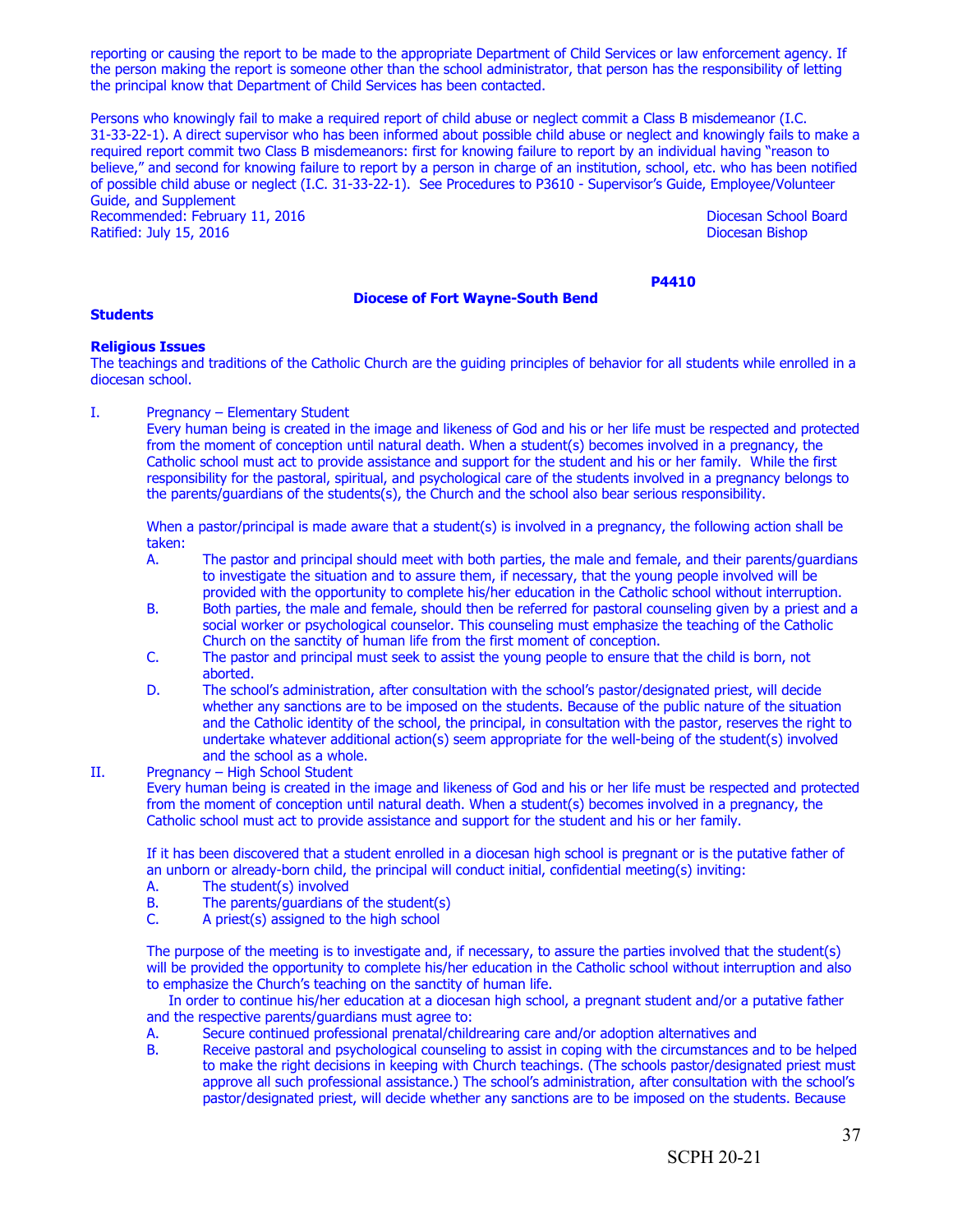of the public nature of the situation and the Catholic identity of the school, the principal, in consultation with the priest(s) assigned to the high school, reserves the right to undertake whatever additional action(s) seem appropriate for the well-being of the student(s) involved and the school as a whole.

#### III. Abortion

Every human being is created in the image and likeness of God, and his or her life must be respected and protected from the moment of conception until natural death. The Church views abortion as a grave violation of this principle and as a most serious sin. Catholic schools must convey the seriousness of this act by its inclusion of this issue in its teaching at appropriate grade levels and of its policies.

Therefore, when information becomes available to any Catholic school personnel that a student enrolled in a Diocesan school is contemplating abortion, has obtained a completed abortion, or has aided or induced another person in any manner whatsoever in procuring an abortion, the following steps shall be taken.

- A. The so informed school personnel must notify the Principal, who, in turn must notify the Diocesan Secretary of Catholic Education.
- B. A confidential meeting shall be held with the student(s) and parent(s) or guardian(s) involved, the pastor/chaplain and pastoral minister (high school), and the Secretary of Catholic Education or his/her representative.
- C. The confidential meeting shall seek to ascertain the facts relevant to the contemplation of, aid or inducement for, or commission of an abortion and to provide the appropriate pastoral assistance.
- D. Both parties, male and female, should be referred for pastoral counseling given by a priest or pastoral counselor. The student(s) may be referred to a licensed mental health provider for further support. This counseling should provide both healing and an affirmation of the teaching of the Catholic Church on the sanctity of human life from the first moment of conception.
- E. Because of the gravity of the situation, the Catholic identity of the school, and the concern for the school as a whole, a course of action will be developed which may provide for:
	-
	- a) a plan which will allow for the student(s) to remain in school, or the student(s) being denied the privilege of continuing his/her equals b) the student(s) being denied the privilege of continuing his/her education in a Diocesan school.

The school's principal, in consultation with the pastor/chaplain will make a recommendation to the Diocesan Secretary of Catholic Education regarding whether any sanctions should be imposed on the student(s). The Secretary for Catholic Education will present the principal's recommendation, along with his/her recommendation, to the Bishop. The Bishopp will make the final decision.

#### IV. Marriage

The school administration will defer the decision regarding the disposition and continued enrollment of any student entered into marriage to the Secretary for Catholic Education of a delegate of the Bishop. (See mandatory reporting requirements in Policy 4510 - Parent/Student Handbook

Recommended: May 11, 2017 **Diocesan School Board** Ratified: October 15, 2017 **Diocesan Bishop Bishop Contract Contract Contract Contract Contract Contract Contract Contract Contract Contract Contract Contract Contract Contract Contract Contract Contract Contract Contract** 

**P4550**

#### **Students**

#### **Student Accused of a Non-School Related Criminal Act**

A student accused of a non-school related criminal act which does not subject the student to suspension or expulsion pursuant to Policy 4520 is presumed innocent and no academic or disciplinary penalties will necessarily be imposed regarding that alleged criminal act unless the student is proven guilty or admits guilt through the civil law process.

Some circumstances, such as a need to protect the safety and/or the privacy of the student or others, may necessitate such student's removal from the normal academic setting pending the outcome of the civil law process. In this case, the wishes of the student and/or custodial parents/legal guardians will be considered, but the final decision regarding removal is the principal's, after consultation with the Pastor and/or Superintendent of Schools. Should such a removal be deemed necessary, a program of home study will be developed and implemented for the student. See P4520 – Grounds for Suspension or Expulsion of Students

**Diocese of Fort Wayne-South Bend**

Recommended: May 11, 2017 **Diocesan School Board** Ratified: October 15, 2017 Diocesan Bishop

**Diocese of Fort Wayne-South Bend P4590**

**Students**

SCPH 20-21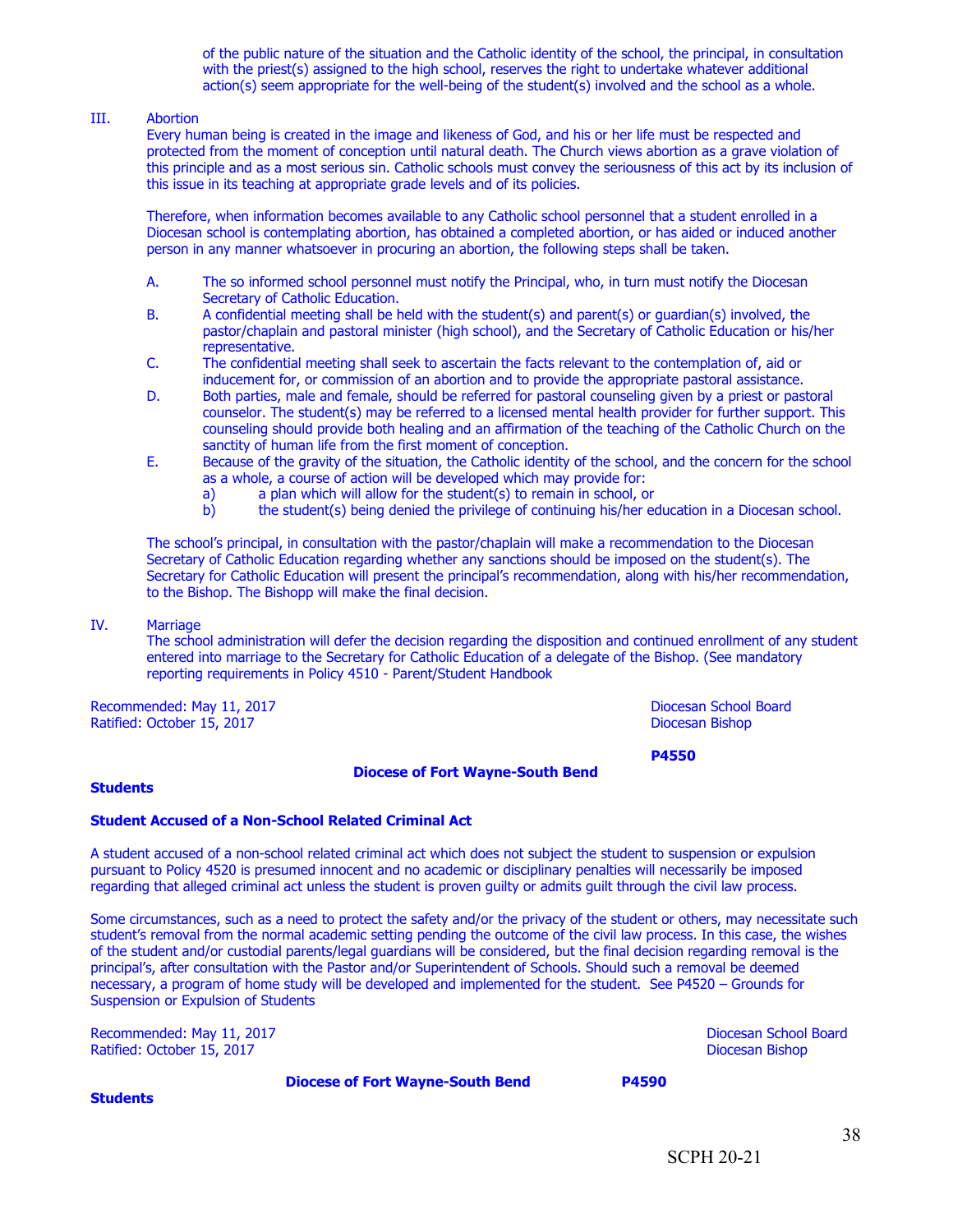#### **Student Locker and Vehicle Searches**

All students who enroll in a Diocesan school must consent to the search of their person and personal belongings, cellular phones and any other electronic devices, lockers, school desks, vehicles, etc., at any time and for any reason consistent with this policy.

#### I. Persons and Personal Belongings

The school reserves the right to examine the contents of the student's pockets, purses, backpacks, bookbags, or other personal belongings when an administrator has reason to suspect they may contain inappropriate or illegal materials or items. This right of inspection is effective at all times while the student is on school premises or at a school-sponsored event.

II. Student Lockers

All lockers, school desks, cloak rooms, etc., ("lockers") made available for student use on the school premises, including but not limited to, lockers located in the hallways, physical education and athletic dressing rooms, industrial education classrooms, and art classrooms, are the property of the school. These lockers are made available for student use in storing personal effects such as clothing, coats, etc., school supplies, and personal items necessary for use at school, but the lockers are not to be used to store items which cause or could cause an injury, an interference with school purposes or an education function, or which are inappropriate or forbidden by federal or state law or diocesan or school policy or rules. The student's use of the locker does not diminish the school's ownership or control of the locker. A student may not expect to have privacy in a locker or its contents.

The school retains the right to inspect the locker and its content to ensure that the locker is being used solely in accordance with its intended purposes.

Each school shall develop rules and procedures for the inspection and maintenance of school lockers.

III. Vehicles

Parking facilities may be made available to students upon approval of the school administrators. The school, however, reserves the right to establish rules for the use of such parking facilities including the right to examine the contents of any vehicle while parked on school premises when an administrator has reason to suspect that the contents of such vehicle may include items or elements which are in violation of school or diocesan policy, inappropriate, illegal to possess, have been stolen or lost, or present a threat to the health, safety, or welfare of students or staff.

IV. Searches will be conducted by the administrator or administrator's adult designee in the presence of a witness.

Recommended: May 11, 2017 **Diocesan School Board** Ratified: October 15, 2017 Diocesan Bishop

**P4630**

#### **Diocese of Fort Wayne – South Bend**

#### **Students**

#### **Student Use of Internet Off Campus Policy**

**I.** School Handbook Information

Handbooks will express clear expectations while taking into consideration changing circumstances that are a part of school life.

Parents will have the primary responsibility to oversee Internet use. Building level administrators reserve the right to respond to Internet use concerns that are brought to their attention from outside the school.

II. Handbook Statement for Internet Use Outside of School

The school reserves the right to impose consequences for inappropriate behavior that takes place off campus and outside hours. Thus, inappropriate use of technology (for example, on a home computer) may subject the student to consequences. Inappropriate use includes harassment, derogatory use of the school name, offensive or immoral communications and safety threats. The school does not, however, actively monitor student use of technology (Internet blogs, chat rooms, etc.). While the school filtering system establishes some parameters for appropriate use within the building, students and parents/guardians are primarily responsible for the appropriate and ethical use of technology, especially in the home.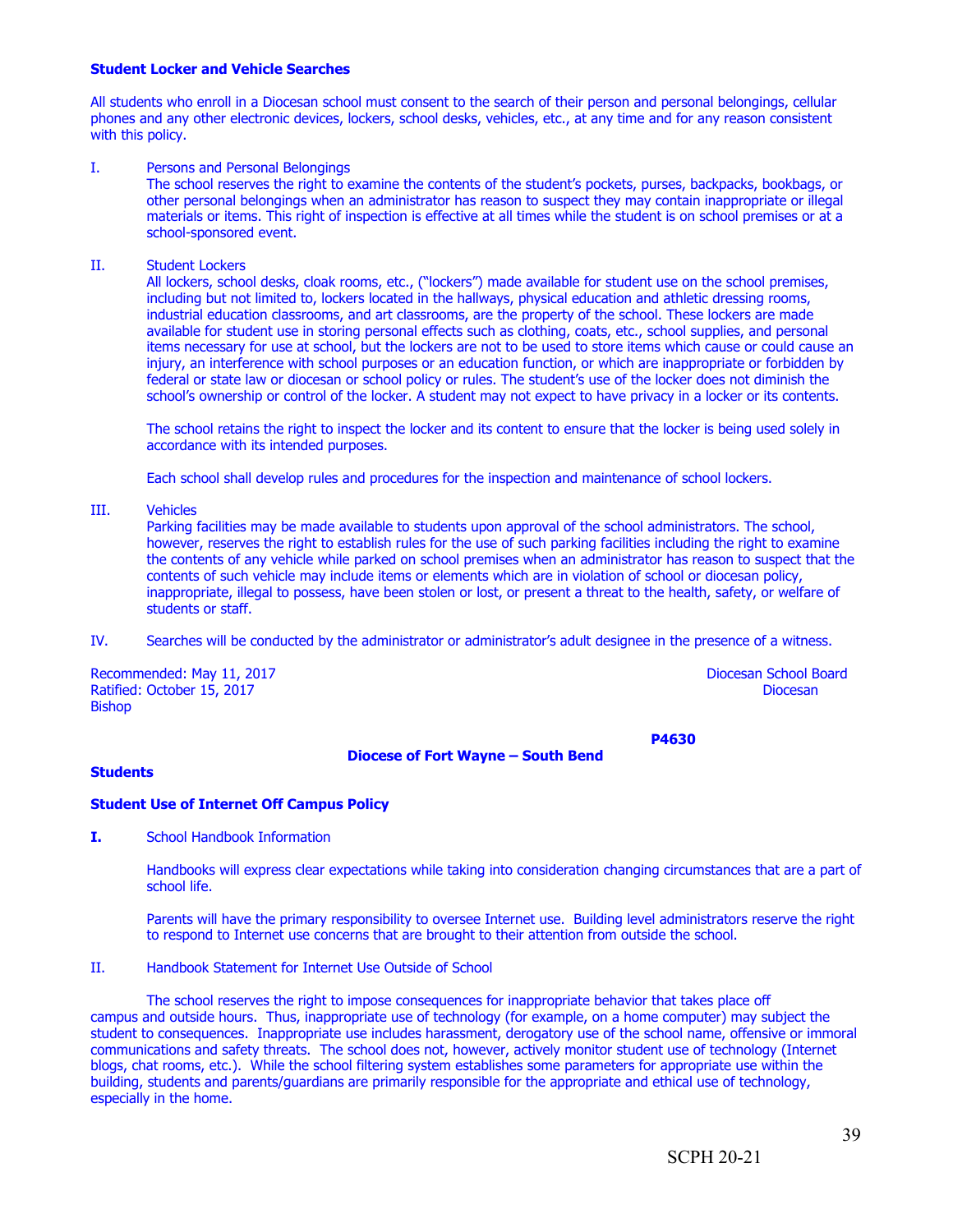## **St. Charles Borromeo School Athletic Handbook 2020-2021**

### **The Student/Parent Athletic Handbook**

This handbook is designed to acquaint our athletes and their parents with the policies and procedures that have been established for St. Charles. The purpose of this handbook is to give the prospective and current Cardinal athlete some indication of the goals and expectations with which they will be concerned. In this program of team participation, the athlete not only develops mentally and physically but also broadens concepts of teamwork and sportsmanship. With these thoughts in mind interscholastic athletics have been included in the total educational program at St. Charles School. The Athletic Association is an extension of the

#### **Athletic Philosophy**

St. Charles is committed to offering an athletic program that facilitates the spiritual, emotional and physical growth of our young athletes. We will provide our athletes with the opportunity to

- \*Utilize the talent and ability that God has given
- \*Develop good sportsmanship, teamwork, and individual responsibility
- \*Prepare a foundation for future development as an athlete, young woman or young man \*Demonstrate integrity and quality in all that they do

**School Conference:** CYO – Catholic Youth Organization

**School Colors: Red and Blue <b>School Nickname**: Cardinals

#### **School Song**:

Hail to the Cardinals valiant Hail to the conquering heroes Hail, hail to St. Charles The leaders and the best

Hail to the victors valiant Hail to the fighting heroes Hail, hail to St. Charles We rise above the rest.

Lyrics by David Brown, St. Charles Class of 1994. Introduced 10/29/93. Tune: Michigan Victory March.

#### **Cardinal Athletic Programs**

| <b>Basketball</b>    | Winter        | <b>Boys/Girls</b> | grade 5 team, grade 6 team, grade 7 team, grade 8 team |
|----------------------|---------------|-------------------|--------------------------------------------------------|
| Cheerleading         | Year-round    | <b>Girls</b>      | grade 5 team, grade 6 team, grade 7 team, grade 8 team |
| <b>Cross Country</b> | Fall          | Co-ed             | one team grades 5 through 8                            |
| Football             | Fall          | <b>Boys</b>       | grade 5 and 6 team, grade 7 and 8 team                 |
| Golf                 | <b>Spring</b> | <b>Boys/Girls</b> | grade 7 and 8 team (Club offered by St. Charles)       |
| Soccer               | <b>Spring</b> | <b>Boys/Girls</b> | grade 5 team, grade 6 team, grade 7 team, grade 8 team |
| Softball             | <b>Spring</b> | <b>Girls</b>      | grade 6 team, grade 7 team, grade 8 team (fastpitch)   |
| <b>Tennis</b>        | <b>Spring</b> | Co-ed             | grade 5 through 8 (Club offered by St. Charles)        |
| <b>Track</b>         | <b>Spring</b> | Co-ed             | one team grades 5 through 8                            |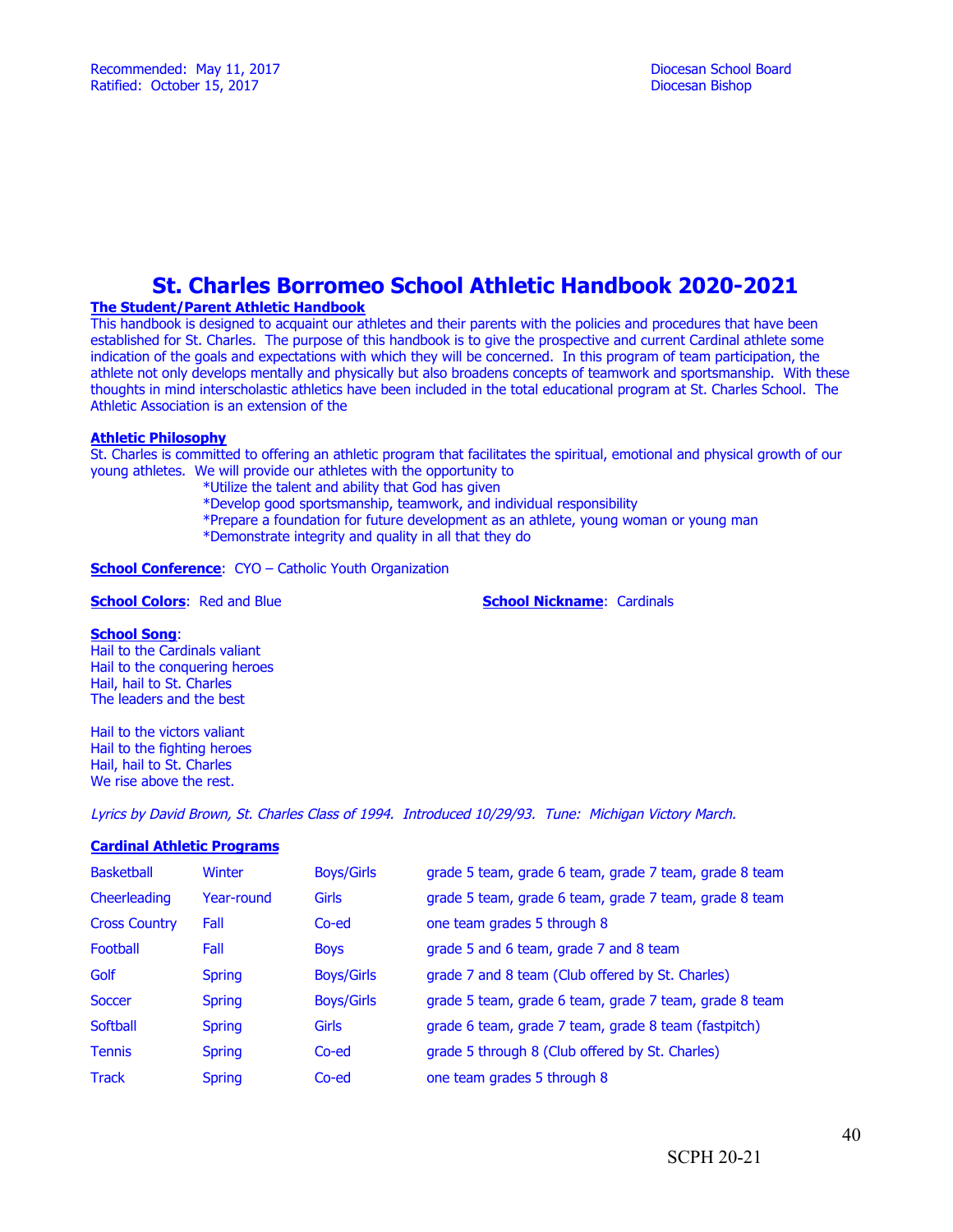| Volleyball | Fall   | <b>Girls</b> | grade 5 team, grade 6 team, grade 7 team, grade 8 team |
|------------|--------|--------------|--------------------------------------------------------|
| Wrestling  | Winter | <b>Boys</b>  | grade 5 through 8 (Club offered at BD, CYO Meets)      |

#### **General Athletic Guidelines**

St. Charles offers a variety of athletic programs, in which each team has goals of their own. However, all programs share the following philosophy:

#### **At the 5th & 6th grade level\*, our goals include:**

- a. Developing basic skills
- b. Maximum participation is encouraged
- c. Learn the value of team play
- d. Learn to win and lose with respect

\*Coaches will do their best to give all athletes playing experience. Providing additional scrimmage time after regularly scheduled games will typically do this.

#### **At the 7th & 8th grade level\*\*, our goals include:**

- a. Skills and techniques are enhanced
- b. Developing specific positioning and game skills
- c. Learn the value of each role on a team
- d. Prepare for high school skills, positioning & discipline

\*\*Coaches at this level are dedicated to preparing our athletes for high school athletics

Under specific circumstances, the St. Charles 7th grade athlete that excels may be given the opportunity to play at the 8th grade level. The reason is to allow this player to continue to grow at the level he/she needs. The 8th grade head coach involved initiates this opportunity. The athlete, parents, athletic board, principal and pastor, must concur with decision. At other grade levels, grades may be combined only if additional athletes are needed to complete a team.

#### **Parent Concerns and Questions**

If, at any time during the season, there are concerns about the program, please contact the coach first. Most concerns are handled more efficiently and effectively at this level. If this does not prove to be effective, please bring your concerns to the coordinator of that specific sport. If the concern is still not resolved, please contact an athletic board member (preferably the girls or boys vice-president). You also may want to request to be added to the agenda of the next Athletic Board meeting. Athletic Board meetings are generally held on the first Thursday of each month during the school year.

#### **General Athletic Information**

**Athletic Association Meetings**: Athletic Association Meetings are held every month. All parents and adults involved in student athletics are part of the Athletic Association. Everyone is invited to the open meetings scheduled for August, October, February and May.

**Athletic Awards**: Athletic Award Ceremonies are held for all 7th & 8th athletes in May. Athletes and their parents are invited. All athletes are honored. The Kettman Scholarship is awarded at the 7th & 8th grade Award Ceremony. This is a one-year partial scholarship for a student entering Bishop Dwenger High School.

**Physicals**: Physical examinations are required prior to participation in the St. Charles athletic program. The physical form must be completed by a physician and submitted to the school office PRIOR to participation in a sport. Physicals must be dated after May 1st for the following school year. The completed form will be filed in the school office.

**School Cancellations:** Whenever school is canceled due to weather or other local emergency, all after-school activities scheduled for that day will also be canceled.

**Student/Athlete Insurance**: Insurance is provided to all St. Charles students. Payment is included with annual school fees. This is supplemental insurance. Claims must be filed within 90 days of an accident. For additional information see INSURANCE in the Parent Handbook. To obtain a claim form, or for further questions, please contact the school office.

**Fundraisers**: St. Charles has an annual athletic budget in excess of \$30,000. The cost of this budget is partially funded by an athletic fee of \$25 per player per sport. This fee helps cover CYO fees (player and team), equipment and uniforms. Since this money is used in our general fund, it is nonrefundable. The athletic fee must be turned in to the coaches at the beginning of each season. Checks payable to "St Charles."

 Beginning in 2005, there will be a "fund-raising" fee charged to each athlete. This is associated with the Burger King "You can lend a hand" program. Each athlete will be charged \$30 at the beginning of the first sport he/she participates in. When the "You can lend a hand" drive is initiated throughout the diocese, the athletes will receive 10 Burger King booklets. The athletes can sell these for \$3 each to recoup the \$30 already paid. The athletes keep the money raised by selling the booklets. For families with multiple students, the 2nd and 3rd students will be charged a reduced rate.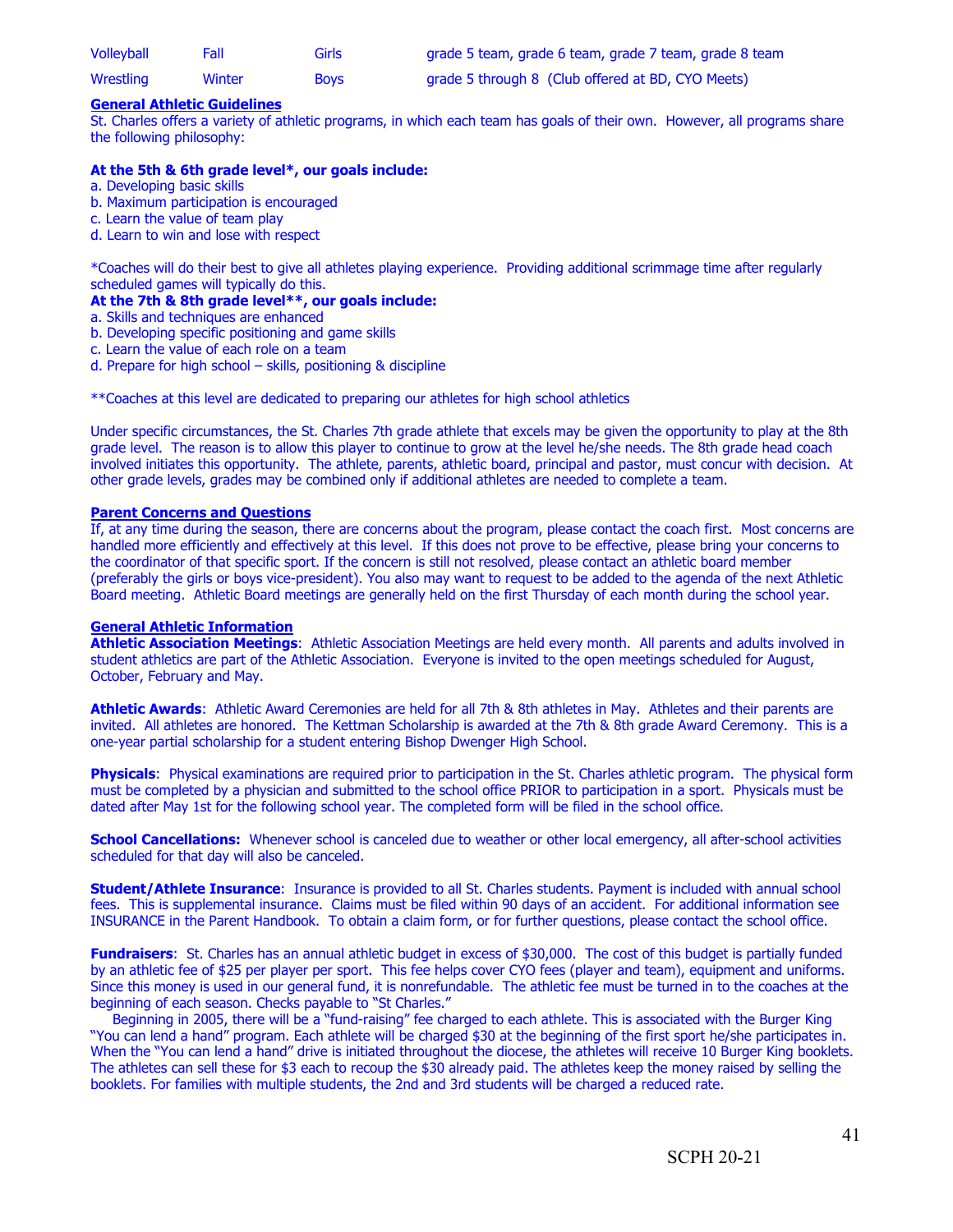We have tried to keep all fees affordable. We do not wish to discourage participation due to the fee. If you are having financial difficulty, please contact the Athletic Director.

 In addition to the athletic fee, the Athletic Association also sponsors the following fundraisers: Christmas Pancake Breakfast with Santa, Donations from Sport Physicals, Concession Stand, Fish Fry, Golf Tournament.

 Please support as many of these fundraisers as possible. Volunteers are also needed, if you would like to help, please contact a board member.

#### **Bob & Sue Kettman Athletic Award & Scholarship**

The St. Charles Athletic Association, together with the family of Bob and Sue Kettman, sponsors this scholarship in the memory of Bob and Sue Kettman. The Kettmans were members of St. Charles Parish and very active in the athletic association and coaching. They died in the Beverly Hills Supper Club Fire (Kentucky) in the late 1970's. The Bob and Sue Kettman Scholarship was established in their memory with the first scholarships awarded in the spring of 1978. Since then, two scholarships have been awarded each year. The scholarship awards a one-year partial scholarship of \$1,500 to one young woman and one young man to Bishop Dwenger High School. The Athletic Association adds money every year to Kettman Fund so that one day the accrued interest will pay the \$3000 scholarship money and the principal will be untouched.

**Qualifications:** The recipient shall have participated in at least one varsity sport (athlete or manager). The student must have maintained a "C" average in 7th and 8th grade academic subjects and plan to attend BD.

**Nominations:** 8th grade head coaches will submit nominations to St. Charles Athletic Director.

**Selection of Winners:** A selection committee comprised of 1) school principal or 8th grade faculty member, 2) Parish Priest, 3) Athletic Association President, and 4) 8th grade Boys team Coaches for boy nominee and 8th grade Girls team Coaches for girl nominee will review nominations and select winners on the basis of character, leadership and need. The candidate should be an outstanding individual who is exemplary to both students and athletes. In other words, the honor should be given to the person who truly deserves such an award, and need not be the "best" athlete. The recipients will also receive certificates and have their name engraved on a permanent plaque that will remain at St. Charles.

**Award Plaque:** The plaque reads as follows: In memory of Bob and Sue Kettman, who gave their time and talent to the enrichment of St. Charles' students. The recipient has combined excellent leadership, determination, and character in scholastic work and athletics. This individual has demonstrated school spirit and sportsmanship to the other students. The award provides a one-year scholarship to Bishop Dwenger High School. The scholarship has been capped at \$1,500.

#### **Scholarship Award in Memory of Vivian J. Welch**

The Vivian J. Welch Memorial Scholarship is named in memory of Vivian Rosswurm Welch who passed away on August 15, 2010, after a valiant battle with brain cancer. Vivian taught classes at St. Charles and served as a Girls' Soccer Coach for many years. She was loved by many and is missed by all. To honor her memory, family members and friends have created a scholarship to be offered to two grade 8 St. Charles Borromeo School students, one boy and one girl, who demonstrate exceptional academic performance and who play soccer for St. Charles School. Additionally, as a member of the soccer team, candidates must demonstrate leadership, faithfully attend practices and games, and exhibit a sportsmanship and work ethic that makes St. Charles Borromeo School proud. The Vivian J. Welch Memorial Scholarship will annually award a one-time scholarship of \$750 to one girl and \$750 to one boy who will be attending Bishop Dwenger for grade 9. Candidates will be nominated by their soccer coaches and by the  $8<sup>th</sup>$  grade teachers in consultation with the St. Charles Borromeo School Principal. The first Vivian J. Welch Memorial Scholarships were awarded in the spring of 2013.

#### **Athletic Association Organization & Responsibilities**

**Athletic Board**: The Athletic Board is a volunteer committee that works together to provide an athletic environment that stimulates the growth of all student athletes at St. Charles. Each person on the board is dedicated in assisting with all responsibilities of the athletic board. These responsibilities include evaluation of the program, assisting with fundraisers, and any other duties as designated.

**Duties:** 1. Establish and govern athletic policy for the entire interscholastic athletic program. 2. Approve and recommend the annual athletic budget. 3. Hold open forum meetings for the discussion of the athletic concerns of the coaching staff and student athletes. 4. Annually update the Athletic Handbook.

**Athletic Director**: The Athletic Director is directly responsible to the Principal who, in turn, is responsible to the Pastor of the Parish or his designee (i.e. associate pastor). The primary responsibility of the Athletic Director is the administration and supervision of the interscholastic athletic program in St. Charles Parish. He/she will provide the leadership necessary for the day-to-day operation of the athletic department.

**Duties:** 1. Directs the operation of the athletic program. 2. Assists in approving and supervising coaches. 3. Evaluates the athletic program and the athletic staff. 4. Becomes the CYO Parish representative (or assigns this duty to another board member) and attends St Charles School Board meetings.

**Vice President - Boys and Girls**: The Vice Presidents provide assistance in organization and communication with the coaches and athletes.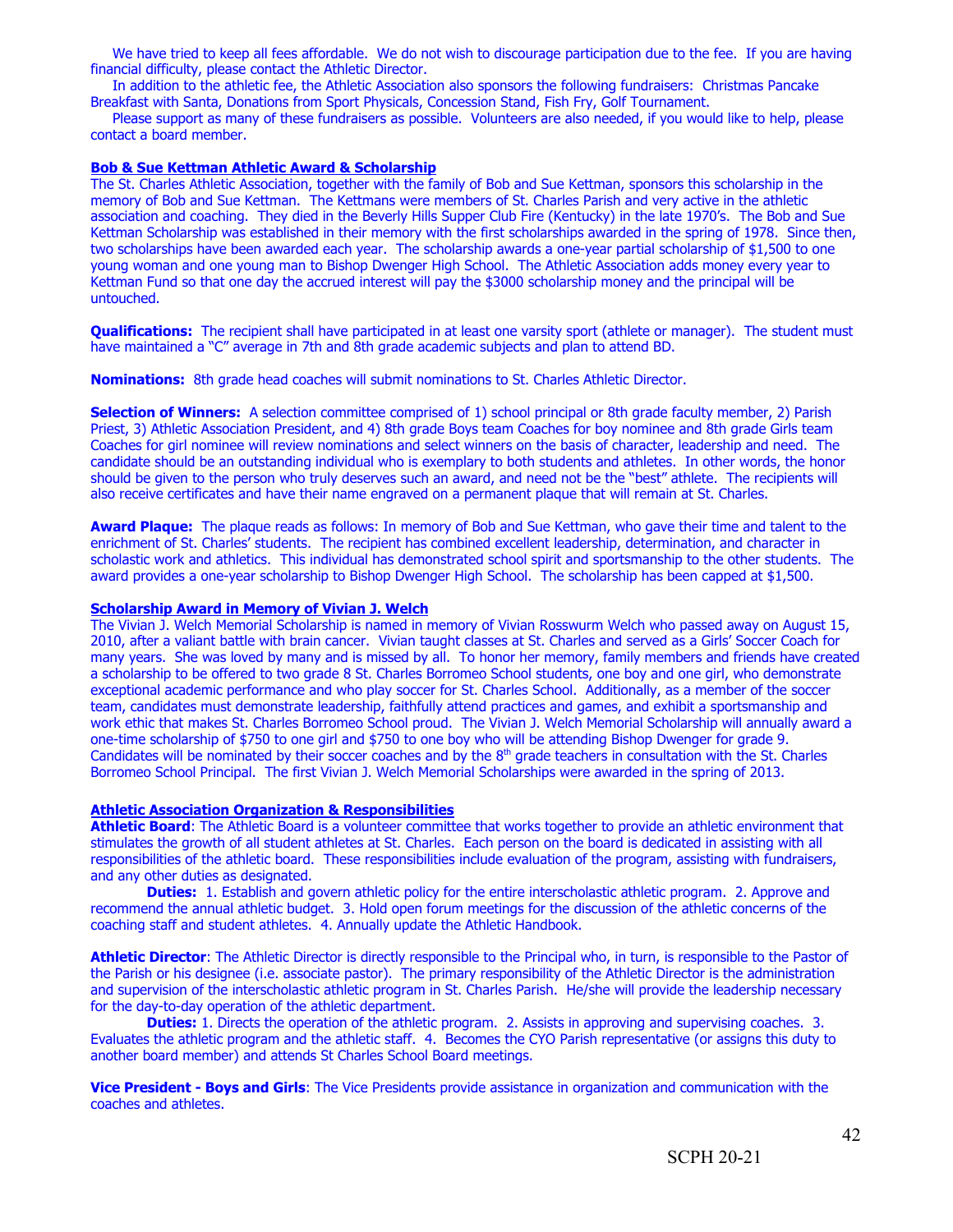**Duties:** 1. Assists in approving and supervising coaches. 2. Provides communication to coaches. 3. Collects athletic fees from coaches. 4. Verifies eligibility. 5. Checks physicals. 6. Maintains list of coaches and rosters. 7. Verify that all coaches and assistants have completed or have on file in parish office a "volunteer background screening authorization" form.

**Treasurer**: The Treasurer is primarily responsible for the tracking of moneys that flow through the Athletic Association & the Kettman Scholarship Fund.

**Duties:** 1. Coordinates annual athletic budget. 2. Approves routine expenses. 3. Maintains uniform records. 4. Maintains income and expense records. 5. Prepares annual reports.

**Secretary & Assistant Secretary**.: The Secretary and Assistant Secretary. assist the Athletic Director with all Athletic Association functions.

**Duties:** 1. Plans & coordinates all Athletic Association functions, including year end award ceremonies. 2. Maintains calendar and notes on all athletic board functions. 3. Maintains updates to Athletic Handbook. 4. Distributes minutes and other communications for newsletters, bulletins, coaches, etc.

**Marketing Director**: The Marketing Director assists in the coordination of all athletic fundraisers.

**Duties:** 1. Assists in coordination of annual fund-raisers. 2. Evaluates present and recommends future fund-raisers. 3. Helps find volunteers for annual fund-raisers. 4. Provides records to treasurer.

**Gym Scheduler**: **Duties**: 1. Responsible for maintaining the Hession Center and School Gym schedule for all St Charles School athletic teams. 2. Works closely with coaches throughout the season. 3. Updates facility use schedule continuously throughout the season.

**Head Coach & Assistant Coaches**: All coaches at St. Charles are volunteers. Coaches shall be responsible to the Athletic Director for the total operation of their respective sports programs. All coaches shall act as official representatives of the school as they carry out their interscholastic athletic responsibilities. All coaches will be responsible for the normal duties required of interscholastic competition, those duties described in the coaches' job description, and/or any duties delegated by the AD. All Coaches and volunteers will need to complete a "Current Employee/Volunteer Background Screening Authorization" form and turn this into the parish office.

**Duties**: 1. Represent the school in interscholastic activities. 2. Conduct their work within the framework of the goals of the school, the policies and procedures of the department of athletics, and the regulations of the St Charles Policy Handbook for Coaches, diocesan policies, and state statutes. 3. Determine team selection fairly. 4. Strictly enforce eligibility rules. 5. Consider athletics as part of the total educational program, encouraging athletes to work to their maximum ability in academics as well as in sports. 6. Exhibit proper and exemplary behavior at all times. 7. Implement the Code of Conduct for all athletes. 8. Are entirely responsible for the supervision and guidance of students in their charge. 9. Check physicals and eligibility with the Vice President.

#### **Athlete's Code of Conduct**

You are responsible for developing the necessary self-discipline to attain and maintain the appropriate mental and physical condition required for peak performance. Another responsibility you assume as an athlete is to your school. Since more is expected of you than other students in matters of school citizenship, leadership and personal sacrifice, athletes will be expected to make a sincere effort to achieve and maintain a satisfactory scholastic standing in the classroom. As an athlete you will have to sacrifice in terms of time, effort and other outside activities. Frequently, your conduct and attitude both on and off the field contribute to judgments made by students and community about our school. Such a responsibility requires that you engage only in activities that bring credit to yourself, your family and your school. You may quickly recognize that you are a model for younger athletes and as a model it is natural that they emulate your attitudes and actions.

#### **The following are specific responsibilities for each St. Charles athlete. Each individual coach may give additional responsibilities.**

**Attendance**: When accepting the responsibility of participating as an athlete in any of our sports, you are responsible for being present at all set meetings, practices and games unless excused by a doctor or have prior consent from your coach.

 Student athletes who do not attend school at least one-half day, especially for reasons of health, may not participate in any after school practice, games, or meetings on that day.

Having an unexcused absence could result in disciplinary action by the coach.

**Attitude**: Your appearance, talk and actions may influence people's opinion of you, your team and your school. Once you have volunteered to be a member of our team, try to do what you are capable of and what is expected of you.

**CYO Policies**: As a St. Charles athlete, you must adhere to all CYO policies.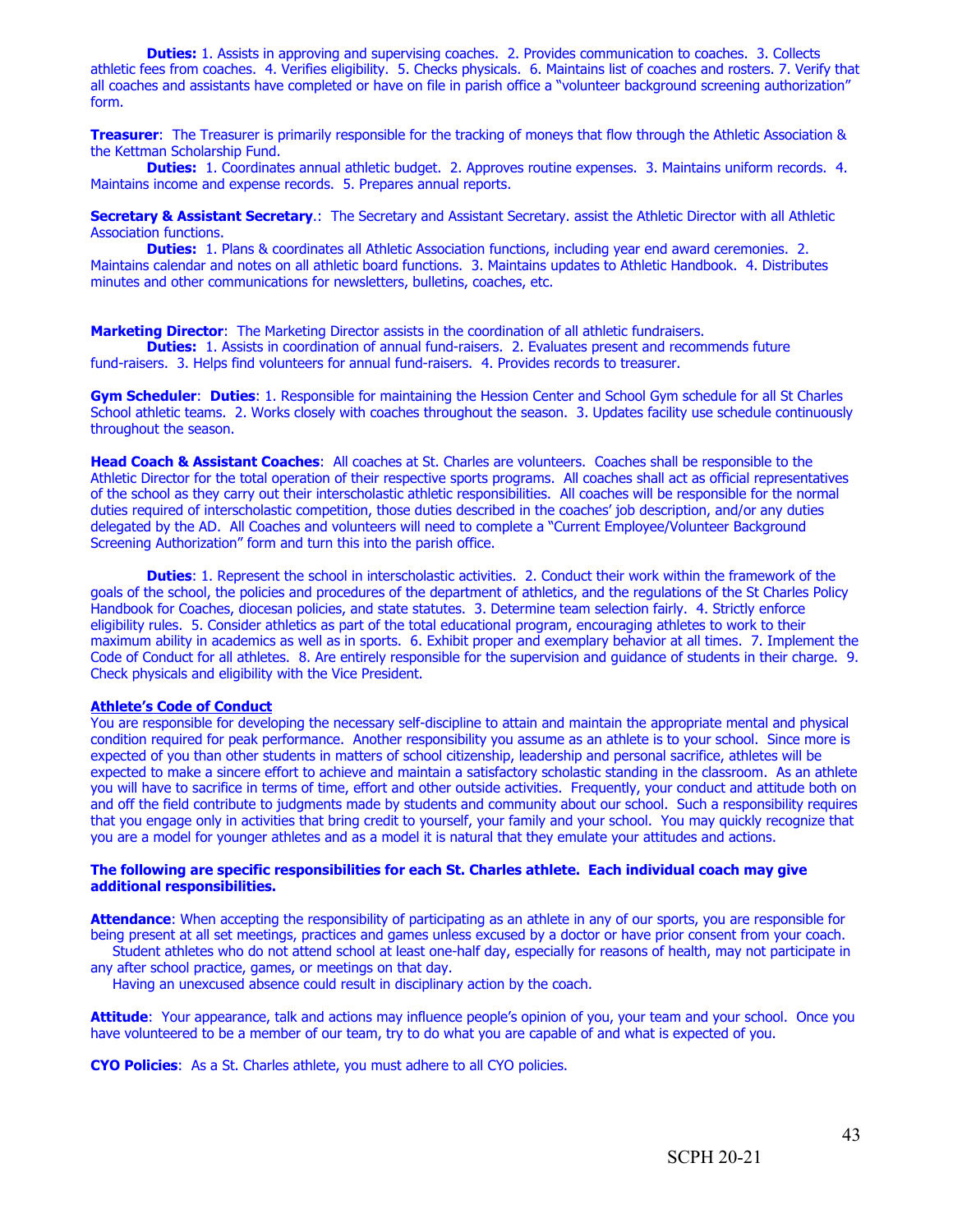**Dress and Appearance**: Take pride in your appearance. You should attempt to look as well off the field as on. Whenever you are before the public, you reflect your school and community. Your appearance shall be; clean and neat, and conform to the sport and individual coaches' rules.

**Good Citizenship**: As a member of an athletic team, you are expected to be an outstanding example of good citizenship in the school classroom, during athletic competition and away from school.

**Good Study Habits**: Education is the Key to Success for your future. Adequate study time is required for good grades. Your primary responsibility is to fulfill your highest potential as a student first, and athlete second. (See Eligibility Rules)

**Injuries**: Injuries should be given immediate attention. Please notify coaches of any injuries or illness as soon as possible.

#### **Please note: All students are subject to the disciplinary and eligibility policies and procedures and listed by the school in the attached St. Charles Parent Handbook.**

#### **If an athlete is found in violation of the school's disciplinary or eligibility policies, coaches may, with approval of the Athletic Board, dispense additional disciplinary consequences for said athletes in violation.**

#### **Catholic Youth Organization - CYO POLICY**

CYO has established its own Constitution and associated Policies. Highlights of the policies are listed below. See the Athletic Director (or designated Parish Representative) for an official copy of CYO Constitution and Policies. Additional CYO policies for each individual sport are given to the respective coaches.

- 1. CYO MISSION: The athletic program is to provide reasonable physical education, to instill a Christ-like code of sportsmanship and to give an opportunity for participation in athletics at the grade school level.
- 2. CYO THEME: The underlying theme of every program shall be: "It is not important who wins: it is important that youth play."
- 3. AGE ELIGIBILITY: Any player 16 yrs. old on or before August 1 is ineligible to play in the CYO program that school year.
- 4. GENDER ELIGIBILITY: Boys must play in boys' sports and girls play in girls' sports.
- 5. SCHOOL ELIGIBILITY: A student must be registered in the school they are playing for and have not completed the eighth grade. Any student added to the school squad after the season starts may become eligible in the CYO League, provided all other rules are observed and the student's name is submitted to the CYO office by the coach.
- 6. MULTIPLE AND SINGLE TEAMS: This applies to the varsity (7th & 8th) teams
	- A. For a school that enters 2 teams in any sport: Each athlete may play on a higher grade level team, BUT MUST stay on that team for the duration of the season and tournament.
	- B. For a school that enters only 1 team in any sport: Each athlete may play on a higher grade level if the school does not have enough players to make a team. That same athlete MAY also compete on a team of his/her own grade level.
	- C. Please see individual sport rules for exceptions to A and B above
	- D. A Player may only play on one tournament team with the exception of Rule B
	- E. One team per grade level can be entered in tournament play
	- F. The reason and name of any player that will be moving up (per Rule A or B) must be submitted by the Parish Representative to the CYO Office for approval.
- 7. SCHOLASTIC SUSPENSION: It is the CYO policy for the Pastor/Principal to handle all discipline and scholastic problems.

#### 8. TEAM REQUIREMENTS:

- A. CYO Consent Forms: CYO Consent Forms MUST be signed by a parent or guardian and returned the CYO Office by the date given for each sport. Only one consent form per year is required.
- B. Also, a player fee per sport (including cheerleading) must be turned into the CYO Office prior to the start of each season. Violation of this rule will result in the athlete not being allowed to play until the situation has been corrected.
- C. Team Roster: In the 7th \* 8th grade divisions each team may dress a total of three complete teams for any game, however more players may be carried on the roster.
- D. Awards: All awards will be presented after the championship tournament game of each division.
- 9. GAME CHANGES: ALL game changes must be arranged through the CYO Office.
- 10. DIVISIONS: The Divisions Committee shall place teams/schools in divisions based on the following guidelines: a. Enrollment figures will be used for division placement if more than one division is required.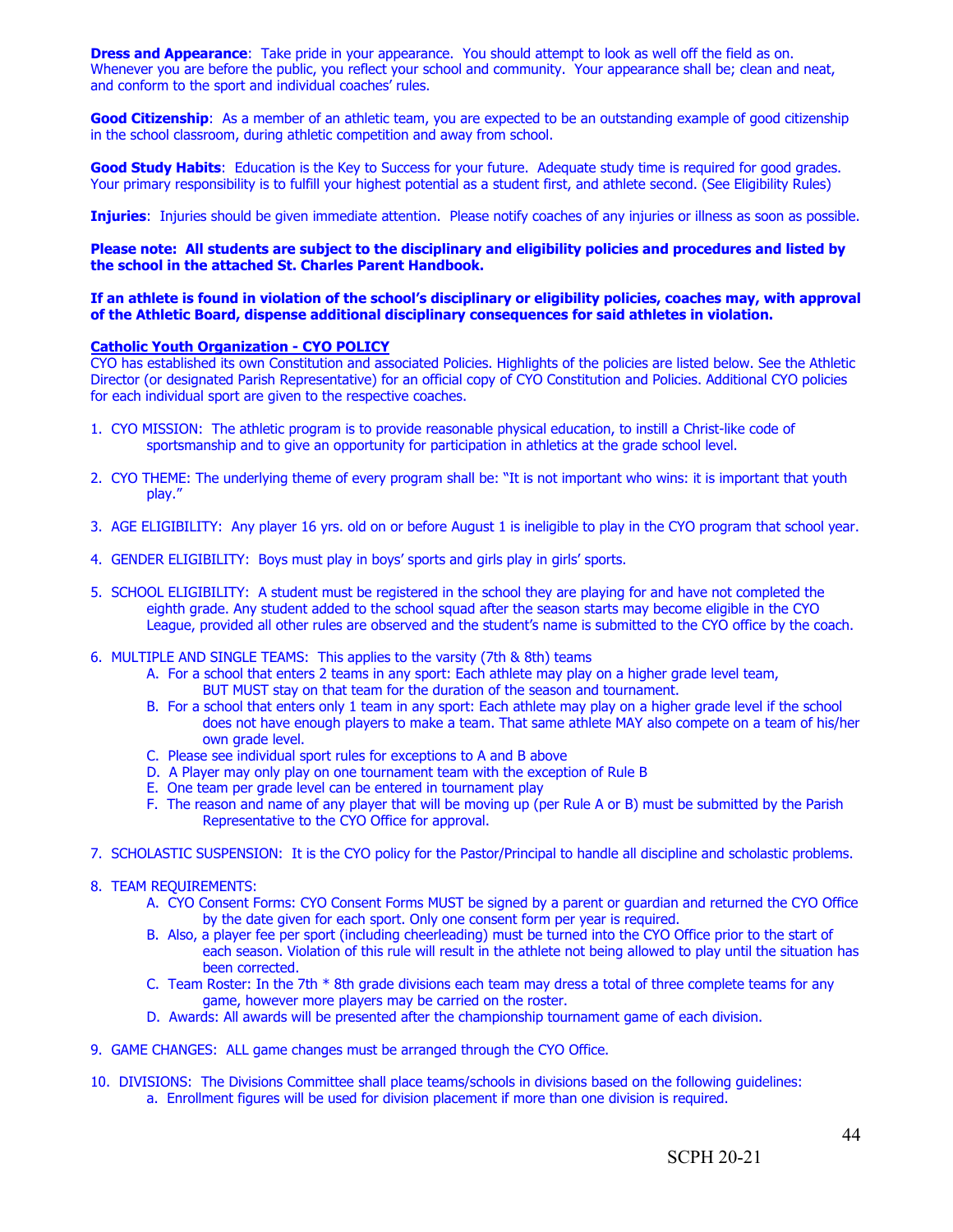- b. A team may request to move up or down a division (based on ability). Final decision is the responsibility of the Executive/Divisions Committee.
- c. Combining of Schools: Schools wishing to combine with another school(s) to create a combined team must submit a formal request through their Parish Representative to the CYO Board. The following criteria will be considered: enrollment, geographic location, and number of available athletes.
- 11. ADULT SUPERVISION: The CYO recommends a FEMALE ADULT be present on the bench, in the locker room, and suggested to be at all practices if a girl's team has a male coach or coaches. Vice versa if a boy's team has a female coach or coaches.
- 12. CYO WORKERS: Priority of workers will be given to students of one of the Catholic High Schools.

#### 13. PENALTIES

- A. Protest Rules: There is no protest rule in the CYO. The official's game decisions are final. A grievance of any nature must be submitted in writing to the CYO Office.
- B. Ineligibility Penalty: Infraction is an automatic forfeiture of all games in which the player or team participated. C. Unsportsmanlike Conduct: Any use of profanity, gestures, physical display of temper or verbal/physical
- harassment of officials, coaches, players or spectators will constitute unsportsmanlike conduct.
- D. If a player, coach or spectator is ejected from a game they will be suspended from the next scheduled CYO game.
- E. Any ejected player or coach may appeal this ruling within 48 hours of incident with a written request to the

**CYO** 

Office. The Parish Representative will file this request. The official will also file a report. The officers will then make a decision. Findings of the officers will be final and binding. If the official's report is not submitted within 48 hours, the suspension from the next CYO game will not be upheld.

#### 14. DETERMINING REGULAR SEASON TIE-BREAKERS:

- A. Two-way ties: Head to head winner
- B. Three-way ties: Head to head, Team with most total net points against the other two tied teams, Coin toss.

#### 15. GRIEVANCES:

A grievance of any nature must be submitted in writing to the CYO Office through the school's Parish Representative.

#### CYO revised 11/2106

#### **Cardinal Athletic Code of Conduct Agreement**

The purpose of this Code of Conduct Agreement is to establish sportsmanship conduct guidelines for St. Charles student athletes and parents. The St. Charles Athletic Association realizes that the involvement and support shown by the majority of parents towards their student athlete, coaches, official and other spectators is of a positive manner. It has, however, become evident that insensitive and disrespectful individuals who choose to embarrass themselves, their sons/daughters, our school tradition, and all others around them during or after practices and competition have ruined past St. Charles Athletic events. These actions are usually directed toward coaches, officials or players. We feel strongly that these actions are detrimental to our Athletic Philosophy and will not tolerate this type of action. As a result, we find it necessary to require each student athlete and parent to review and sign the following Code of Conduct Agreement.

St. Charles School requires that all student athletes, parents, coaches and spectators at games or practices conduct themselves within the parameters of good sportsmanship. Parents must provide a positive example for the young student athlete whom we support. Parents and student athletes are encouraged to show good sportsmanship and Christian attitude at all times.

Student athletes and their parents are required to adhere to the CYO code of Conduct as described in the St. Charles Athletic Handbook.

**We promise to be good sports! We have read and agree with the St Charles code of Conduct Agreement. We will honor a high standard of good sportsmanship and behavior at all times. We understand the consequences of our actions should we fail to do so.**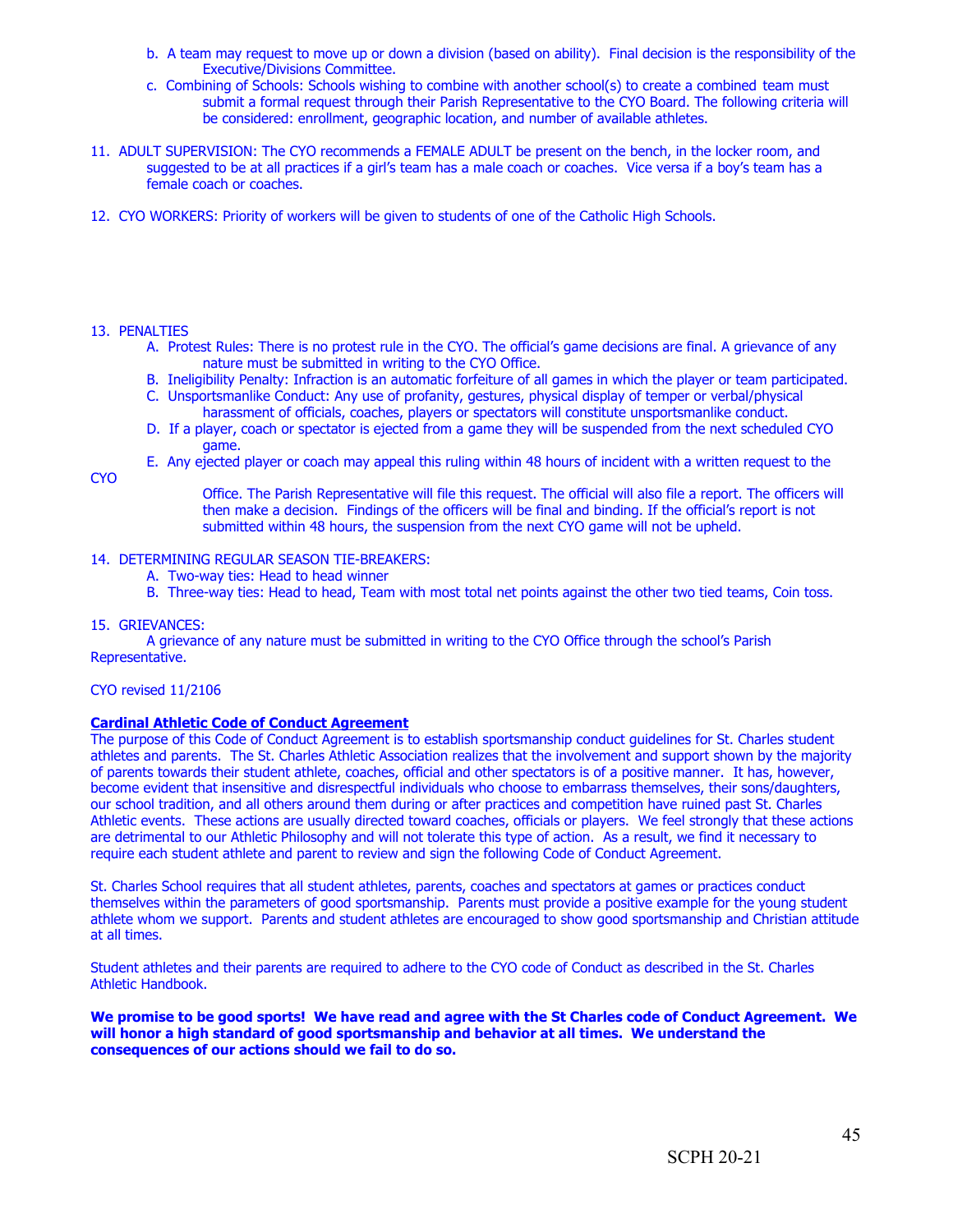#### **ST. CHARLES BORROMEO SCHOOL CHILD CARE HANDBOOK 2020-2021**

Child Care Cell: 417-0932 Hession Ctr. Kitchen: 969-4043 School Office: 484-3392

#### **PURPOSE**

The purpose of St. Charles Borromeo Child Care is to provide convenient and affordable, before and after school care for our school families. It is our desire to create a safe, structured, stimulating environment, which promotes Christian development for all of our students who utilize the program. All procedures and expectations are to ensure a safe environment for all involved. Thank you for your support.

#### **REGISTRATION**

Registration forms must be on file with the Childcare Director before your child can enter the childcare program either as regular care or drop-in/delays. Registration forms are available in the school office.

#### **DAYS AND HOURS OF OPERATION**

**FULL DAYS** - The program will operate on school days, Monday through Friday, 6:30 a.m. to 7:45 a.m. and 3:00 p.m. to 6:00 p.m.

**HALF DAYS** - Monday to Friday, depending on time of dismissal (11:00 a.m. or 12 Noon) - 6:00 p.m.

**DELAYS** - In case of a delay, the hours will be:

1 hour delay - 6:30 a.m. – 8:45 a.m.

2 hour delay - 6:30 a.m. - 9:45 a.m.

In case of a delay changing into a cancellation, you will be contacted by telephone and your child must be picked up no later than one hour after the phone call.

**SCHOOL CANCELLATIONS** - If school is closed (weather, emergency, etc.), Child Care is closed.

#### **FEES**

**MONTHLY FEES** (Payments spread over 12 months)

1 Child - \$1260.00 - Monthly payments of \$105 [\$7.00 a day] 2 Children - \$1,800.00 - Monthly payments of \$150 [\$10.00 a day] 3 or More Children - \$2,160.00 - Monthly payments of \$180 [\$12.00 a day]

**DAILY FEES FOR DROP-IN/DELAYS - \$ 10.00 per day - per child - To be paid the day of service** 

#### **LATE PICK-UP FEES**

There will be a fine for students picked up after 6:00 p.m. 6:01 - 6:05 p.m. - \$ 1.00 per child 6:06 - 6:11 p.m. - \$ 2.00 per child 6:12 p.m. on  $-$  \$ 5.00 a minute per child

#### **ARRIVAL AND DEPARTURE ADULT SIGN IN/OUT REQUIRED**

Children must be signed in and out daily by an adult to ensure child safety and parent communication.

#### **COMMUNICATION/CONCERNS**

Communication between parents and staff members is encouraged. Please contact the director if there is a question or concern. Child Care Cell: 417-0932 Hession Ctr. Kitchen: 969-4043 School Office: 484-3392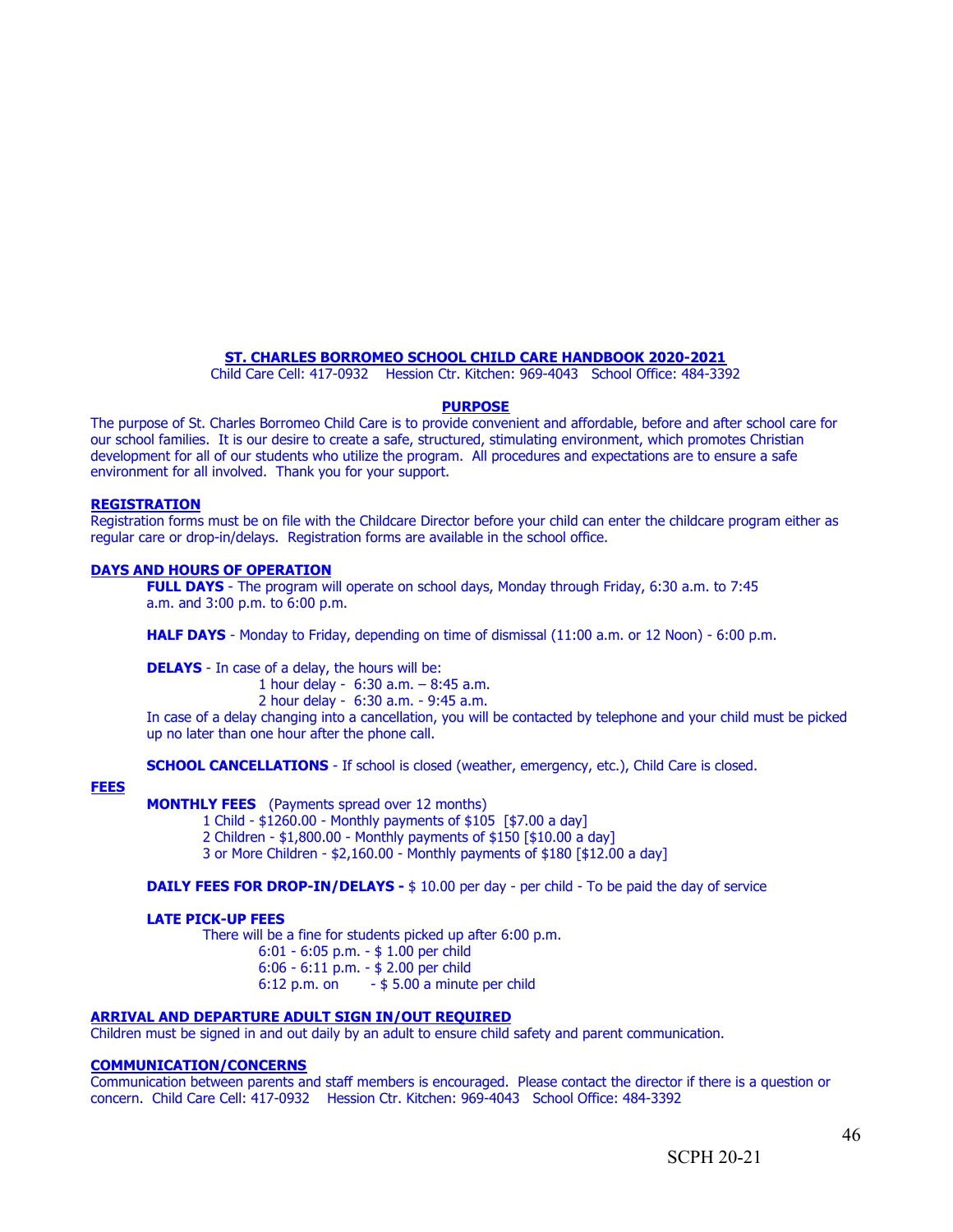#### **HOMEWORK**

A homework room, normally the Art Room, will be open between 3:30 p.m. and 4:30 p.m. M-T-W-TH. It is the responsibility of students to see that their homework is completed. Students who wish to do homework may go to the homework room. As weather permits, students who wish to complete their homework at recess may take their work outside.

 A quiet, supervised room will be provided to allow students to do their homework as staff and space allow. Please note, however, although willing to help students with homework, supervisors are not tutors,nor can we take the place of parents in this area. Student assignments that require lengthy detail, or one-on-one attention (daily oral reading, science projects, etc.), will usually require parental attention at home.

#### **IDENTIFICATION OF CLOTHING, BOOK BAGS, ETC.**

Please label all personal items with your child's name. St. Charles is not responsible for lost items.

#### **ILLNESS**

**Please, if your child is ill do not send him/her to childcare.**  An ill child must be symptom-free for 24 hours prior to returning to the program. If a child becomes ill during the program, the parent will be notified immediately, so the child can be picked up.

#### **INJURY**

The care provider will attend minor scrapes and scratches. Should the injury be more involved, the parent will be notified immediately.

#### **LOCATION**

The main area of care is located in the Hession Center, Rooms A, B, and C. Please use the Rm. B entrance only. The Art Room is also used as a supervised study area most days except Fridays and half days.

#### **MEDICATIONS**

In compliance with Indiana State Law, staff members may not administer any medications to your child.

#### **OBJECTIONABLE MATERIALS**

The school Telephone/Cell Phone Policy (pg. 34) is in effect for all students while enrolled in before and after school care. Dangerous or objectionable items will be removed from children. These will be returned to parents at pickup time. Children should not bring their own toys, games, trading cards, etc. Thank you.

#### **PICK-UP AUTHORIZATION**

The name of the person picking up the child must be on the registration form or a note sent with the child. In case of emergency, verbal or written notification can be left with office staff or on the Hession Center voice mail. To ensure student safety, students will not be allowed to leave with an adult who is not listed on the registration form unless verbal or written permission has been obtained by childcare staff.

Child Care Cell: 417-0932 Hession Ctr. Kitchen: 969-4043 School Office: 484-3392

#### **SNACKS**

A snack will be provided each afternoon. A variety of foods will be offered that your child will be encouraged to try. Please do not send additional snack foods with your child. If your child has special snack needs due to braces or other conditions, your child may bring his/her own snack. **If your child has a food allergy,** snack arrangements should be made with the childcare director. Thank you.

#### **STUDENTS RETURNING TO THE CLASSROOM**

Students, with permission, will be allowed back to their classrooms to pick up forgotten homework assignments, books, clothing, etc. until 3:30 p.m. No students are to return to the classroom after 3:30 p.m. Students are encouraged to remember books, boots, hats, gloves, assignments, notes, etc. After 3:30 p.m., if you have forgotten anything, students will have to wait until the next day.

#### **STUDENT PROCEDURES AND EXPECTATIONS**

**BEHAVIOR**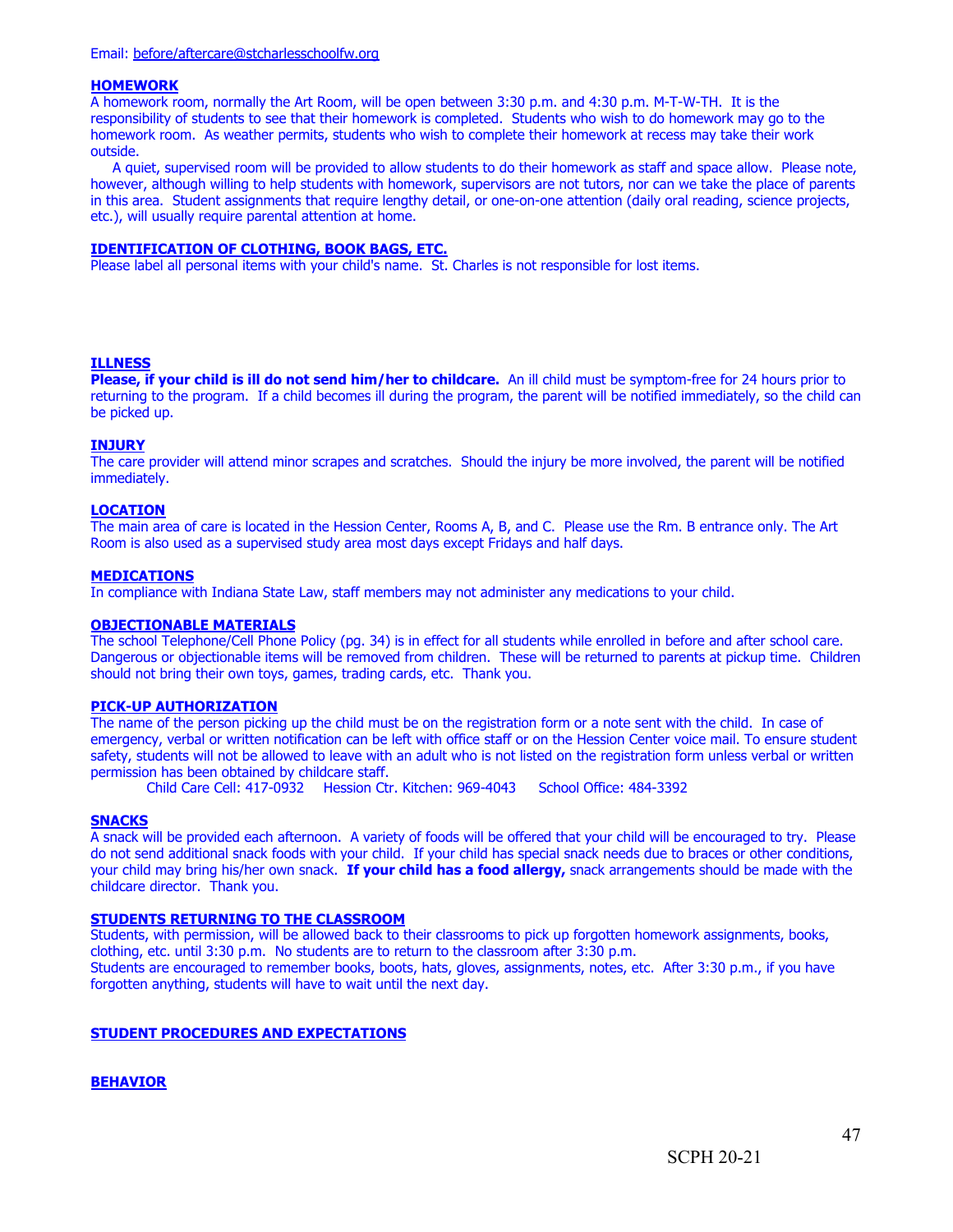All school behavior expectations will continue in place for all students in childcare. Students who do not behave in the appropriate manner will face consequences. A time out may be used in most instances. For most infractions, a disciplinary form will be sent home to inform parents of any behavior issues. This form is to be signed and returned, please. For repeated behavior problems or serious infractions, a student may be suspended or expelled from the program by the principal in consultation with the childcare director.

#### **DAILY STUDENT CHECK IN REQUIRED**

To ensure student safety, the whereabouts of students must be known/communicated to a teacher/supervisor at all times while at school. Therefore, all students using aftercare must first check in and be accounted for before permission to leave the room for any reason, other than emergency, will be permitted. Once attendance has been taken, students may then ask to use the restroom, drinking fountain, return to the classroom for forgotten items, etc. No student is to leave the aftercare room without supervisor permission.

 On occasion, students who use aftercare have after school obligations/ activities, such as: tutoring, musicals, detention, athletics, etc. Again, for safety and accountability reasons, all childcare students who have after school obligations/activities, must come to aftercare first to be checked in, seek permission from the supervisors, and then sign out as to where they will be.

#### **DAILY STUDENT PROCEDURES UPON ENTERING THE ROOM**

1. Upon entering the room, book bags and belongings are to be placed by the wall, not on or under any table.

 2. After book bags and belongings are situated, please walk quietlyto the kitchen to pick up a snack. Please return with your snack, walking quietly,to your assigned tables.

3. Once you are seated, you must stay seated until you have been given permission to leave your seat.

4. If you do not want to take a drink or snack that is offered you are not obligated to take one.

5. If you do choose to take a snack and a drink, please take both at the same time and return to your seat.

6. After snack and drink are finished, each student is responsible for cleaning his/her table and floor area.

7. For safety and maintenance, please keep chair legs on the floor at all times. Please no leaning or rocking.

 8. Students should stay in uniform while attending aftercare. The exception would be when students belong to an athletic team, or if a special day has been planned and communicated by the director.

#### **RECESS**

1. After snack has been eaten, and cleanup is complete, recess is scheduled, weather permitting.

 2. For outdoor recess, unless the temperature is above 60 degrees, students must wear a coat. Those who do not want to wear their winter coats should bring lighter coats, sweatshirts, or sweaters.

3. Students are allowed to play in snow only if properly attired (boots, hats, gloves, snow pants, etc.).

 4. Aftercare students will follow all directives of the supervisors. Failure to heed the directives of the supervisors may result in a time-out, being sent inside, or other discipline measures as needed.

#### **PLAYGROUND RULES**

1. All playground rules followed during school time apply to childcare time.

2. Supervisors will review the rules for playground use annually with students to ensure safety and clarity.

#### **HOMEWORK ROOM EXPECTATIONS**

 1. So that all may have a quiet atmosphere in which to concentrate and study, there is to be **no talking** inthe homework room. The only exception is when a staff member is helping a student.

 2. Students who talk or are disruptive in the homework room will be sent to the Child Care room. Students who repeatedly disrupt the calm of the homework room may be banned from the room.

#### **GAME AND CRAFT TIME**

After recess, students will return to the childcare rooms. Once all have been seated and settled down, students will be allowed to play games or work with crafts (if there is craft time scheduled for that day).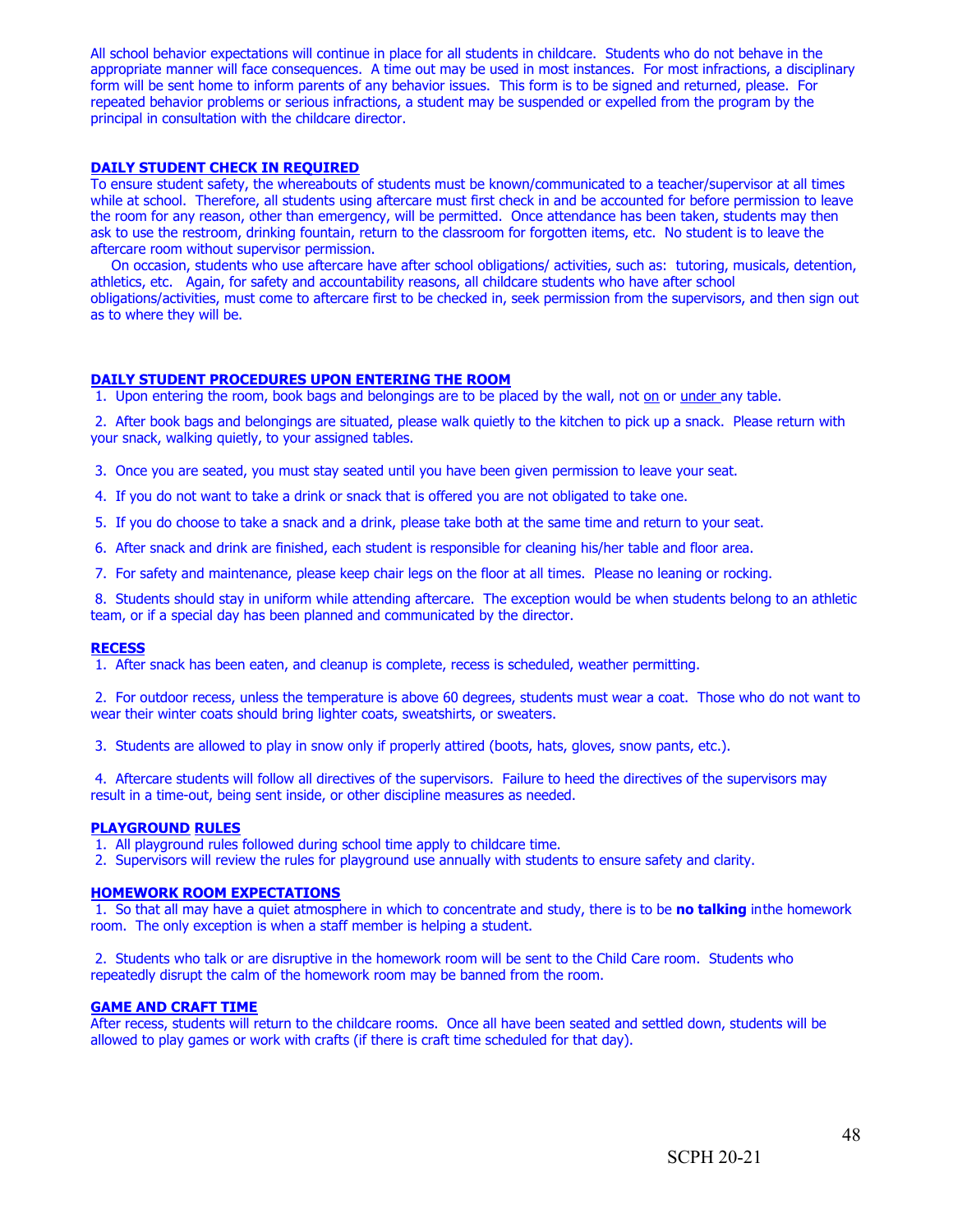#### **AUTHORIZATION TO PUBLISH STUDENT/PARENT PICTURES ON SCHOOL/DIOCESAN WEBSITES AND IN SCHOOL/DIOCESAN PUBLICATIONS 2020-2021**

Our St. Charles Borromeo Catholic School and our Diocesan Catholic Schools Office maintain websites and prints promotional materials. These mediums are used to highlight student/parent accomplishments and other school related involvement. From time to time, we may determine it beneficial to publish pictures of students/parents, as individuals/groups, on websites, in brochures, etc., for any number of reasons, e.g.:

- 1. Acknowledgment of students/parents receiving honors and achievements;<br>2. Participation in athletics, student/parent organizations, clubs, or school spo
- Participation in athletics, student/parent organizations, clubs, or school sponsored, extracurricular activities;
- 3. Participation in the school or school-sponsored events;<br>4. Depictions of students/parents in relation to special sch
- Depictions of students/parents in relation to special school-related occasion or times of year, e.g. athletic events, graduation, school service projects, etc.

We believe that publication of student/parent pictures on publicly accessible websites assists us in promoting the success and benefits of our school and diocese, and the accomplishments and efforts of our students and parents. We would like to seek your approval before considering using your pictures. Giving permission to use your picture does not necessarily mean your picture will be used. Thank you for your consideration.

> \_ **Yes,** I understand the content and meaning of **the Authorization to Publish Student/Parent Pictures on School/Diocesan Websites and in School Diocesan Publications** found above, and I give St. Charles Borromeo School permission to use photos of me and/or my child/children at their discretion.

No, I do not grant permission for St. Charles Borromeo School to us photos of me and/or my child/children **School/Diocesan Websites and/or Publications.**

#### **HANDBOOKS RECEIPT ACKNOWLEDGMENT 2020-2021**

We agree to follow all rules and guidelines imposed in the school by the school administration and/or the diocese. If we have any questions about the content of the handbook we understand that it is our obligation to ask questions for clarification. This acknowledgment is to be returned to the school after being signed and dated. However, the failure to read the handbook or to sign or return this acknowledgment shall not relieve us of the obligation to follow all rules and guides that the school and the diocese establish or in any way impede or prevent the school administration from operating the school consistent with those rules and quidelines.

**DATE**